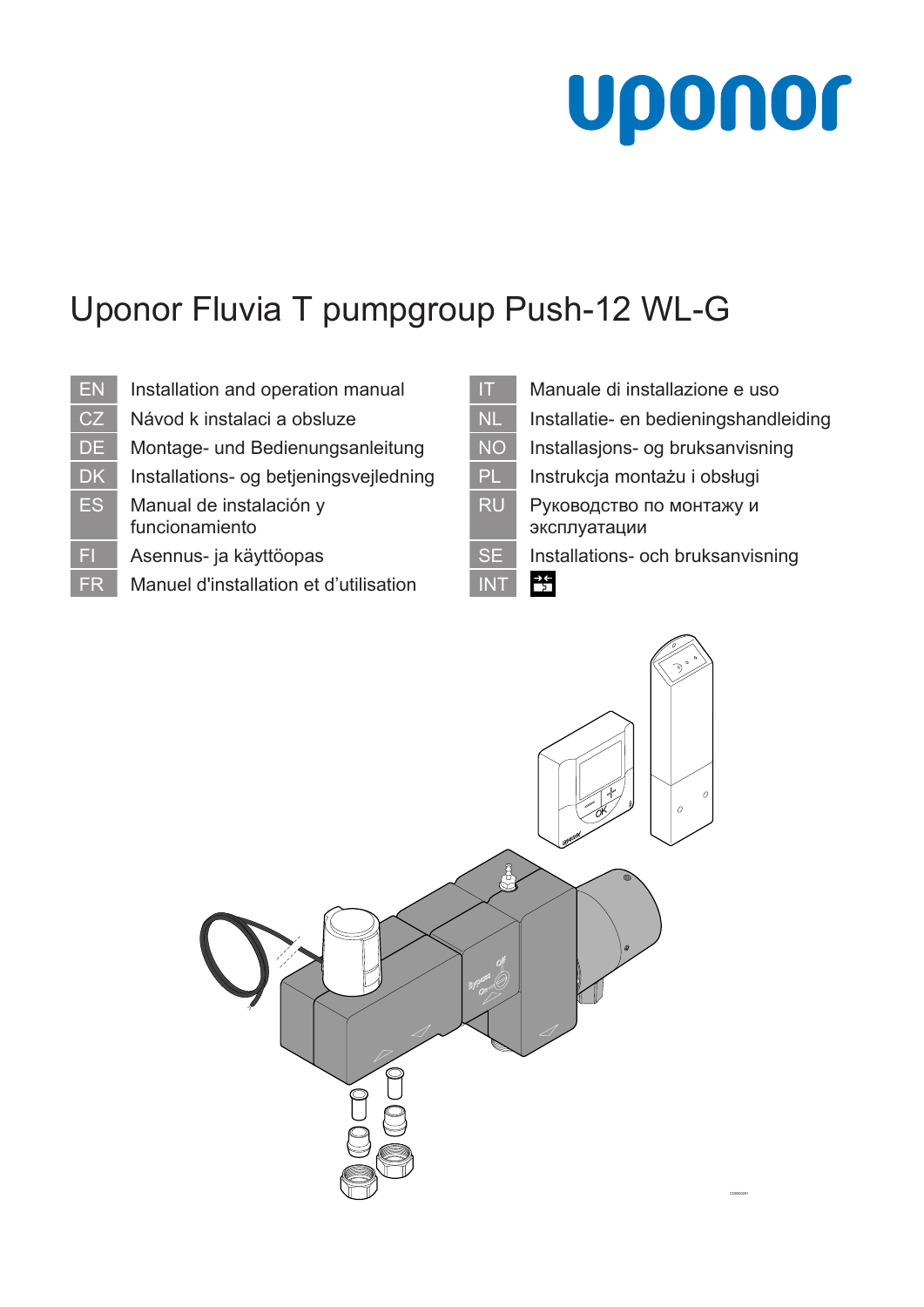## **Table of contents**

日

 $\mathbf C$ 

D

D

E

E

N

N<sub>C</sub>

F

R

S

| 1<br>$\overline{2}$ |                                                    |
|---------------------|----------------------------------------------------|
|                     |                                                    |
| 1<br>$\overline{2}$ |                                                    |
|                     |                                                    |
| 1<br>2              |                                                    |
|                     |                                                    |
| 1<br>2              |                                                    |
|                     |                                                    |
| 1<br>2              | Derechos de propiedad intelectual y exención de    |
|                     |                                                    |
| 1<br>2              | Tekijänoikeudet ja vastuuvapauslauseke 13          |
|                     |                                                    |
| 1<br>2              | Droits d'auteur et avis de non-responsabilité 15   |
|                     | IT                                                 |
| 1<br>$\overline{2}$ |                                                    |
|                     |                                                    |
| 1<br>2              | Auteursrecht en afwijzing van aansprakelijkheid 19 |
|                     |                                                    |
| 1<br>2              |                                                    |

| PI.         |                                                   | 23 |
|-------------|---------------------------------------------------|----|
| $\mathbf 1$ | Prawo autorskie i wyłączenie odpowiedzialności 23 |    |
| 2           |                                                   |    |
|             |                                                   | 25 |
|             |                                                   |    |
| 1           | Авторские права и отказ от ответственности 25     |    |
| 2           |                                                   |    |
|             |                                                   |    |
|             |                                                   |    |
| 1           |                                                   |    |
| ◠           | $\Box$                                            | റഠ |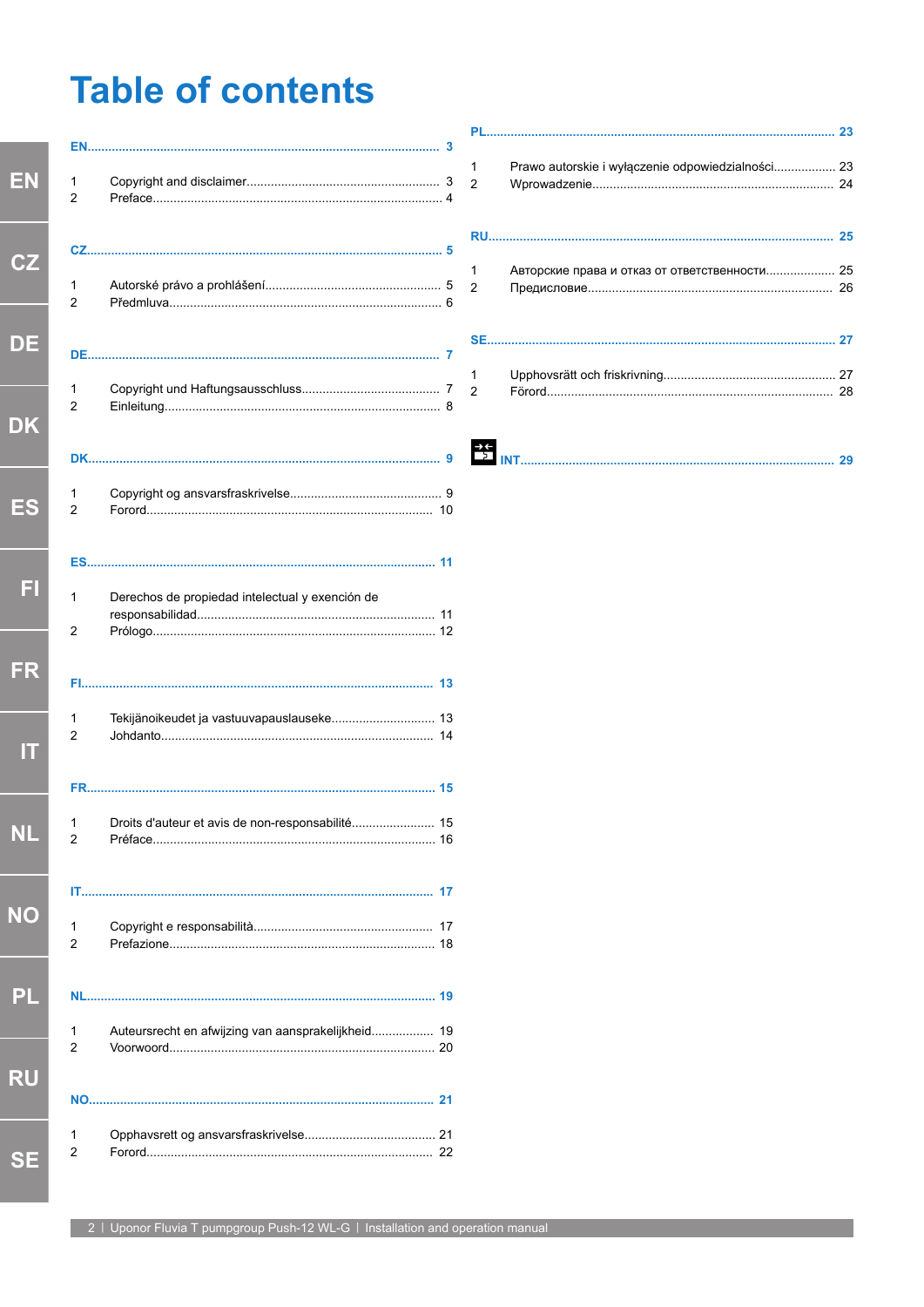### Uponor Fluvia T pumpgroup Push-12 WL-G Installation and operation manual

## <span id="page-2-0"></span>**1 Copyright and disclaimer**

Uponor has prepared this installation and operation manual and all the content included solely for information purposes. The contents of the manual (including graphics, logos, icons, text, and images) are copyrighted and protected by worldwide copyright laws and treaty provisions. You agree to comply with all copyright laws worldwide in your use of the manual. Modification or use of any of the contents of the manual for any other purpose is a violation of Uponor's copyright, trademark and other proprietary rights.

The presumption for the manual is that the safety measures have been fully complied with and, further, that the Uponor Fluvia T pump group, including any components that are part of such system, covered by the manual:

- is selected, planned and installed and put into operation by a licensed and competent planner and installer in compliance with current (at the time of installation) installation instructions provided by Uponor as well as in compliance with all applicable building and plumbing codes and other requirements and guidelines;
- has not been (temporarily or continuously) exposed to temperatures, pressure and/or voltages that exceed the limits printed on the products or stated in any instructions supplied by Uponor;
- remain in its originally installed location and is not repaired, replaced or interfered with, without prior written consent of Uponor;
- is connected to potable water supplies or compatible plumbing, heating and/or cooling products approved or specified by Uponor;
- is not connected to or used with non-Uponor products, parts or components except for those approved or specified by Uponor; and
- does not show evidence of tampering, mishandling, insufficient maintenance, improper storage, neglect or accidental damage before installation and being put into operation.

While Uponor has made efforts to ensure that the manual is accurate, Uponor does not guarantee or warrant the accuracy of the information contained herein. Uponor reserves the right to modify the specifications and features described herein, or discontinue manufacture of the Uponor products described at any time without prior notice or obligation. The manual is provided "as is" without warranties of any kind, either expressed or implied. The information should be independently verified before using it in any manner.

#### **To the fullest extent permissible, Uponor disclaims all warranties, expressed or implied, including, but not limited to, the implied warranties of merchantability, fitness for particular purpose and non-infringement.**

This disclaimer applies to, but is not limited to, the accuracy, reliability or correctness of the manual.

**Under no circumstances shall Uponor be liable for any indirect, special, incidental or consequential damages or loss that result from the use of or the inability to use the materials or information in the manual, or any claim attributable to errors, omission or other inaccuracies in the manual, even if Uponor has been advised of the possibility of such damages.**

**This disclaimer and any provisions in the manual do not limit any statutory rights of consumers.**

**EN**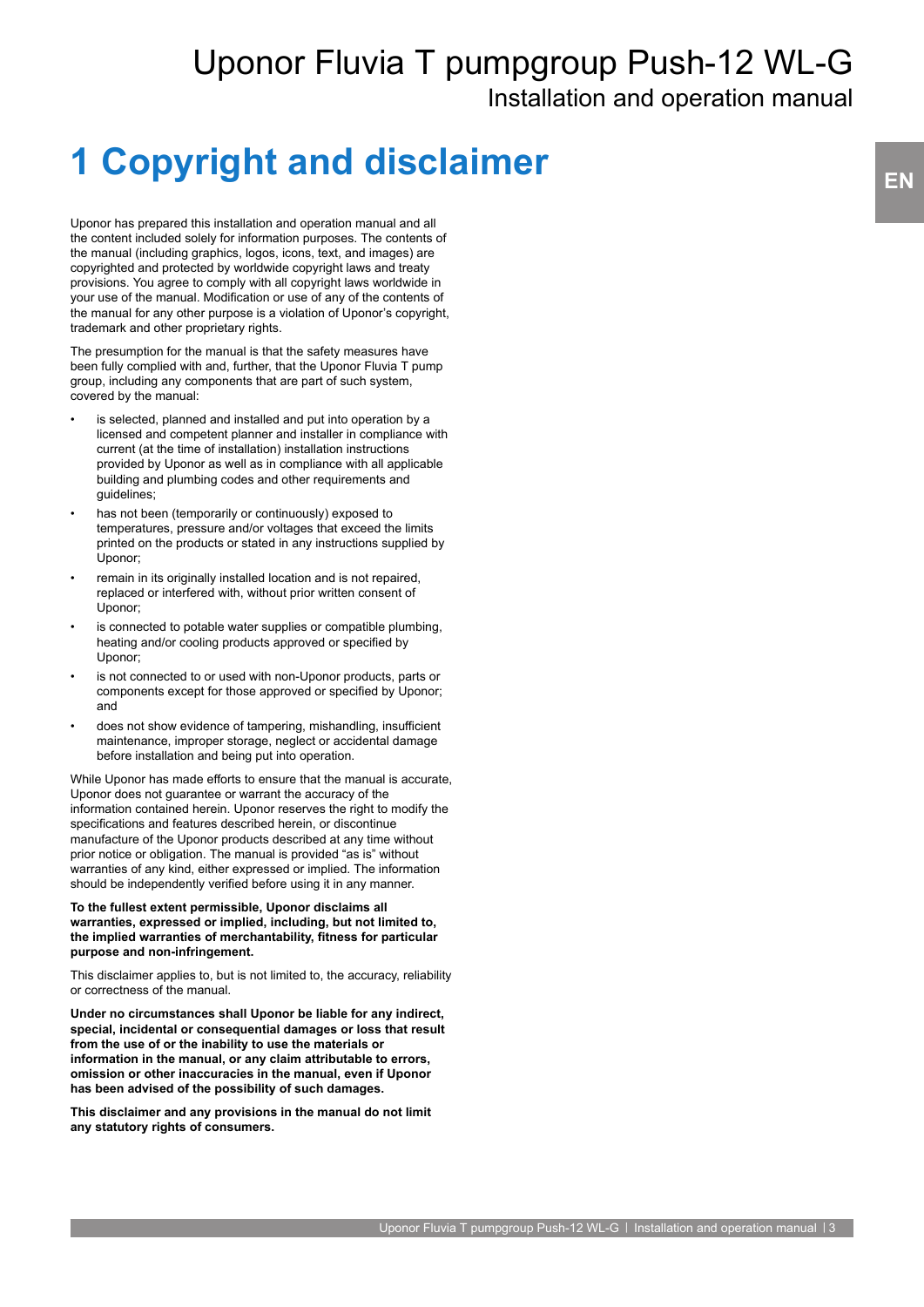## <span id="page-3-0"></span>**2 Preface**

The manual shows an example of a Uponor Fluvia T pumpgroup variant used for regulating the surface temperatures of underfloor or wall heating system in the rooms (or bathrooms) on the basis of room temperature. Information about other variations, as well as further technical data can be found in the "Uponor Fluvia T pumpgroup Push-12, Technical Information".

This installation and operation manual describes how to install and operate the components of the system.

### 2.1 Safety instructions

### Warnings used in this manual

The following symbols are used in Uponor documentation to indicate special precautions when installing and operating any Uponor equipment:

| STOP | <b>Warning!</b>                                                             |
|------|-----------------------------------------------------------------------------|
|      | Risk of injury. Ignoring warnings can cause injury or<br>damage components. |
|      | <b>Caution!</b>                                                             |
|      | Ignoring cautions can cause malfunctions.                                   |
|      | <b>Note</b>                                                                 |
|      | Important information to the section in the manual.                         |

### Power



### **Warning!**

The Uponor system uses 50 Hz, 230 V AC power. In case of emergency, immediately disconnect the power.

### Technical constraints



#### **Caution!**

To avoid interference, keep installation/data cables away from power cables of more than 50 V.

### Safety measures

Conform to the following measures when installing and operating any Uponor equipment:

- Read and follow the instructions in the installation and operation manual.
- Installation must be performed by a competent person in accordance with local regulations.
- It is prohibited to make changes or modifications not specified in this manual.
- All power supplies must be switched off before starting any wiring work.
- Do not use water to clean Uponor components.
- Do not expose the Uponor components to flammable vapours or gases.

Uponor cannot accept any responsibility for damage or breakdown that can result from ignoring these instructions.

### 2.2 Correct disposal of this product (Waste Electrical and Electronic Equipment)

### **Note**



Applicable in the European Union and other European countries with separate collection systems

 This marking shown on the product or its literature indicates that it should not be disposed with other household wasted at the end of its working life. To prevent possible harm to the environment or human health from uncontrolled waste disposal, please separate this from other types of wastes and recycle it responsibly to promote the sustainable reuse of material resources.

Household users should contact either the retailer where they purchased this product, or their local government office, for details of where and how they can take this item for environmentally safe recycling.

Business users should contact their supplier and check the terms and conditions of the purchase contract. This product should not be mixed with other commercial wastes of disposal.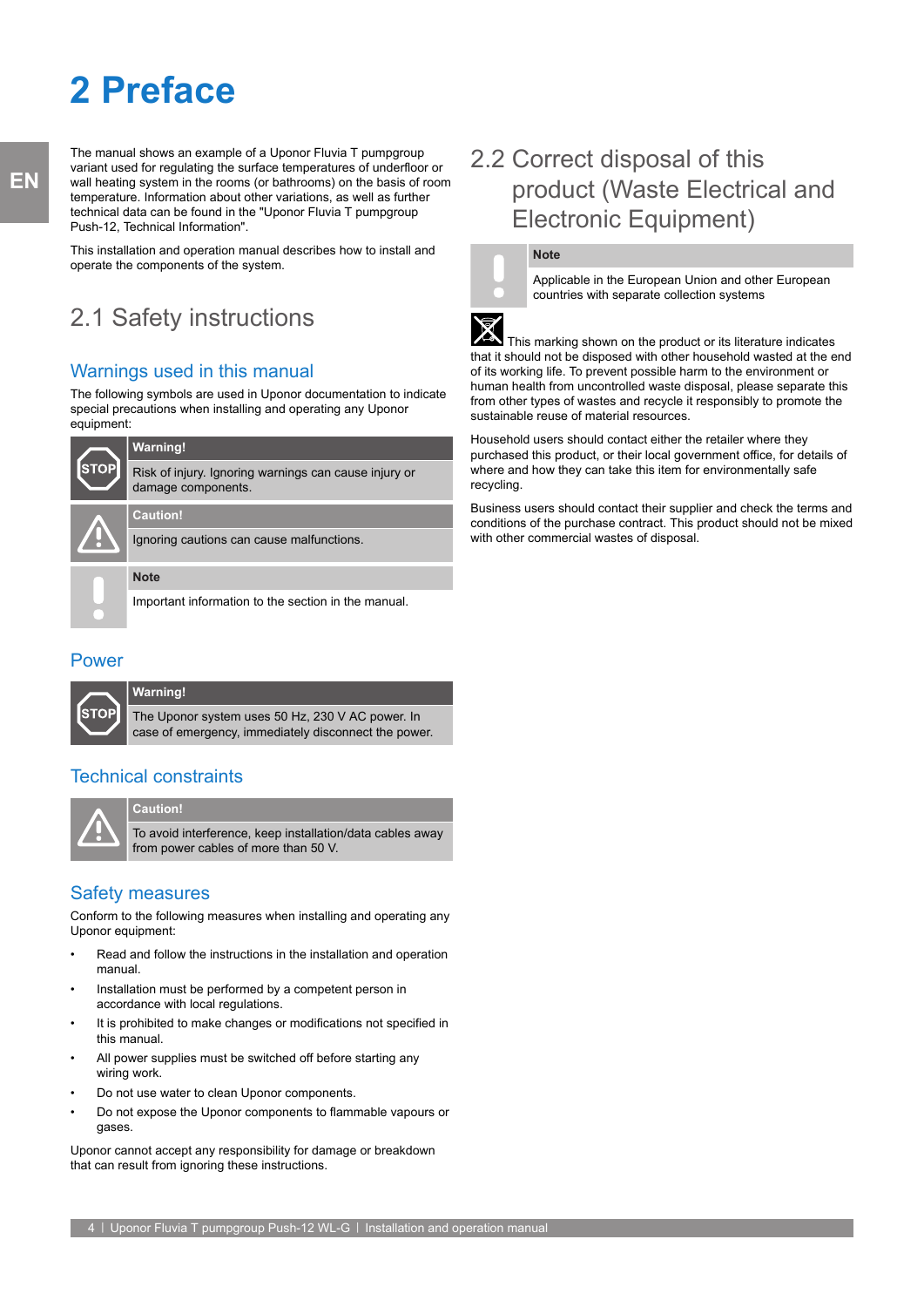## Uponor Fluvia T pumpgroup Push-12 WL-G

Návod k instalaci a obsluze

## <span id="page-4-0"></span>**1 Autorské právo a prohlášení**

Společnost Uponor tento návod k instalaci a obsluze a veškerý jeho obsah sestavila výhradně pro informační účely. Obsah návodu (včetně grafiky, log, symbolů, textu a obrázků) je chráněn autorskými právy a ustanoveními mezinárodních zákonů a dohod o autorském právu. Při používání tohoto návodu souhlasíte s dodržováním všech mezinárodních zákonů o autorském právu. Úprava nebo použití jakékoli části tohoto návodu pro jiný účel představuje porušení autorského práva společnosti Uponor, její ochranné známky a jiných vlastnických práv.

Tento návod předpokládá, že byla beze zbytku dodržena bezpečnostní opatření, a že skupina čerpadel Uponor Fluvia T včetně všech jejich součástí, kterých se tento návod týká:

- byl zvolen, naprojektován, nainstalován a uveden do provozu oprávněným a kompetentním pracovníkem pro projektování a instalace v souladu s aktuálními (v době instalace) pokyny k instalaci poskytovanými společností Uponor a rovněž v souladu se všemi platnými stavebními a instalatérskými předpisy a jinými požadavky a směrnicemi;
- nebyl (dočasně nebo trvale) vystaven teplotám, tlaku nebo napětí, které přesahuje mezní hodnoty vytištěné na výrobcích nebo uvedené v pokynech dodaných společností Uponor;
- zůstává na svém původním instalačním místě a nebyl opravován, přemisťován, ani do něj nebylo zasaženo bez předchozího souhlasu společnosti Uponor;
- je připojen k přívodu pitné vody nebo kompatibilnímu potrubí, topení nebo chlazení schválenému nebo určenému společností Uponor;
- není připojen nebo používán s výrobky, díly nebo součástmi nepocházejícími od společnosti Uponor, vyjma těch, které jsou společností Uponor schváleny nebo určeny; a
- nevykazuje před instalací a při uvádění do provozu známky narušení, špatného zacházení, nedostatečné údržby, nesprávného uskladnění, zanedbání nebo náhodného poškození.

I když společnost Uponor vynaložila snahu o zajištění přesnosti tohoto návodu, nezaručuje ani negarantuje přesnost zde uvedených informací. Společnost Uponor si vyhrazuje právo kdykoli bez předchozího upozornění nebo informační povinnosti upravit specifikace a vlastnosti popsané v tomto dokumentu nebo výrobu produktů Uponor ukončit. Tento návod je poskytován "tak, jak je", bez záruk jakéhokoli druhu, ať výslovných nebo předpokládaných. Informace by měly být před jakýmkoli používáním nezávisle ověřeny.

#### **Společnost Uponor se v nejširším možném rozsahu zříká jakékoli záruky, ať výslovné či předpokládané, např. včetně předpokládané záruky prodejnosti, vhodnosti pro konkrétní účel a neporušení.**

Tato výluka odpovědnosti se vztahuje např. na přesnost, spolehlivost či správnost návodu.

**Společnost Uponor neponese v žádném případě odpovědnost za jakékoli nepřímé, zvláštní, náhodné nebo následné škody nebo ztráty vzniklé v důsledku použití nebo absence použití materiálů nebo informací uvedených v návodu, ani nebude vystavena právním nárokům, které se opírají o chyby, opomenutí nebo jiné nepřesnosti v návodu, i když byla společnost Uponor na možnost takových nároků na odškodnění upozorněna.**

**Tato výluka odpovědnosti ani žádná ustanovení v tomto návodu neomezují žádná zákonná práva spotřebitelů.**

**CZ**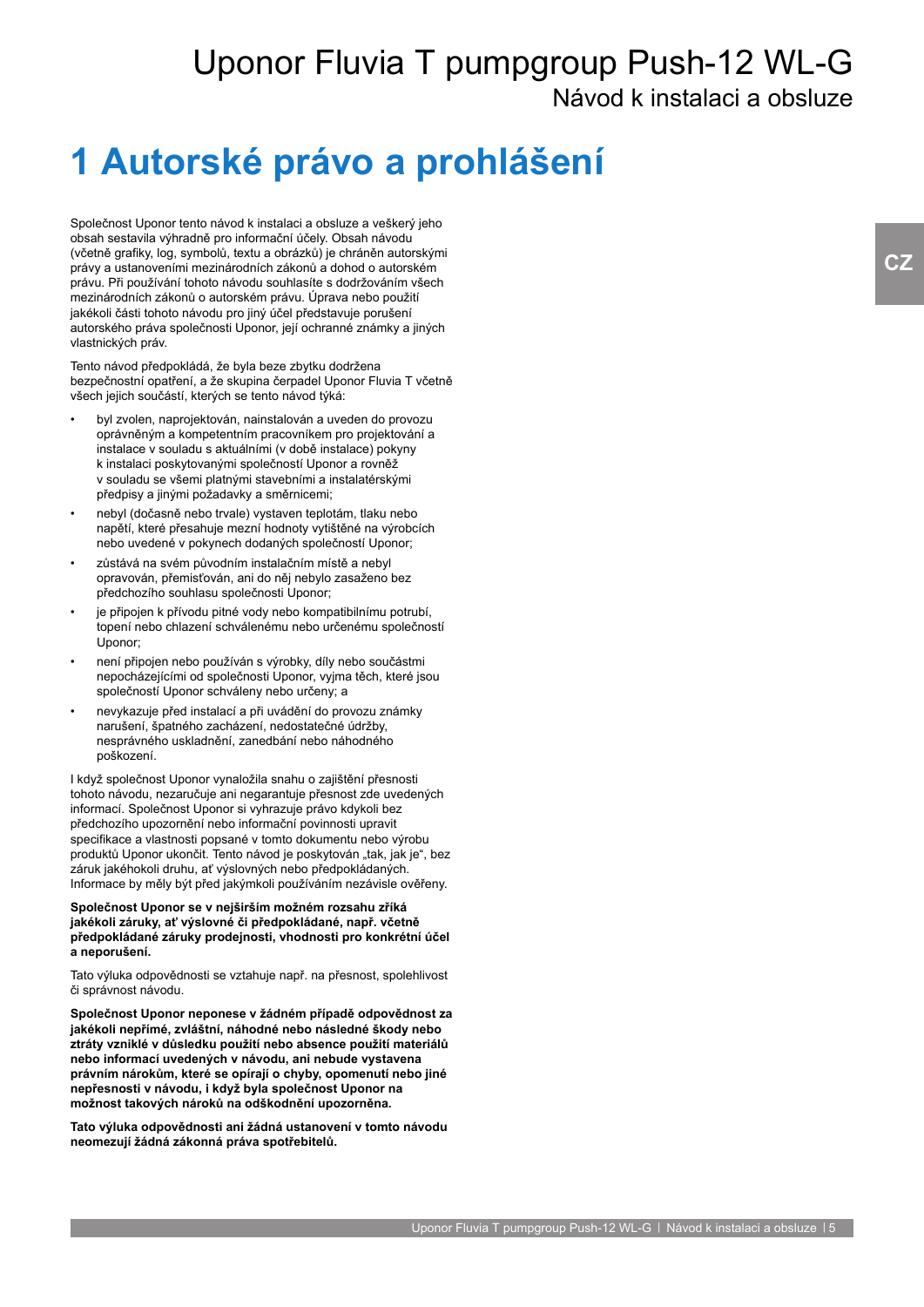## <span id="page-5-0"></span>**2 Předmluva**

Tento návod ukazuje příklad varianty skupiny čerpadel Uponor Fluvia T používané k regulaci povrchových teplot podlahového nebo stěnového vytápění v místnostech (nebo koupelnách) podle teploty v místnosti. Informace o dalších variantách a další technické údaje viz "Skupina čerpadel Uponor Fluvia T Push-12, technické údaje".

Návod k instalaci a obsluze popisuje instalaci a používání součástí systému.

### 2.1 Bezpečnostní pokyny

### Výstrahy použité v tomto návodu

Následující symboly jsou v dokumentaci Uponor použity k označení zvláštních opatření při instalaci a obsluze jakéhokoli zařízení Uponor:



Riziko poranění. Budete-li ignorovat výstrahy, může dojít k poranění nebo poškození součástí.

**Upozornění!**

**Výstraha!**

Budete-li ignorovat upozornění, může dojít k poruchám.

### **POZNÁMKA!**

Důležité informace v dané části návodu.

### Napájení



### **Výstraha!**

Systém Uponor využívá napájení 230 V~, 50 Hz. V nouzových případech napájení neprodleně odpojte.

### Technická omezení



### **Upozornění!**

Abyste se vyvarovali rušení, udržujte instalační/datové kabely mimo napájecí kabely s více než 50 V.

### Bezpečnostní opatření

Při instalaci a obsluze zařízení Uponor dodržujte tato opatření:

- Přečtěte si a dodržujte pokyny v návodu k instalaci a obsluze.
- Instalaci musí provádět kompetentní osoba v souladu s místními předpisy.
- Je zakázáno provádět změny nebo úpravy, které nejsou uvedeny v tomto návodu.
- Před zahájením elektroinstalačních prací musí být odpojeno veškeré napájení.
- K čištění součástí zařízení Uponor nepoužívejte vodu.
- Nevystavujte součásti zařízení Uponor hořlavým výparům nebo plynům.

Společnost Uponor nepřejímá žádnou zodpovědnost za škody nebo poruchy, které vzniknou ignorováním těchto pokynů.

### 2.2 Správná likvidace tohoto výrobku (odpadní elektrické a elektronické zařízení)

### **POZNÁMKA!**



Platí pro země Evropské unie a další evropské země se systémy separovaného sběru druhotných surovin.

**Tato značka uvedená na výrobku nebo v této dokumentaci** označuje, že zařízení by nemělo být na konci svého cyklu životnosti likvidováno společně s domácím odpadem. Aby nedocházelo k možnému poškození životního prostředí nebo lidského zdraví v důsledku neřízené likvidace odpadu, oddělte tento odpad od jiných typů odpadů a recyklujte jej odpovědným způsobem tak, abyste podpořili udržitelné opětovné používání materiálových zdrojů.

Domácí uživatelé musí kontaktovat maloobchodního prodejce, u něhož produkt zakoupili, nebo místní správní orgán, kde jim budou poskytnuty informace o tom, kde a jak mohou tento výrobek ekologickým způsobem recyklovat.

Komerční uživatelé musí kontaktovat svého dodavatele a ověřit si smluvní podmínky stanovené v kupní smlouvě. Tento výrobek nesmí být likvidován společně s ostatním odpadem.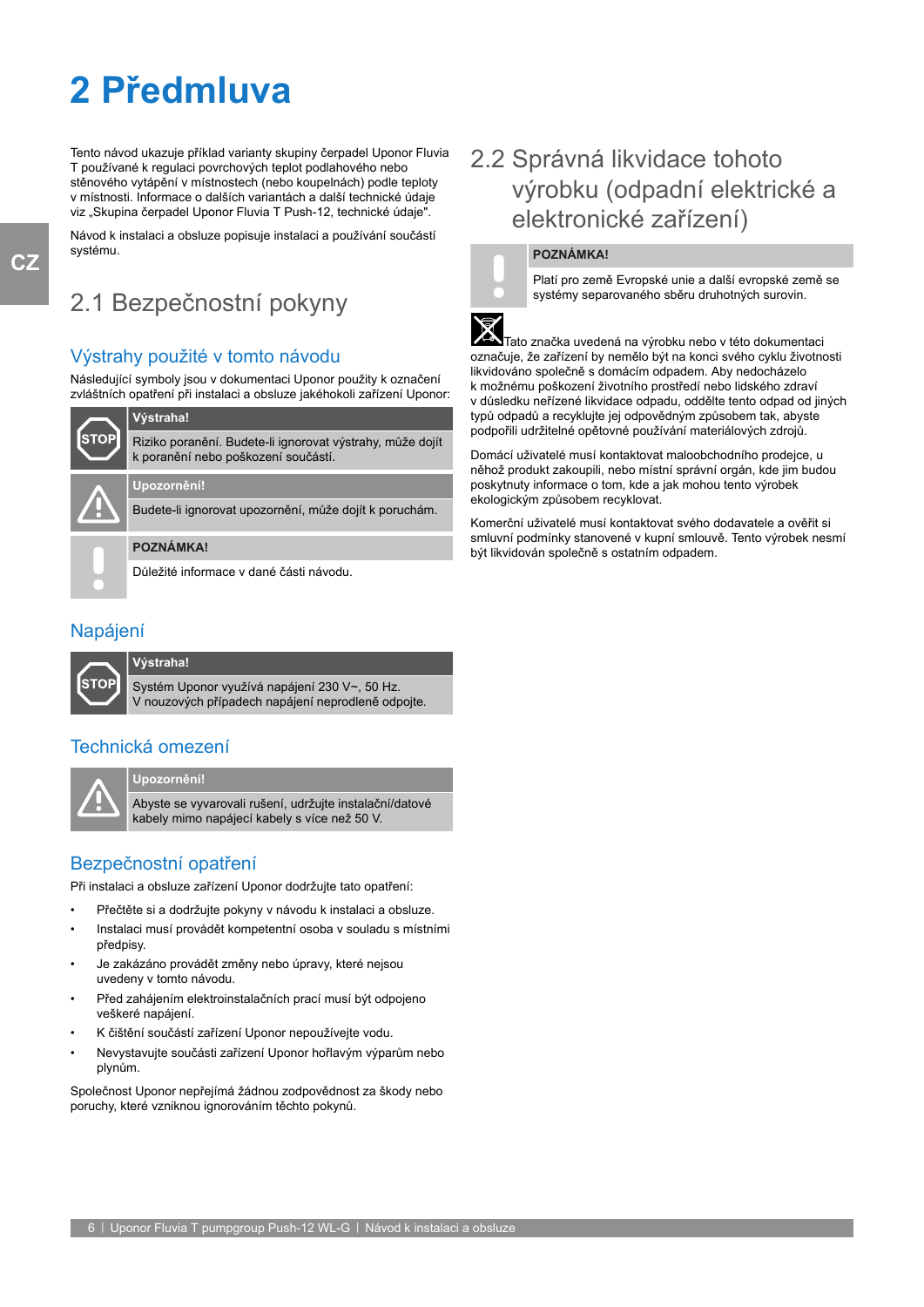### Uponor Fluvia T pumpgroup Push-12 WL-G Montage- und Bedienungsanleitung

## <span id="page-6-0"></span>**1 Copyright und Haftungsausschluss**

Die Montage- und Bedienungsanleitung und ihre Inhalte wurden ausschließlich zu Informationszwecken zusammengestellt. Der Inhalt der Anleitung (einschl. Grafiken, Logos, Symbolen, Texten und Abbildungen) wird durch internationale Urheberrechte und Vertragsklauseln geschützt. Durch die Verwendung dieser Anleitung erklären Sie sich mit allen weltweiten Urheberrechtsgesetzen einverstanden. Modifikationen oder die Benutzung der Inhalte der Anleitung zu anderen Zwecken ist ein Verstoß gegen Uponors Urheberrecht, Warenzeichen oder andere Eigentumsrechte.

Wir gehen in dieser Anleitung davon aus, dass alle Sicherheitsmaßnahmen beachtet wurden und dass die in dieser Anleitung beschriebene Uponor Fluvia T Pumpengruppe einschließlich aller Bauteile:

- von einem lizenzierten und kompetenten Planer und Monteur ausgewählt, geplant, installiert und in Betrieb genommen wird, und zwar unter Beachtung der (zum Zeitpunkt der Installation geltenden) Installationsanweisungen von Uponor und aller geltenden Bau- und Installationsvorschriften und anderer relevanter Vorschriften und Richtlinien;
- nicht (vorübergehend oder dauerhaft) Temperaturen, Drücken und/oder Spannungen ausgesetzt wird, die die auf dem Produkt oder in einer Anleitung von Uponor angegebenen Grenzen überschreiten;
- an seinem ursprünglichen Installationsort verbleibt und nicht ohne die vorherige schriftliche Zustimmung von Uponor repariert, ausgetauscht oder auf sonstige Art modifiziert wird;
- an einen Brauchwasseranschluss oder geeignete zugelassene oder von Uponor angegebene Installations-, Heiz- und/oder Kühlsysteme angeschlossen wird;
- nicht an Produkte, Teile oder Komponenten von Fremdherstellern angeschlossen wird oder mit ihnen gebraucht wird, die nicht von Uponor zugelassen oder angegeben wurden;
- vor der Installation und Inbetriebnahme keine Spuren von Manipulation, unsachgemäßer Handhabung, ungenügender Instandhaltung, unsachgemäßer Lagerung, mangelhafter Sorgfalt oder anderen Beschädigungen aufweist.

Uponor hat alle Anstrengungen unternommen, um die Richtigkeit der Anleitung zu gewährleisten. Uponor kann dennoch keine Garantie oder Gewährleistung für die Richtigkeit der in der Anleitung enthaltenen Informationen übernehmen. Uponor behält sich das Recht vor, jederzeit und ohne vorherige Ankündigung oder sonstige Verpflichtung die in dieser Anleitung enthaltenen Spezifikationen und Leistungsmerkmale zu ändern und die Herstellung der Uponor-Produkte einzustellen. Die Anleitung wird ohne Gewähr und ohne Garantien jedweder Art, weder ausdrücklich noch implizit, zur Verfügung gestellt. Die Informationen sollten vor der Verwendung unabhängig überprüft werden.

**Im vollsten zulässigen Umfang lehnt Uponor sämtliche ausdrücklichen oder implizierten Gewährleistungen jeglicher Art ab, darunter, jedoch ohne Einschränkung auf, implizierte Gewährleistungen der allgemeinen Gebrauchstauglichkeit, Eignung für einen bestimmten Zweck und Nichtverletzung von Rechten Dritter.**

Dieser Haftungsausschluss gilt für, ist aber nicht beschränkt auf die Genauigkeit, Zuverlässigkeit und Richtigkeit der Anleitung.

**In keinem Falle haftet Uponor für irgendwelche indirekten, besonderen, beiläufigen oder Folgeschäden oder Verluste, die aus dem Gebrauch oder dem Unvermögen des Gebrauches der im Handbuch enthaltenen Materialien oder Informationen resultieren, oder für irgendwelche Fehler, Auslassungen oder**

**andere Ungenauigkeiten im Handbuch, selbst in Fällen, in denen Uponor auf die Möglichkeit solcher Schäden hingewiesen wurde.**

**Dieser Haftungsausschluss sowie alle Anweisungen in der Anleitung schränken in keiner Weise die gesetzlichen Verbraucherschutzrechte ein.**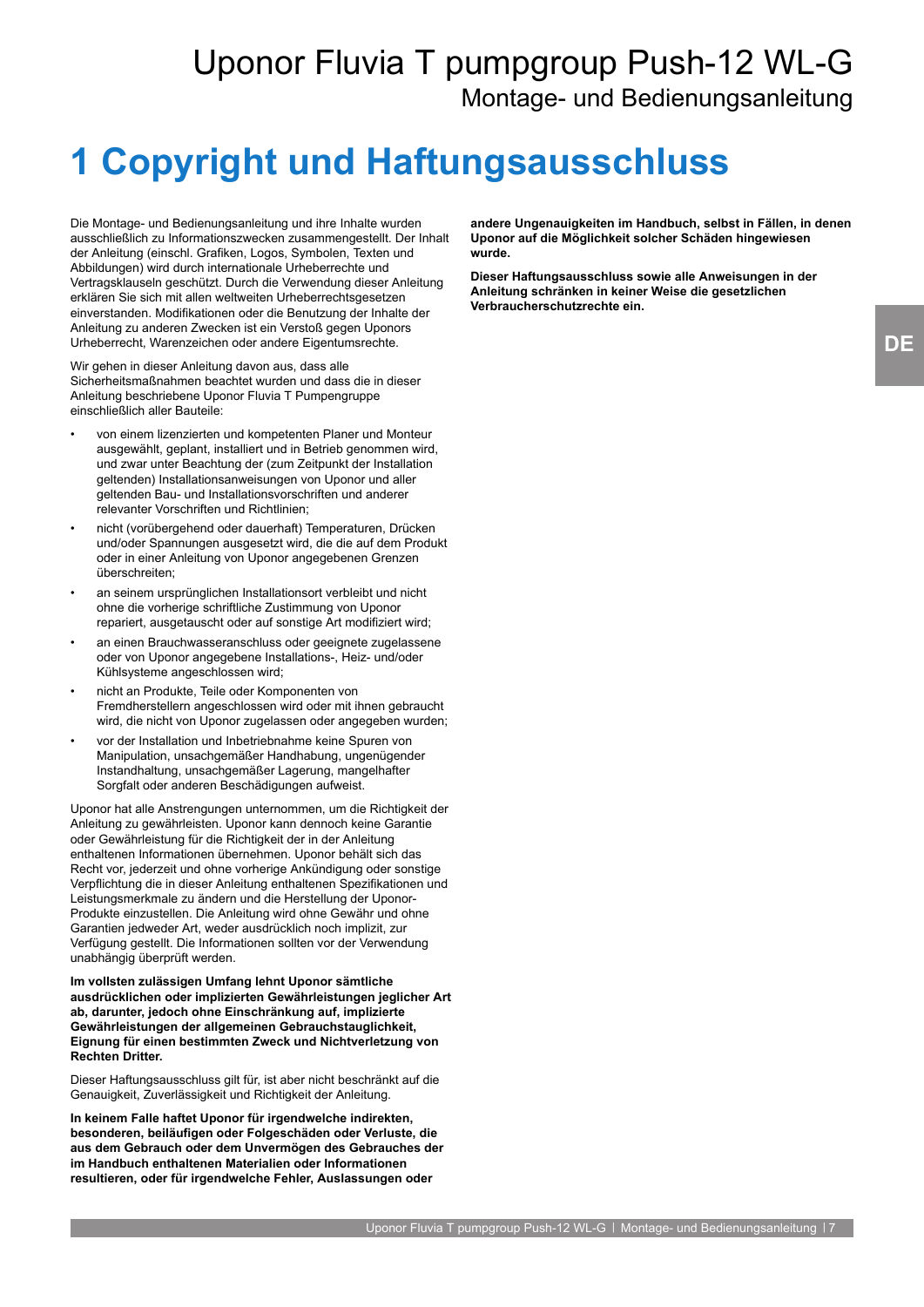## <span id="page-7-0"></span>**2 Einleitung**

Das Handbuch zeigt beispielhaft eine Pumpengruppenvariante Uponor Fluvia T zur Regelung der Oberflächentemperaturen von Fußboden- oder Wandheizungen in Räumen (oder Bädern) auf Basis der Raumtemperatur. Informationen zu anderen Varianten sowie weitere technischen Daten sind der "Technischen Info Uponor Fluvia T Pumpengruppe Push-12" zu entnehmen.

Diese Montage- und Bedienungsanleitung beschreibt die Montage und Bedienung der Bestandteile des Systems.

### 2.1 Sicherheitsvorschriften

### In dieser Anleitung verwendete Symbole

In der Uponor-Dokumentation werden folgende Symbole verwendet, um auf besondere Vorsichtsmaßnahmen bei Montage und Betrieb von Uponor Produkten aufmerksam zu machen:

| <b>STOP</b>     | <b>Warnung!</b>                                                                                     |
|-----------------|-----------------------------------------------------------------------------------------------------|
|                 | Verletzungsgefahr. Die Nichtbeachtung von Warnungen<br>kann zu Verletzungen und Sachschäden führen. |
| $\blacklozenge$ | Achtung!                                                                                            |
|                 | Die Nichtbeachtung von Vorsichtsmaßnahmen kann zu<br>technischen Störungen führen.                  |
|                 | <b>HINWEIS!</b>                                                                                     |
|                 | Wichtige Informationen zum Abschnitt im Handbuch.                                                   |
|                 |                                                                                                     |

### **Stromversorgung**



#### **Warnung!**

Das Uponor System wird mit 230 V AC 50 Hz gespeist. Unterbrechen Sie in einem Notfall sofort die Stromversorgung.

### Technische Einschränkungen



**Achtung!**

Um Störungen zu vermeiden, dürfen die Installations-/ Datenkabel nicht in der Nähe von spannungsführenden Kabeln > 50 V verlegt werden.

### Sicherheitsmaßnahmen

Bei Montage und Betrieb von Uponor Produkten ist Folgendes zu beachten:

- Lesen und befolgen Sie die Anweisungen in der Montage- und Bedienungsanleitung.
- Die Installation muss von einem qualifizierten Fachmann in Übereinstimmung mit den vor Ort geltenden Vorschriften durchgeführt werden.
- In diesem Handbuch nicht beschriebene Umbauten oder Veränderungen sind unzulässig.
- Die Verdrahtung muss bei ausgeschalteter Spannungsversorgung erfolgen.
- Zur Reinigung von Uponor Komponenten darf kein Wasser verwendet werden.

• Die Uponor Komponenten dürfen keinen entzündlichen Dämpfen oder Gasen ausgesetzt werden.

Uponor lehnt im Falle von auf die Nichtbeachtung dieser Anweisungen zurückzuführenden Beschädigungen oder Störungen jede Haftung ab.

### 2.2 Vorschriftsmäßige Entsorgung dieses Produkts (Elektro- und Elektronik-Altgeräte)

### **HINWEIS!**

Gültig für die Europäischen Union und andere europäische Länder mit getrennten Sammelsystemen.



 Diese auf dem Produkt angebrachte oder in den zugehörigen Anleitungen genannte Kennzeichnung bedeutet, dass das Produkt am Ende seiner Lebensdauer nicht zusammen mit anderen Haushaltsabfällen entsorgt werden darf. Zur Vorbeugung eventueller Verletzungen/Schäden von Mensch und Umwelt durch unkontrollierte Müllentsorgung bitten wir Sie, im Sinne einer nachhaltigen Wiederverwendung, dieses Produkt von anderen Abfällen getrennt zu behandeln und verantwortungsvoll zu entsorgen.

Private Nutzer wenden sich an den Verkäufer, bei dem das Produkt gekauft wurde, oder kontaktieren die zuständigen Behörden, um in Erfahrung zu bringen, wie sie das Gerät auf umweltfreundliche Weise recyceln können.

Gewerbliche Nutzer werden gebeten, sich mit ihren Lieferanten in Verbindung zu setzen und die Bedingungen ihres Verkaufsvertrags nachzulesen. Dieses Produkt darf nicht mit anderen gewerblichen Abfällen zusammen entsorgt werden.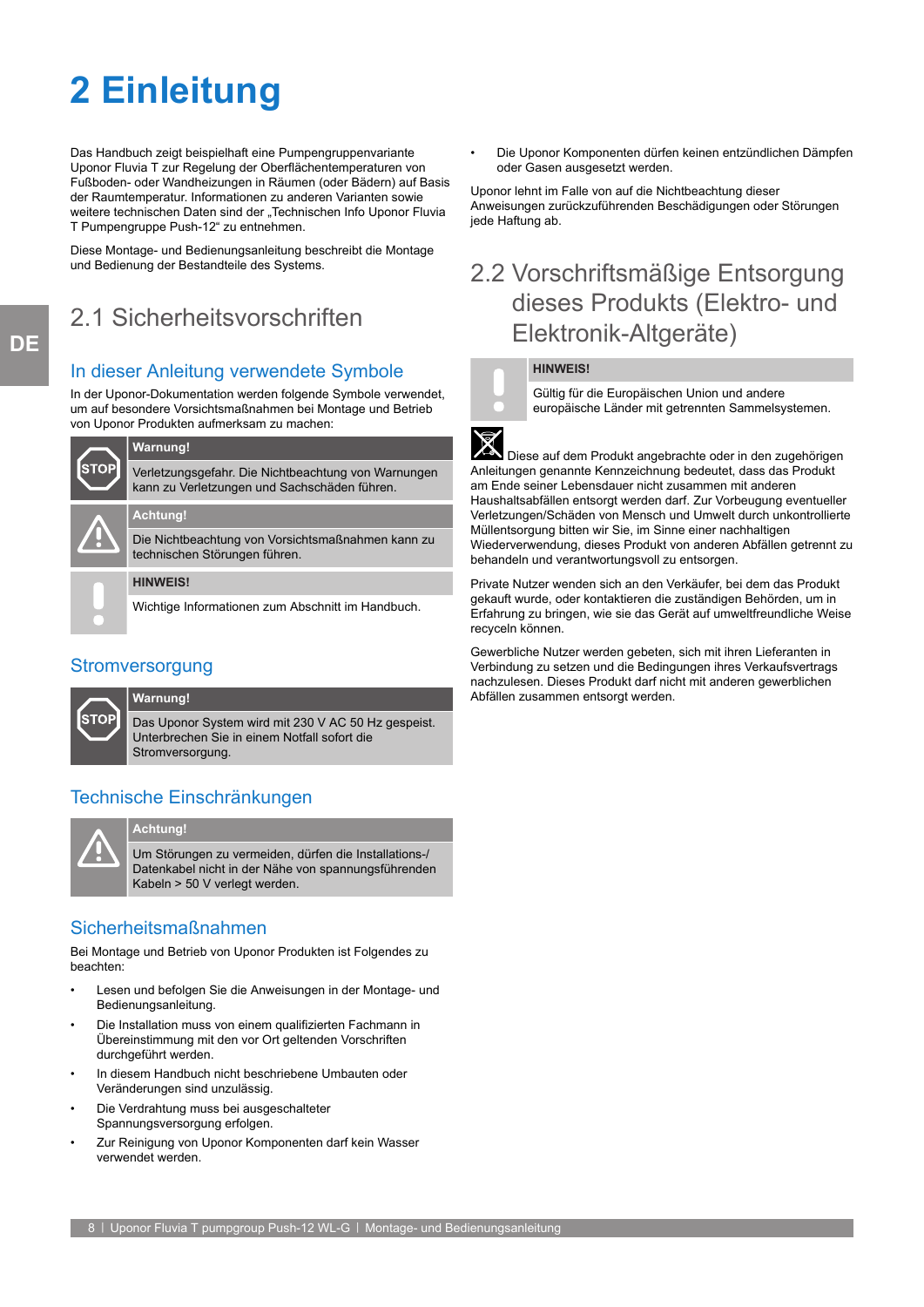### Uponor Fluvia T pumpgroup Push-12 WL-G Installations- og betjeningsvejledning

## <span id="page-8-0"></span>**1 Copyright og ansvarsfraskrivelse**

Denne installations- og betjeningsvejledning er udarbejdet af Uponor, og alt indhold er udelukkende til informationsformål. Indholdet af vejledningen (inklusive grafik, logoer, ikoner, tekst og billeder) er omfattet af ophavsret og beskyttet af verdensomspændende lovgivning om ophavsret og traktatbestemmelser. Du accepterer at overholde alle love vedrørende ophavsret over hele verden ved brug af vejledningen. Ændring eller brug af vejledningens indhold til andre formål er en overtrædelse af Uponors ophavsret, varemærke- og andre ejendomsrettigheder.

Det forudsættes i vejledningen, at sikkerhedsforanstaltningerne er blevet overholdt til punkt og prikke, og at Uponor Fluvia Tpumpegruppen, inklusive alle komponenter, som er en del af dette system, og som er omfattet af vejledningen:

- vælges, planlægges, installeres og sættes i drift af en autoriseret og kompetent planlægger og installatør i overensstemmelse med de aktuelle (på installationstidspunktet) instruktioner i installation fra Uponor samt i overensstemmelse med alle gældende regler for bygge- og blikkenslagerarbejde og andre krav og retningslinjer;
- ikke er blevet udsat (midlertidigt eller konstant) for temperaturer, tryk og/eller spændinger, der overstiger grænserne, der er trykt på produkterne eller er angivet i instruktioner fra Uponor;
- forbliver på dets oprindelige installationssted og ikke repareres, udskiftes eller forstyrres uden forudgående skriftlig tilladelse fra Uponor;
- er sluttet til drikkevandsforsyninger eller kompatible sanitets-, varme- og/eller køleprodukter godkendt eller specificeret af Uponor;
- ikke er tilsluttet til eller anvendes med produkter, dele eller komponenter, der ikke er fra Uponor, medmindre de er godkendt eller specificeret af Uponor; og
- ikke udviser tegn på modifikation, fejlhåndtering, utilstrækkelig vedligeholdelse, forkert opbevaring, forsømmelighed eller hændelige skader før installation og idrifttagning.

Selvom Uponor tilstræber at sikre, at vejledningen er nøjagtig, giver Uponor ingen garanti for, at indholdet heri er nøjagtigt. Uponor forbeholder sig ret til når som helst og uden forudgående varsel at ændre specifikationerne og funktionerne beskrevet i denne vejledning eller ophøre med produktionen af de beskrevne Uponor-produkter. Vejledningen leveres i "forhåndenværende stand" uden nogen form for hverken udtrykkelige eller stiltiende garantier. Oplysningerne skal verificeres uafhængigt, før de anvendes på nogen måde.

**I det videst mulige omfang, som loven tillader, frasiger Uponor sig enhver garanti, såvel direkte som indirekte, herunder, men ikke begrænset til, stiltiende garantier for salgbarhed, egnethed til særlige formål eller garanti for, at immaterielle rettigheder ikke krænkes.**

Denne ansvarsfraskrivelse gælder for, men er ikke begrænset til, vejledningens nøjagtighed, pålidelighed og korrekthed.

**Uponor hæfter under ingen omstændigheder for nogen indirekte, specielle eller hændelige skader, følgeskader eller tab, der skyldes brug af eller manglende evne til at bruge materialerne eller oplysningerne i vejledningen, eller nogen krav, der kan henføres til fejl, udeladelser eller andre unøjagtigheder i vejledningen, selvom Uponor er blevet gjort opmærksom på muligheden for sådanne skader.**

**Denne ansvarsfraskrivelse og eventuelle bestemmelser i vejledningen begrænser ikke kundernes lovmæssige rettigheder.**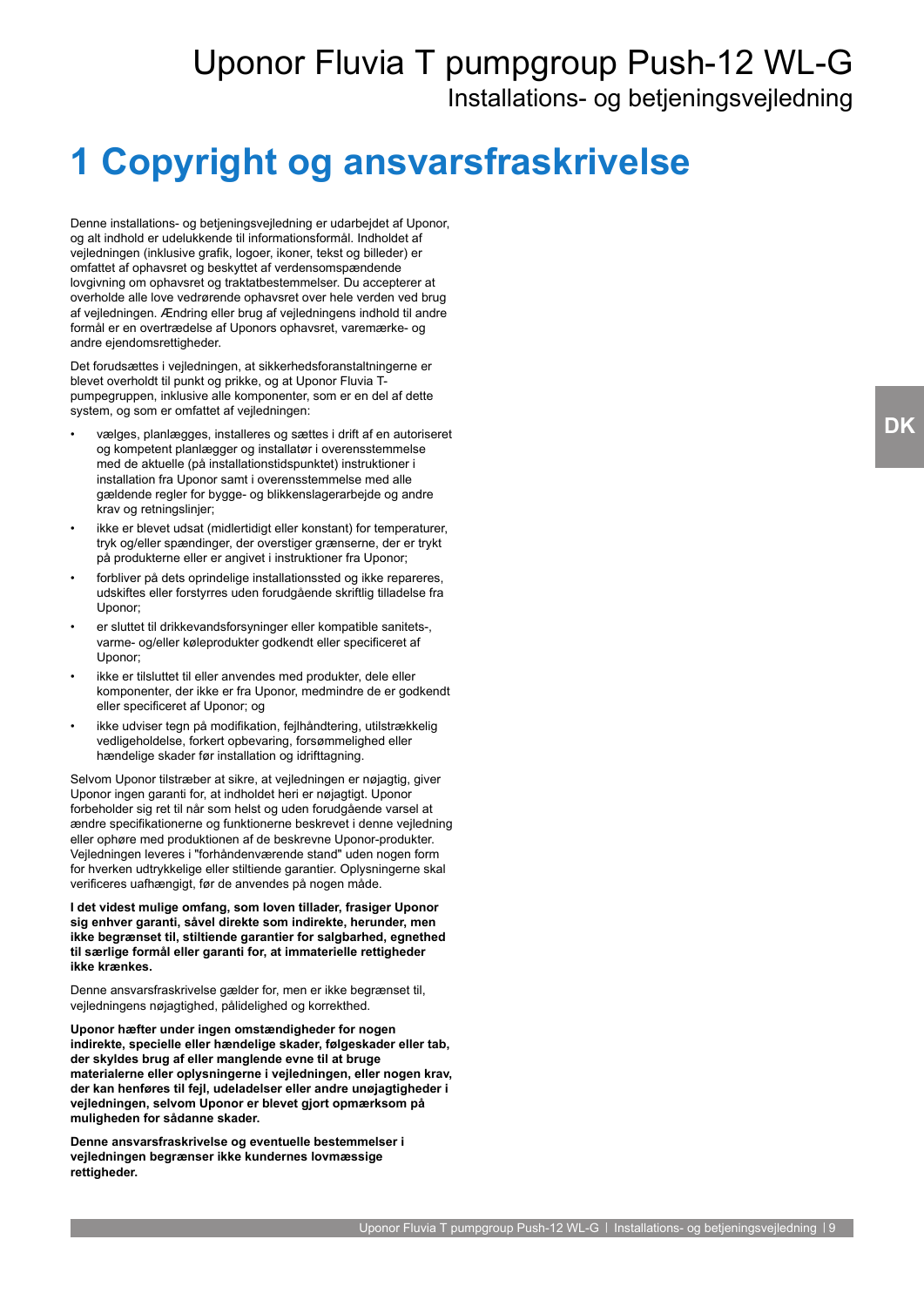## <span id="page-9-0"></span>**2 Forord**

Vejledningen viser et eksempel på en Uponor Fluvia Tpumpegruppevariant, der bruges til at regulere

overfladetemperaturerne på gulv- eller vægvarmesystemet i lokalerne (eller badeværelserne) på grundlag af rumtemperatur. Oplysninger om andre variationer såvel som yderligere tekniske data kan findes i "Uponor Fluvia T pumpegruppe Push-12, teknisk information".

Installations- og betjeningsvejledningen beskriver, hvordan systemets komponenter installeres og betjenes.

### 2.1 Sikkerhedsforskrifter

### Advarsler i denne vejledning

Følgende symboler bruges i Uponor-dokumentation for at indikere særlige forholdsregler ved installation og betjening af Uponor-udstyr:



**DK**

### **Advarsel!**

Risiko for personskade. Det kan medføre personskade eller beskadigelse af komponenter at ignorere advarsler.

### **Forsigtig!**

Det kan medføre funktionsfejl at ignorere bemærkninger om forsigtighed.

### **BEMÆRK!**

Vigtig information i afsnittet i vejledningen.

### **Strømforsyning**



**STOP** 

### **Advarsel!**

Uponor-systemet bruger 50 Hz, 230 V vekselspænding. Afbryd omgående strømmen i nødstilfælde.

### Tekniske begrænsninger



### **Forsigtig!**

Undgå interferens ved at holde installations-/datakabler på afstand af kabler med mere end 50 V.

### **Sikkerhedsregler**

Overhold følgende foranstaltninger, når du installerer og betjener Uponor-udstyr:

- Læs og følg instruktionerne i monterings- og driftsvejledningen.
- Montering skal udføres af en kompetent person i henhold til lokale bestemmelser.
- Det er ikke tilladt at foretage ændringer, som ikke er angivet i denne vejledning.
- Alle strømforsyninger skal afbrydes, før arbejde på kabler og ledninger påbegyndes.
- Der må ikke bruges vand til at rengøre Uponor-komponenter.
- Uponor-komponenter må ikke udsættes for brændbare dampe eller gasser.

Vi påtager os ikke noget ansvar for beskadigelser eller nedbrud, der er opstået som følge af manglende overholdelse af disse instruktioner.

### 2.2 Bortskaffelse af produktet (WEEE)

#### **BEMÆRK!**



Gælder i EU og andre europæiske lande med separate indsamlingssystemer

 Denne markering, der er vist på produktet eller i den tilhørende litteratur, angiver, at det ikke må bortskaffes med det øvrige husholdningsaffald, når dets levetid er udløbet. For at forebygge mulige skader på miljøet eller menneskers sundhed fra ukontrolleret bortskaffelse af affald skal dette adskilles fra andre former for affald og genvindes ansvarligt for at fremme bæredygtig genbrug af materielle ressourcer.

Husholdningsbrugere skal enten kontakte den forhandler, som de købte dette produkt af, eller de lokale myndigheder, for at få nærmere oplysninger om, hvor og hvordan de kan indlevere dette produkt til miljømæssig sikker genvinding.

Erhvervsbrugere skal kontakte deres leverandør og kontrollere købskontraktens betingelser og vilkår. Dette produkt må ikke blandes med andet kommercielt affald til bortskaffelse.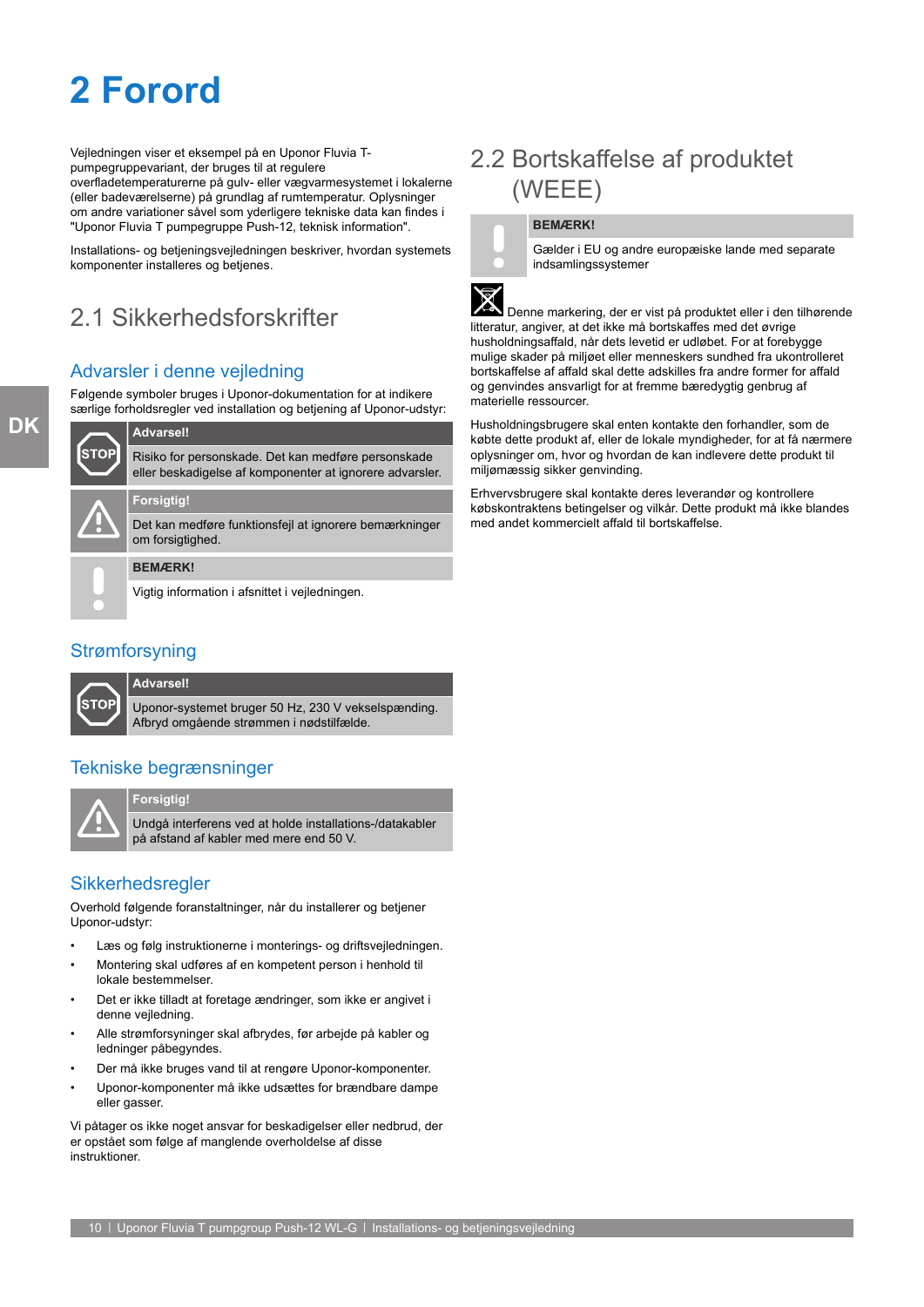### Uponor Fluvia T pumpgroup Push-12 WL-G Manual de instalación y funcionamiento

## <span id="page-10-0"></span>**1 Derechos de propiedad intelectual y exención de responsabilidad**

Uponor ha preparado este manual de instalación y funcionamiento, y todo el contenido incluido, únicamente con fines informativos. El contenido del manual (incluidos los gráficos, logotipos, iconos, texto e imágenes) está sujeto a derechos de autor y protegido por leyes de derechos de autor y tratados internacionales. Al utilizar el manual, usted se compromete a cumplir todas las leyes de derechos de autor internacionales. La modificación o uso de cualquiera de los contenidos del manual para cualquier otro propósito constituye una violación de los derechos de autor, marcas registradas y otros derechos de propiedad de Uponor.

Se da por supuesto el cumplimiento de todas las medidas de seguridad necesarias para la instalación del grupo de bombeo Uponor Fluvia T, incluido cualquier componente que sea parte de dicho sistema, cubierto por el manual:

- haya sido seleccionado, planificado, instalado y puesto en funcionamiento por un planificador e instalador competente y autorizado de conformidad con las actuales instrucciones de instalación (en el momento de la instalación) suministradas por Uponor así como de conformidad con todos los códigos aplicables de construcción, fontanería y demás requisitos y directrices;
- no haya sido expuesto (de forma temporal o continuada) a temperaturas, presión o tensiones que excedan los límites impresos en los productos o indicados en las instrucciones suministradas por Uponor;
- se encuentre en la ubicación original en la que fue instalado y no haya sido reparado, reemplazado o sujeto a manipulación sin el previo consentimiento por escrito de Uponor;
- esté conectado al suministro de agua potable o productos de fontanería, calefacción o refrigeración compatibles aprobados o especificados por Uponor;
- no esté conectado a o sea utilizado con productos, piezas o componentes no pertenecientes a Uponor a excepción de aquellos aprobados o especificados por Uponor; y
- no muestre signos de manipulación, uso indebido, falta de mantenimiento, almacenamiento inadecuado, negligencia o daño accidental antes de la instalación y de su puesta en funcionamiento.

Aunque Uponor se ha esforzado por garantizar que el manual sea preciso, no se garantiza la precisión de la información del mismo. Uponor se reserva el derecho de modificar las especificaciones y características descritas en este documento, así como de interrumpir la fabricación de los productos Uponor descritos, en cualquier momento y sin previo aviso u obligación. El manual se proporciona "tal como está" sin garantías de ningún tipo, ni explícita ni implícitamente. La información debe ser verificada independientemente antes de ser utilizada.

#### **Uponor no asume ningún tipo de responsabilidad como consecuencia de la omisión de las indicaciones recogidas en la guía.**

Esta exención de responsabilidad se aplica, pero no se limita a, la precisión, fiabilidad o exactitud del manual.

**Uponor no se hará responsable de cualquier daño que pudiera producirse como consecuencia de la ausencia de información detallada en este manual. Por ello se recomienda leer con atención los manuales técnicos de cada uno de los componentes.**

**Esta exención de responsabilidad y cualquier otra recogida en esta guía no limita los derechos legales de los consumidores.**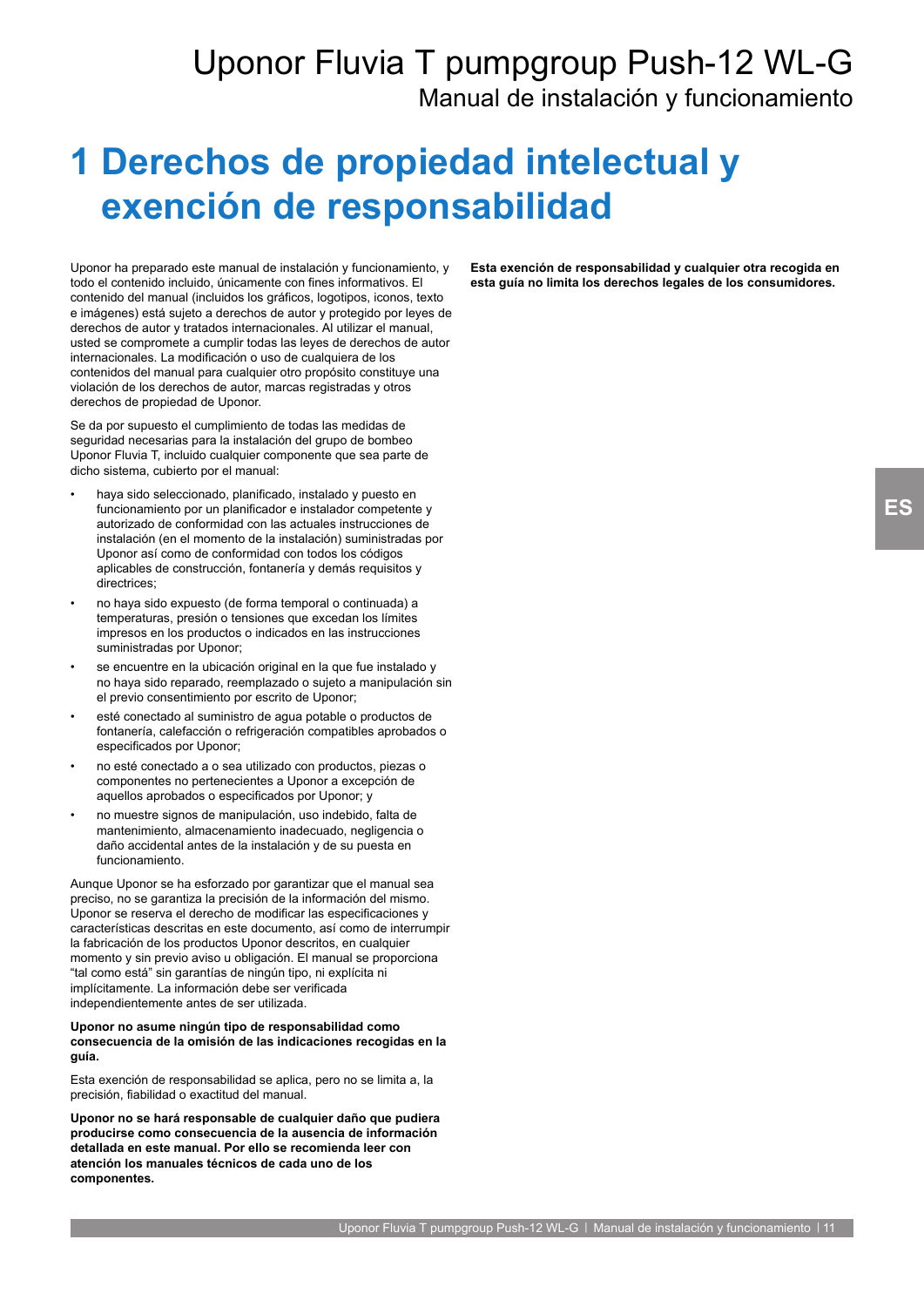## <span id="page-11-0"></span>**2 Prólogo**

El manual muestra un ejemplo de una variante del grupo de bombeo Uponor Fluvia T que se usa para regular las temperaturas de la superficie del sistema de calefacción por suelo radiante o en pared en las habitaciones (o baños) en función de la temperatura ambiente. Puede encontrar información sobre otras variantes, así como más datos técnicos, en la "Información técnica del grupo de bombeo Uponor Fluvia T Push-12".

En este manual de instalación y funcionamiento se describe la manera instalar y utilizar los componentes del sistema.

### 2.1 Instrucciones sobre seguridad

### Símbolos utilizados en este manual

Los siguientes símbolos se utilizan en la documentación de Uponor para indicar las precauciones especiales que se deben adoptar al instalar y utilizar cualquier equipo Uponor:

| . .<br>_                           |  |
|------------------------------------|--|
| _<br>$\overline{\phantom{a}}$<br>_ |  |

#### **Advertencia:**

**STOP** 

Riesgo de lesiones. Ignorar las advertencias puede provocar lesiones o dañar los componentes.

#### **Precaución:**

Ignorar las precauciones puede provocar un mal funcionamiento.

#### **NOTA:**

Información importante relativa a la sección correspondiente del manual.

### Alimentación eléctrica



#### **Advertencia:**

El sistema de Uponor utiliza alimentación 50 Hz, 230 V CA. En caso de emergencia, desconecte inmediatamente la alimentación.

### Restricciones técnicas



### **Precaución:**

Para evitar interferencias, mantenga los cables de instalación/datos alejados de los cables de alimentación de más de 50 V.

### Medidas de seguridad

Cumplir con las siguientes medidas en la instalación y funcionamiento de cualquier equipo Uponor:

- Lea y siga las instrucciones del manual de instalación y funcionamiento.
- La instalación se debe llevar a cabo por una persona cualificada de acuerdo con la legislación local.
- Está prohibido realizar cambios o modificaciones no especificadas en este manual.
- Todas las fuentes de alimentación eléctrica se deben desconectar antes de iniciar cualquier trabajo de cableado.
- No use agua para limpiar los componentes de Uponor.
- No exponga los componentes de Uponor a vapores o gases inflamables.

Uponor no acepta responsabilidad alguna por los daños o averías que sean consecuencia del incumplimiento de estas instrucciones.

### 2.2 Eliminación correcta de este producto (residuos de equipos eléctricos y electrónicos)



Aplicable en la Unión Europea y otros países europeos con sistemas de recogida selectiva de residuos.

 Este símbolo marcado sobre el propio producto o en la documentación adjunta indica que este producto no se debe eliminar junto a otros residuos domésticos al final de su vida útil. Para evitar posibles daños al medio ambiente o la salud de las personas derivadas de una eliminación de residuos inadecuada, separe este producto de otros tipos de residuos y recíclelo con responsabilidad para promover la reutilización sostenible de los recursos materiales.

Los usuarios particulares deberán contactar bien con el distribuidor en el que adquirieron este producto o con las oficinas de su ayuntamiento para obtener más información sobre dónde y cómo se puede llevar este producto para reciclarlo de forma respetuosa con el medio ambiente.

Las empresas deberán contactar con su proveedor y comprobar los términos y las condiciones del contrato de compra. Este producto no se debe mezclar con otros residuos comerciales.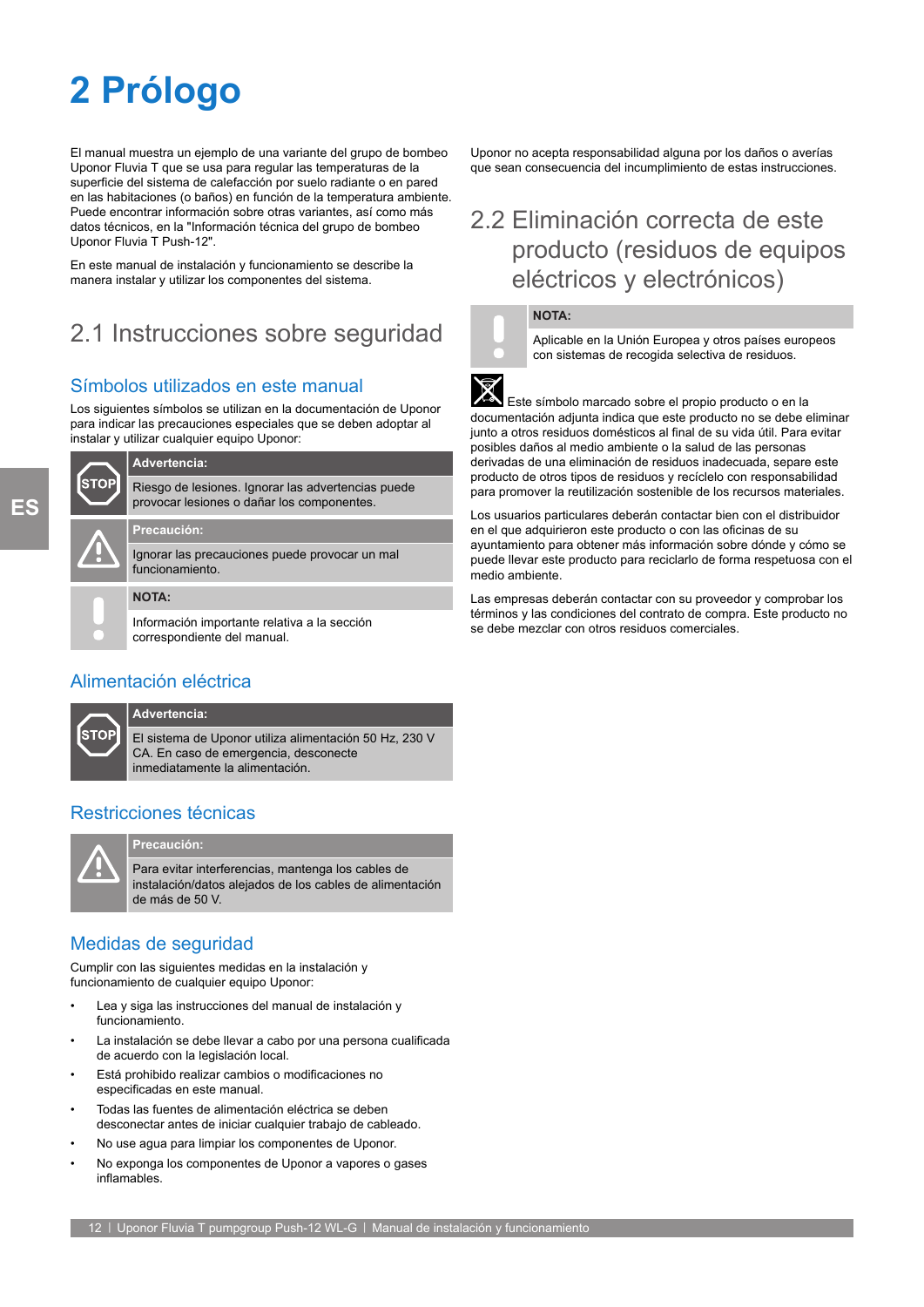### Uponor Fluvia T pumpgroup Push-12 WL-G Asennus- ja käyttöopas

## <span id="page-12-0"></span>**1 Tekijänoikeudet ja vastuuvapauslauseke**

Uponor on laatinut tämän asennus- ja käyttöoppaan ja koko sen sisällön vain tietojen antamiseksi. Oppaan sisältö (piirrokset, logot, kuvakkeet, tekstit ja kuvat mukaan lukien) on tekijänoikeuksien alainen ja maailmanlaajuisten tekijänoikeus- ja sopimusehtolakien suojaama. Käyttämällä opasta sitoudut noudattamaan kaikkia maailmanlaajuisia tekijänoikeuslakeja. Minkä tahansa tämän oppaan sisältämän osan muuttaminen tai käyttäminen muuhun tarkoitukseen on rikkomus Uponorin tekijänoikeuksia, tavaramerkkiä tai muita omistusoikeuksia vastaan.

Oppaan lähtökohtana on, että kaikki tarvittavat turvallisuustoimenpiteet on tehty ja että oppaan kuvaileman Uponor Fluvia T ‑pumppuryhmän ja kaikki sen sisältämät komponentit

- oppaan kuvaileman järjestelmän ja kaikki sen sisältämät komponentit valitsee, suunnittelee ja asentaa sekä käynnistää valtuutettu ja ammattitaitoinen suunnittelija ja asentaja (asennushetkellä) voimassa olevien, Uponorin toimittamien asennusohjeiden sekä kaikkien sovellettavissa olevien rakennus- ja putkityömääräysten ja muiden vaatimusten ja ohjeiden mukaisesti;
- kyseistä järjestelmää tai mitään sen osaa ei ole altistettu (tilapäisesti tai jatkuvasti) tuotteeseen painettujen tai Uponorin toimittamissa ohjeissa ilmoitettujen lämpötila-, paine- ja/tai jänniterajoitusten ulkopuolisille olosuhteille;
- kyseinen järjestelmä ja kaikki sen osat pidetään alkuperäisessä asennuspaikassa eikä niitä korjata, uudelleensijoiteta tai muuteta ilman Uponorin kirjallista hyväksyntää;
- kyseinen järjestelmä ja kaikki sen osat on liitetty juomavesikelpoiseen laitteistoon tai vastaaviin putki-, lämmitysja/tai viilennystuotteisiin, jotka Uponor on hyväksynyt tai määrittänyt sopiviksi;
- kyseistä järjestelmää tai mitään sen osaa ei liitetä tai käytetä muiden kuin Uponorin tuotteiden, osien tai komponenttien kanssa, ellei Uponor ole nimenomaisesti hyväksynyt tai määrittänyt niitä sopiviksi; ja että
- kyseisessä järjestelmässä tai missään osassa ei näy merkkejä muuttamisesta, väärinkäytöstä, riittämättömästä kunnossapidosta, epäasiallisesta varastoinnista, laiminlyönneistä tai tahattomista vaurioista ennen asennusta ja järjestelmän käyttöönottoa.

Vaikka Uponor on tehnyt kaikkensa tämän oppaan tietojen oikeellisuuden varmistamiseksi, se ei kuitenkaan vakuuta tai takaa minkään tässä esitetyn tiedon oikeellisuutta. Uponor pidättää oikeuden muuttaa tässä oppaassa ilmoitettuja tietoja ja kuvauksia tai lopettaa kuvattujen Uponor‑tuotteiden valmistamisen koska tahansa ilman ennakkoilmoitusta tai velvoitteita. Opas on laadittu "sellaisena kuin se on", ilman mitään suoraa tai epäsuoraa takuuta. Tiedon oikeellisuus tulee tarkastaa puolueettoman henkilön toimesta ennen kuin sitä käytetään millään tavoin.

#### **Uponor sanoutuu irti täydessä lainsäädännön sallimassa laajuudessa kaikista suorista ja epäsuorista takuista, epäsuorat takuut kauppakelpoisuudesta, soveltuvuudesta tiettyyn tarkoitukseen sekä loukkaamattomuudesta mukaan lukien mutta niihin rajoittumatta.**

Tämä vastuuvapauslauseke käsittää oppaan tarkkuuden, luotettavuuden ja oikeellisuuden, mutta ei rajoitu niihin.

**Missään olosuhteissa Uponoria ei voi pitää vastuussa mistään epäsuorista, erityisistä, satunnaisista tai seurannallisista vahingoista tai menetyksistä, jotka ovat aiheutuneet materiaalien tai oppaan tietojen käytöstä tai kyvyttömyydestä käyttää niitä, tai mistään virheiden, poisjättämisten tai muiden**

**oppaassa ilmenevien epätarkkuuksien aiheuttamista vaateista silloinkaan, kun Uponorille on ilmoitettu tällaisten vahinkojen mahdollisuudesta.**

**Tämä vastuuvapauslauseke tai mitkään oppaassa esitetyt varaukset eivät rajoita kuluttajien lakisääteisiä oikeuksia.**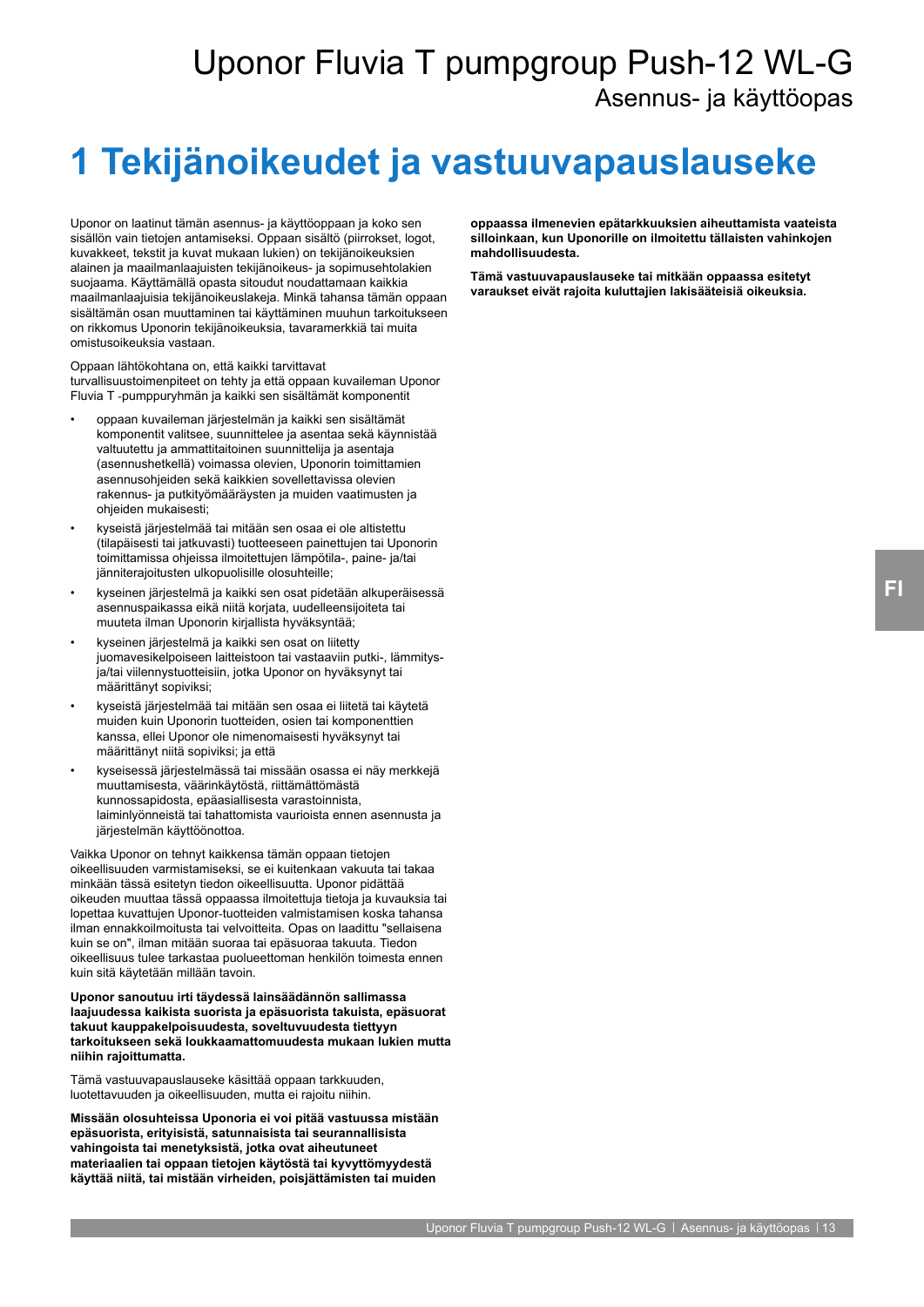## <span id="page-13-0"></span>**2 Johdanto**

Käyttöoppaassa on esimerkki Uponor Fluvia T pumppuryhmäversiosta, jota käytetään lattia- tai seinälämmitysjärjestelmän pintalämpötilan säätämiseen huoneissa (tai kylpyhuoneissa) huonelämpötilan perusteella. Muita käyttöversioita koskevia tietoja sekä teknisiä lisätietoja on asiakirjassa Uponor Fluvia T -pumppuryhmä Push-12, tekniset tiedot.

Tämä asennus- ja käyttöopas sisältää kuvauksen järjestelmän komponenttien asennuksesta ja käyttötavoista.

### 2.1 Turvallisuusohjeet

### Oppaassa käytetyt varoitukset

Uponorin oppaissa käytetään seuraavia merkintöjä laitteistojen asennukseen ja käyttämiseen liittyvien erityishuomioiden yhteydessä:

> Loukkaantumisvaara. Varoitusten huomiotta jättäminen voi aiheuttaa vammautumisen tai komponenttien

| <b>STATE</b> |
|--------------|
|--------------|

### **Varoitus!**

vioittumisen.

**Vaara!**

Varoitusten huomiotta jättäminen voi aiheuttaa toimintahäiriöitä.

### **HUOMAUTUS!**

Oppaan kappale sisältää tärkeitä tietoja.

### Virtalähde



**Vaara!** Uponor-järjestelmä käyttää 230 V AC, 50 Hz -jännitettä. Hätätilanteessa virransyöttö on katkaistava välittömästi.

### Tekniset rajoitteet



#### **Varoitus!**

Häiriöiden välttämiseksi liitäntä-/datakaapelit on pidettävä erillään yli 50 V:n virtajohdoista.

### **Turvatoimenpiteet**

Noudata seuraavia ohjeita kaikkien Uponor-laitteistojen asennuksen ja käytön yhteydessä:

- Lue asennus- ja käyttöoppaan ohjeet ja noudata niitä.
- Asennuksen saa suorittaa vain ammattitaitoinen henkilö, ja se on tehtävä paikallisten määräysten mukaisesti.
- Järjestelmään ei saa tehdä muutoksia tai ratkaisuja, joita ei ole kuvattu tässä oppaassa.
- Ennen johtojen kytkentää virransyöttö on katkaistava kokonaan.
- Uponor komponentit voidaan puhdistaa nihkeällä liinalla. Vältä liiallisen veden käyttöä.
- Uponor-komponentteja ei saa altistaa syttyville kaasuille tai höyryille.

Valmistaja ei vastaa mistään vauriosta tai toimintahäiriöstä, jonka syynä voi olla näiden ohjeiden laiminlyönti.

### 2.2 Tuotteen oikea hävittämistapa (sähkö- ja elektroniikkaromu)

#### **HUOMAUTUS!**



Nämä määräykset ovat voimassa Euroopan unionin alueella ja muissa Euroopan maissa, joissa jätteiden lajittelu on käytössä.

Tämä merkki tuotteessa tai sen dokumenteissa merkitsee, että tuotetta ei saa toimittaa käyttöiän päätteeksi kaatopaikalle sekajätteen joukossa. Sekajätteenä hävitetty tuote voi olla haitallinen ympäristölle tai terveydelle, ja sen vuoksi tuote on toimitettava erikseen asianmukaiseen kierrätyspisteeseen materiaalien kierrättämiseksi ja kestävän kehityksen vuoksi.

Kotitaloudet saavat tietoja kierrätyspisteistä ja -määräyksistä joko tuotteen myyneestä yrityksestä tai kuntansa viranomaisilta.

Yrityskäyttäjien kannattaa ottaa yhteyttä tuotteen myyneeseen liikkeeseen ja tarkastaa sen kanssa ostosopimuksessa mainitut ehdot. Tuotetta ei saa hävittää muiden kaupallisesta toiminnasta syntyvien jätteiden joukossa.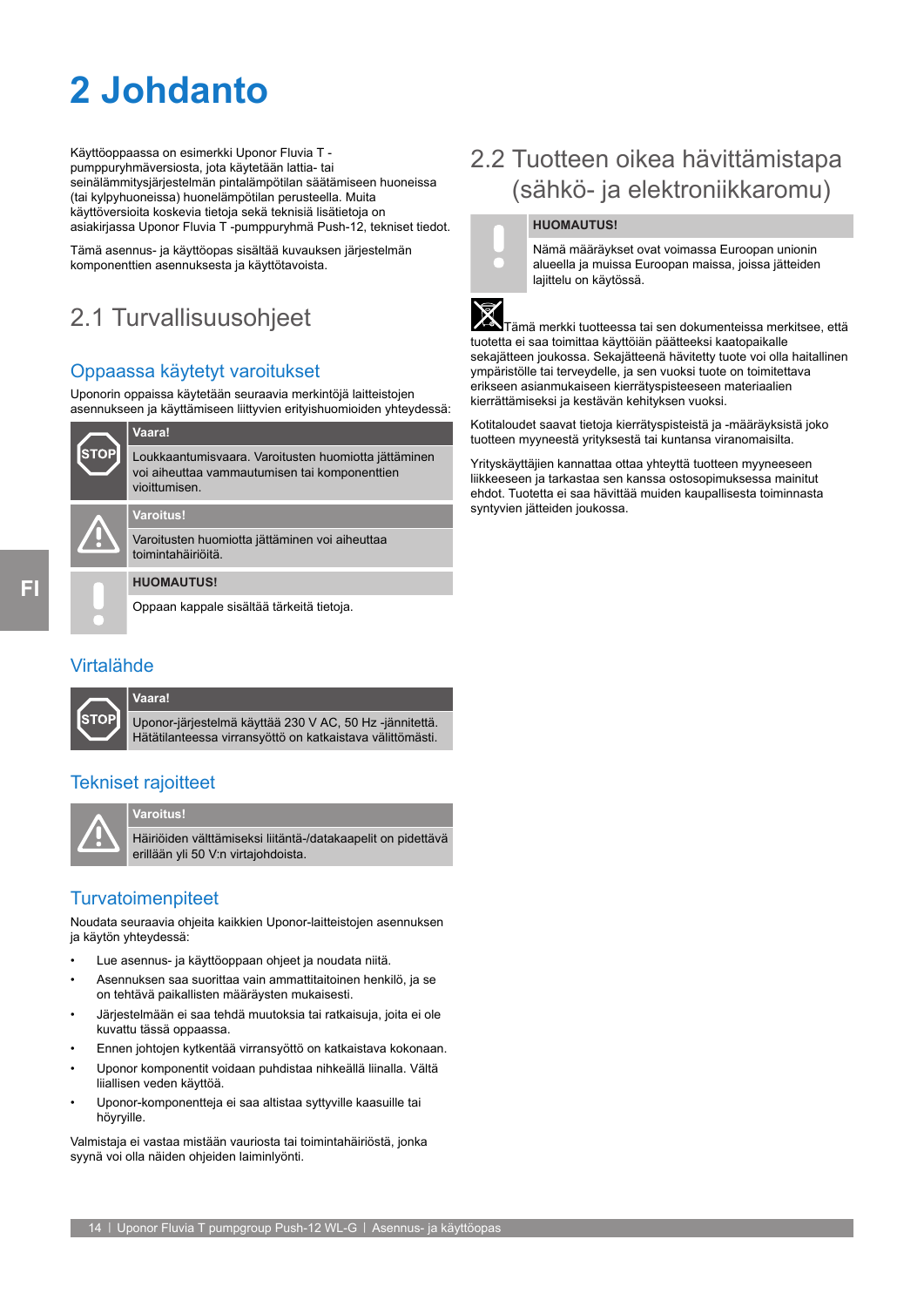## <span id="page-14-0"></span>**1 Droits d'auteur et avis de nonresponsabilité**

Uponor a élaboré ce manuel d'installation et d'utilisation ainsi que l'ensemble de son contenu uniquement à des fins d'information. Le contenu du manuel (y compris graphiques, logos, icônes, textes et images) est protégé par des droits d'auteur et par les lois mondiales sur les droits d'auteur et les dispositions de traités. Vous acceptez de vous conformer aux lois mondiales sur les droits d'auteur lors de l'utilisation du manuel. La modification ou l'utilisation de tout ou partie du contenu du manuel à d'autres fins est une violation des droits d'auteur d'Uponor, de la marque déposée et d'autres droits de propriété.

Le manuel suppose que les mesures de sécurité ont été entièrement respectées et, en outre, que le groupe pompe Uponor Fluvia T, y compris tout composant faisant partie dudit système, couvert par le manuel :

- est sélectionné, planifié, installé et mis en service par un planificateur et installateur agréé et compétent en conformité avec les instructions d'installation actuelles (au moment de l'installation) fournies par Uponor ainsi qu'avec tous les codes et autres exigences ou directives en matière de construction et de plomberie applicables ;
- n'ait pas été (temporairement ou continuellement) exposé à des températures, pressions et/ou tensions excédant les limites imprimées sur les produits ou spécifiées dans des instructions quelconques fournies par Uponor ;
- reste dans son emplacement d'installation d'origine et ne soit pas réparé, remplacé ou modifié sans l'autorisation écrite préalable de Uponor ;
- soit connecté à des alimentations en eau potable ou produits de plomberie, de chauffage et/ou de rafraîchissement compatibles, approuvés ou spécifiés par Uponor ;
- ne soit pas connecté à ou utilisé avec des produits, pièces ou composants ne provenant pas de Uponor à l'exception de ceux approuvés ou spécifiés par Uponor ;
- ne présente pas de signes évidents de manipulation, de mauvais usage, de maintenance insuffisante, de stockage inapproprié, de négligence ou de dommages accidentels avant l'installation et la mise en service.

Bien qu'Uponor ait mis en œuvre tous les efforts pour s'assurer que le manuel soit correct, Uponor ne garantit pas l'exactitude des informations y étant contenues. Uponor se réserve le droit de modifier les caractéristiques et les fonctions décrites dans le manuel ou d'arrêter la fabrication des produits Uponor décrits, à tout moment et sans avis ou obligation préalable. Le manuel est fourni « tel quel » sans garantie quelconque, expresse ou implicite. Les informations doivent être vérifiées indépendamment avant toute utilisation.

#### **Dans l'étendue maximum permise, Uponor rejette toute garantie, expresse ou implicite, incluant, mais sans s'y limiter, toute garantie implicite de qualité marchande, d'aptitude à remplir un usage particulier et de non-infraction.**

Cet avis de non-responsabilité s'applique, mais sans s'y limiter à l'exactitude, la fiabilité et la conformité du manuel.

**En aucun cas, Uponor ne saura être tenue pour responsable des dommages indirects, spécifiques, accessoires ou immatériels consécutifs ou pertes résultant de l'utilisation ou de l'incapacité d'utiliser les matériels ou l'information du manuel, ni d'aucune réclamation attribuable à des erreurs, des omissions ou autres**

**inexactitudes dans le manuel, même si Uponor a été informée de la possibilité de tels dommages.**

**Cet avis de non-responsabilité et les dispositions du manuel ne limitent en aucun cas les droits légaux des consommateurs.**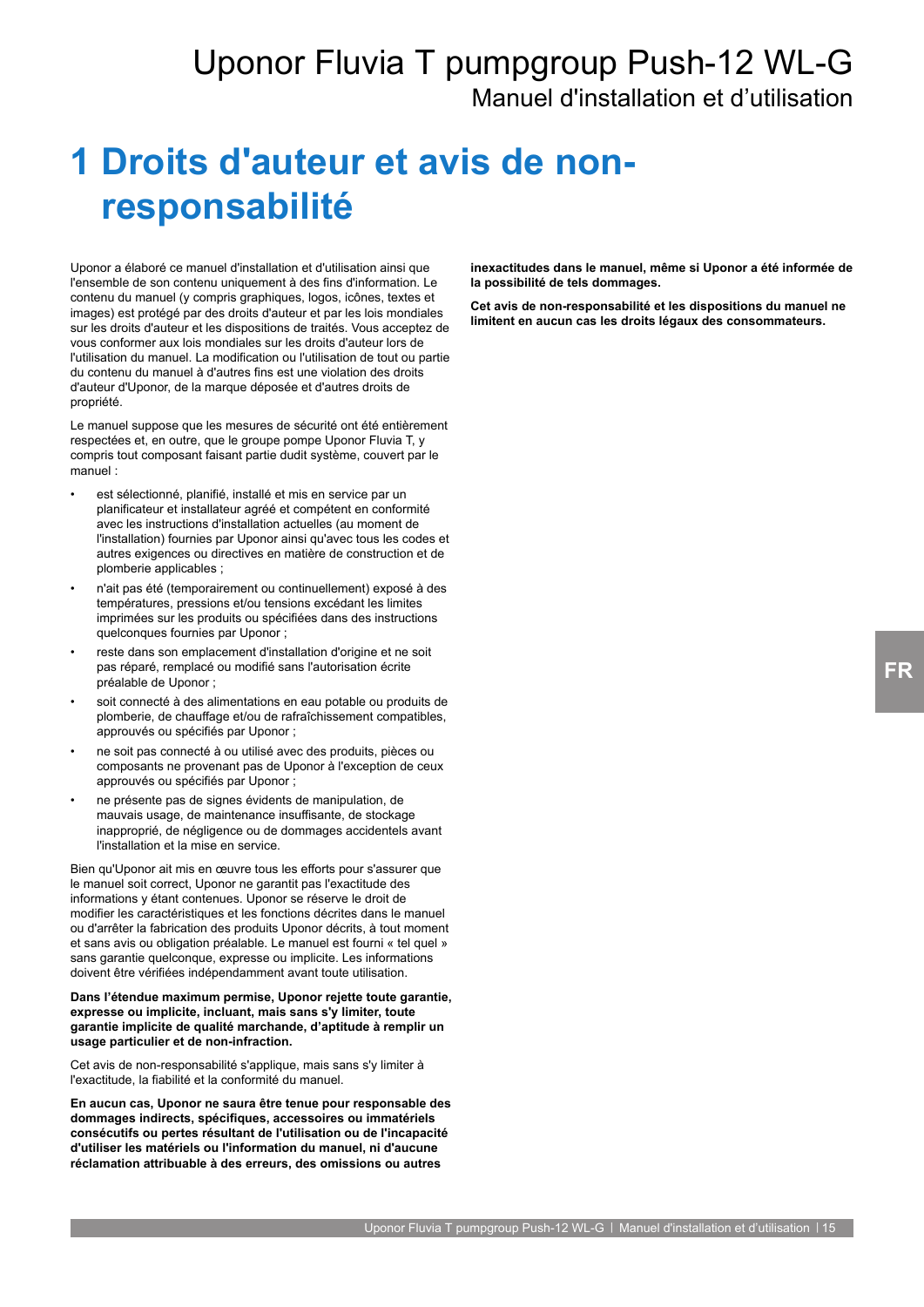## <span id="page-15-0"></span>**2 Préface**

Le manuel montre un exemple d'un différent groupe pompe Uponor Fluvia T utilisé pour réguler les températures de surface du système de chauffage par le sol ou les murs dans les pièces (ou salles de bains) en fonction de la température ambiante. Vous trouverez des informations concernant les autres variations ainsi que d'autres données techniques dans le document « Groupe pompe Uponor Fluvia T Push-12, Informations techniques ».

Ce manuel d'installation et d'utilisation décrit comment installer et utiliser les composants du système.

### 2.1 Consignes de sécurité

### Avertissements utilisés dans ce manuel

Les symboles ci-dessous sont utilisés dans la documentation Uponor pour indiquer les précautions spécifiques à prendre lors de l'installation et lors du fonctionnement de tout appareil Uponor :

| ō |
|---|
|   |

#### **Avertissement!**

Risque de blessures. Le non-respect des avertissements peut causer des blessures ou endommager les composants du produit.

### **Attention!**

Le non-respect des avertissements peut provoquer des dysfonctionnements.

#### **REMARQUE!**

Informations importantes concernant les sections du manuel.

### Alimentation électrique



#### **Avertissement!**

Le système Uponor fonctionne avec du courant 50 Hz, 230 V CA. En cas d'urgence, couper immédiatement le courant.

### Contraintes techniques



### **Attention!**

Afin d'éviter les interférences, poser les câbles de l'installation à l'écart des câbles d'alimentation véhiculant une tension supérieure à 50 V.

### Mesures de sécurité

Observer les mesures suivantes lors de l'installation et de l'utilisation de tout appareil Uponor :

- Lire et respecter les instructions contenues dans le manuel d'installation et d'utilisation.
- L'installation doit être réalisée par un technicien qualifié conformément à la réglementation locale en vigueur.
- Il est interdit de procéder à des transformations ou modifications non spécifiées dans ce manuel.
- Toutes les alimentations doivent être coupées pour réaliser le câblage.
- Ne pas utiliser d'eau pour le nettoyage des composants Uponor.

• Ne pas exposer les composants Uponor à des vapeurs ou des gaz inflammables.

Uponor décline toute responsabilité concernant les dommages et perturbations pouvant résulter du non-respect de ces instructions.

### 2.2 Mise au rebut correcte de ce produit (déchets d'équipements électriques et électroniques)

#### **REMARQUE!**

Applicable dans l'Union Européenne et d'autres pays d'Europe ayant établi des systèmes de collectes sélectives

 Ce marquage indiqué sur le produit ou dans sa documentation indique qu'il ne doit pas être jeté avec d'autres déchets ménagers à la fin de sa vie utile. Par mesure de prévention pour l'environnement et pour la santé humaine, en cas de mise au rebut de déchets non contrôlée, veuillez séparer ce produit des autres types de déchets et le recycler de façon responsable afin de promouvoir la réutilisation durable des ressources.

Les particuliers sont invités à contacter le distributeur leur ayant vendu le produit ou à se renseigner auprès de leur mairie pour savoir où et comment ils peuvent se débarrasser de ce produit pour un recyclage respectueux de l'environnement.

Les entreprises sont invitées à contacter leurs fournisseurs et à consulter les conditions de leur contrat de vente. Ce produit ne doit pas être jeté avec d'autres déchets commerciaux.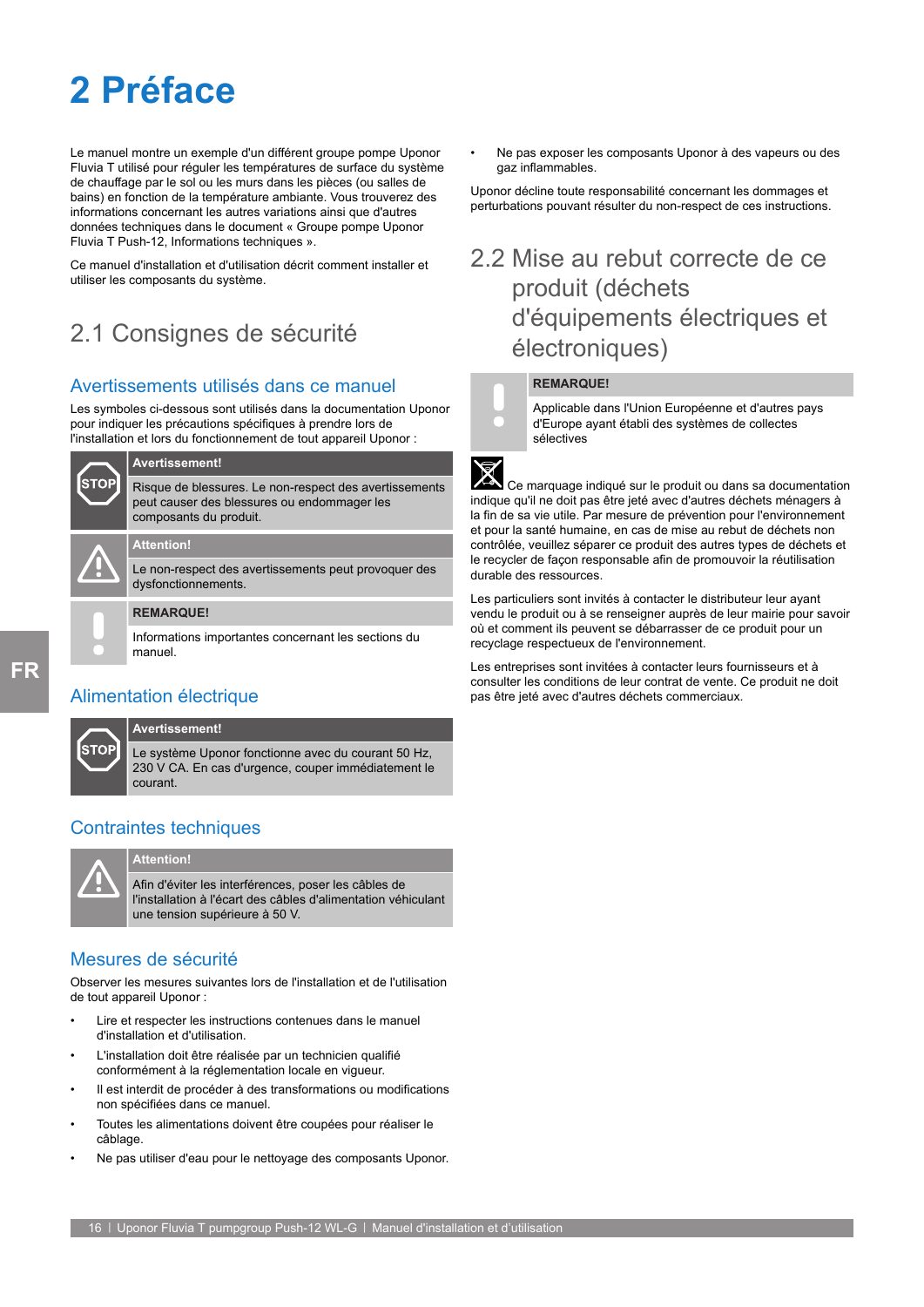## Uponor Fluvia T pumpgroup Push-12 WL-G

Manuale di installazione e uso

## <span id="page-16-0"></span>**1 Copyright e responsabilità**

Uponor ha stilato questo manuale di installazione e uso e tutti i contenuti esclusivamente a fini informativi. I contenuti del manuale (inclusi grafici, loghi, icone, testi e immagini) sono protetti da copyright e dalle leggi e disposizioni di accordi sul copyright in tutto il mondo. L'utente accetta di rispettare le leggi sul copyright relativamente all'uso del manuale. La modifica o l'uso di uno qualsiasi dei contenuti del manuale per qualsiasi altro scopo rappresenta una violazione del copyright, del marchio di fabbrica e di altri diritti proprietari di Uponor.

La condizione preliminare del manuale è l'adempimento di tutte le misure di sicurezza necessarie per l'installazione del gruppo di pompaggio Uponor Fluvia T, inclusi eventuali componenti che ne facciano parte, inclusi in questo manuale:

- sia selezionato, dimensionato, installato e messo in servizio ad opera di un progettista e installatore qualificato e competente, conformemente alle istruzioni di installazione vigenti (al momento dell'installazione) fornite da Uponor, oltre che conformemente a tutti i codici edilizi e idraulici e altri requisiti e linee guida applicabili;
- non sia stato (temporaneamente o in modo continuo) esposto a temperature, pressione e/o tensioni superiori ai limiti stampati sui prodotti o indicati in eventuali istruzioni fornite da Uponor;
- resti nella sua collocazione di installazione originale e non si realizzino riparazioni, sostituzioni o interferenze senza il previo consenso scritto di Uponor;
- sia collegato ad alimentazioni di acqua potabile o tubazioni igienico-sanitarie, di riscaldamento e/o raffrescamento compatibili approvate o specificate da Uponor;
- non sia collegato a o usato con prodotti, parti o componenti diversi da quelli Uponor, tranne quelli approvati o specificati da Uponor;
- non mostri segni di manomissione, uso improprio, manutenzione insufficiente, stoccaggio improprio, negligenza o danni accidentali prima dell'installazione e della messa in servizio.

Sebbene Uponor abbia profuso ogni sforzo per garantire la precisione del manuale, Uponor non assicura né garantisce la precisione delle informazioni ivi contenute. Uponor si riserva il diritto di modificare le specifiche e le caratteristiche qui descritte o di interrompere la produzione dei prodotti Uponor descritti in qualsiasi momento e senza preavviso o obbligo alcuno. Il manuale viene fornito "nello stato in cui si trova", senza garanzie di alcun tipo, espresse o implicite. Le informazioni devono essere verificate in maniera indipendente prima di qualsiasi uso.

#### **Nei limiti del consentito, Uponor declina qualsiasi garanzia, espressa o implicita, incluse, ma non limitate a, garanzie implicite di commerciabilità, idoneità per scopo specifico e non violazione.**

Questa esclusione di responsabilità si applica, ma non è limitata, alla precisione, all'affidabilità o alla correttezza del manuale.

**In nessun caso Uponor potrà essere ritenuta responsabile per alcun danno indiretto, speciale, accidentale o consequenziale oppure perdite conseguenti all'uso o all'impossibilità d'uso dei materiali o delle informazioni nel manuale, o qualsiasi reclamo attribuibile a errori, omissioni o altre imprecisioni contenute nel manuale, anche se Uponor è stata avvertita della possibilità di tali danni.**

**Questa esclusione di responsabilità ed eventuali disposizioni contenute nel manuale non limitano eventuali diritti dello statuto dei consumatori.**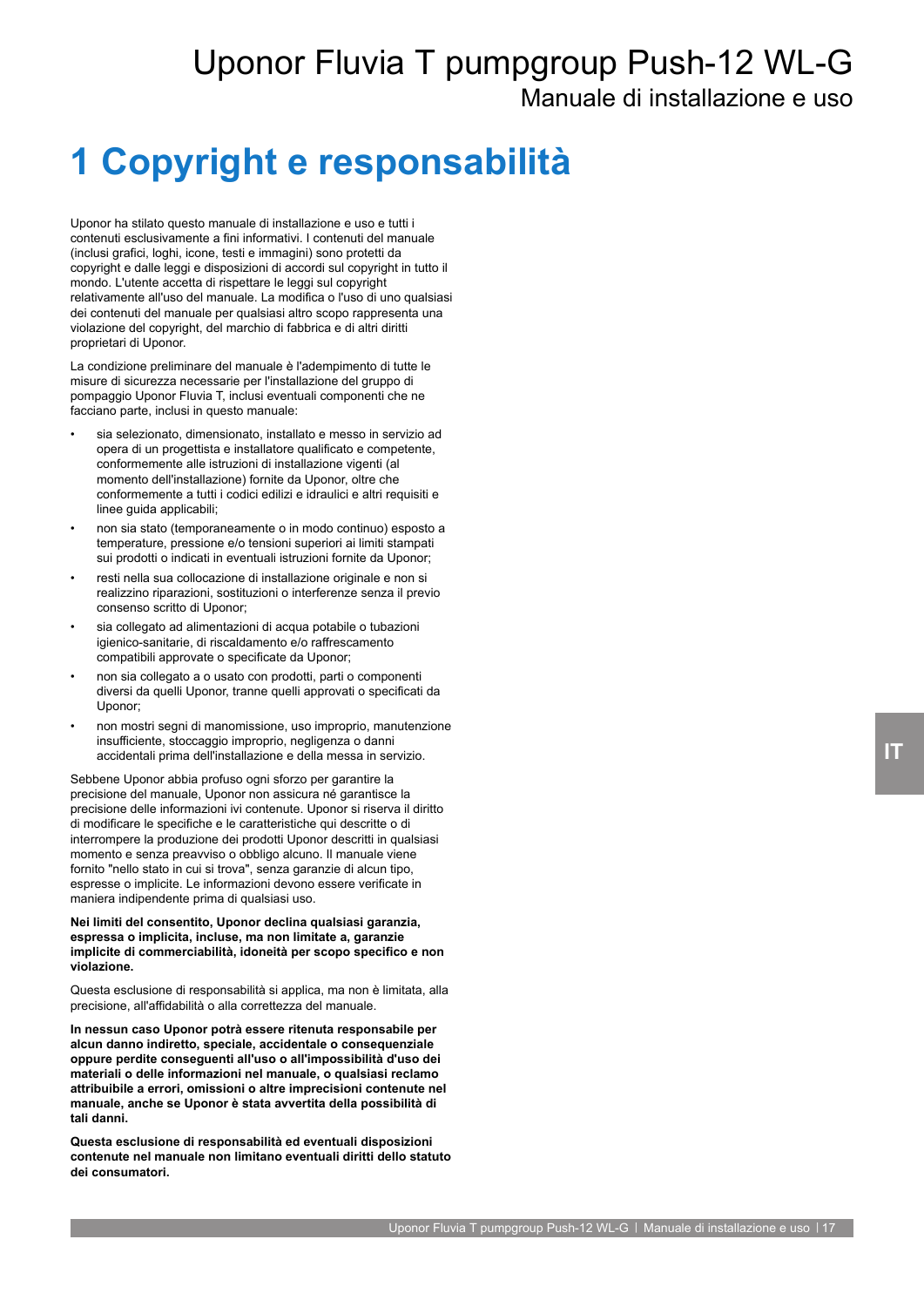## <span id="page-17-0"></span>**2 Prefazione**

Il manuale mostra un esempio di una variante del gruppo di pompaggio Uponor Fluvia T utilizzata per regolare le temperature di superficie del sistema di riscaldamento a pavimento o a parete nelle stanze (o nei bagni) in base alla temperatura ambiente. Per informazioni su altre varianti e per ulteriori dati tecnici, consultare le "Informazioni tecniche del gruppo di pompaggio Uponor Fluvia T Push-12".

Il presente manuale descrive l'installazione e l'uso dei componenti del sistema.

### 2.1 Istruzioni di sicurezza

### Avvertenze utilizzate nel manuale

I seguenti simboli vengono utilizzati nella documentazione di Uponor per indicare le precauzioni speciali da adottare per l'installazione e l'utilizzo di qualsiasi apparecchiatura Uponor:



### **Avvertenza!**

Rischio di lesioni. La mancata osservanza delle avvertenze potrebbe provocare infortuni o danni ai componenti.

#### **Attenzione!**

La mancata osservanza delle note di attenzione potrebbe provocare anomalie di funzionamento.

#### **NOTA!**

Informazioni importanti sono disponibili nella sezione del manuale.

### Alimentazione elettrica



#### **Avvertenza!**

Il sistema Uponor è alimentato a 230 V c.a., 50 Hz. In caso di emergenza, scollegare immediatamente l'alimentazione.

### Limitazioni tecniche



**STOP** 

### **Attenzione!**

Per evitare interferenze, tenere i cavi di installazione/dati lontano dai cavi di alimentazione superiori a 50 V.

### Misure di sicurezza

Durante l'installazione e l'uso delle apparecchiature Uponor, occorre attenersi alle seguenti misure:

- Leggere e rispettare le istruzioni del manuale di installazione e uso.
- L'installazione deve essere eseguita da un tecnico qualificato in conformità alle normative locali.
- È vietato effettuare cambiamenti o modifiche non specificati in questo manuale.
- Quando si effettuano i collegamenti, l'alimentazione elettrica deve essere scollegata.
- Non utilizzare acqua per la pulizia dei componenti del sistema **Uponor**

• Evitare l'esposizione del sistema Uponor a vapori o gas infiammabili.

Uponor declina qualsiasi responsabilità per danni o guasti derivanti dalla mancata osservanza di queste istruzioni.

### 2.2 Smaltimento corretto del prodotto (Smaltimento di apparecchi elettrici ed elettronici)

### **NOTA!**



Applicabile nell'Unione Europea e in altri Paesi europei con sistemi di raccolta differenziata dei rifiuti.

Questo simbolo sul prodotto o nella relativa documentazione indica che non deve essere smaltito tra i rifiuti domestici al termine della propria vita utile. Per prevenire eventuali danni all'ambiente oppure alla salute dell'uomo derivanti dallo smaltimento incontrollato, si raccomanda di separare il prodotto da altri tipi di rifiuti e di riciclarlo responsabilmente promuovendo il riutilizzo sostenibile dei relativi materiali.

Per maggiori informazioni sul riciclaggio del prodotto nel rispetto dell'ambiente, gli utenti domestici possono rivolgersi al proprio rivenditore oppure alle autorità locali preposte.

Gli utenti devono rivolgersi al proprio fornitore per verificare i termini e le condizioni del contratto di acquisto. Questo prodotto non deve essere smaltito insieme ad altri rifiuti di tipo commerciale.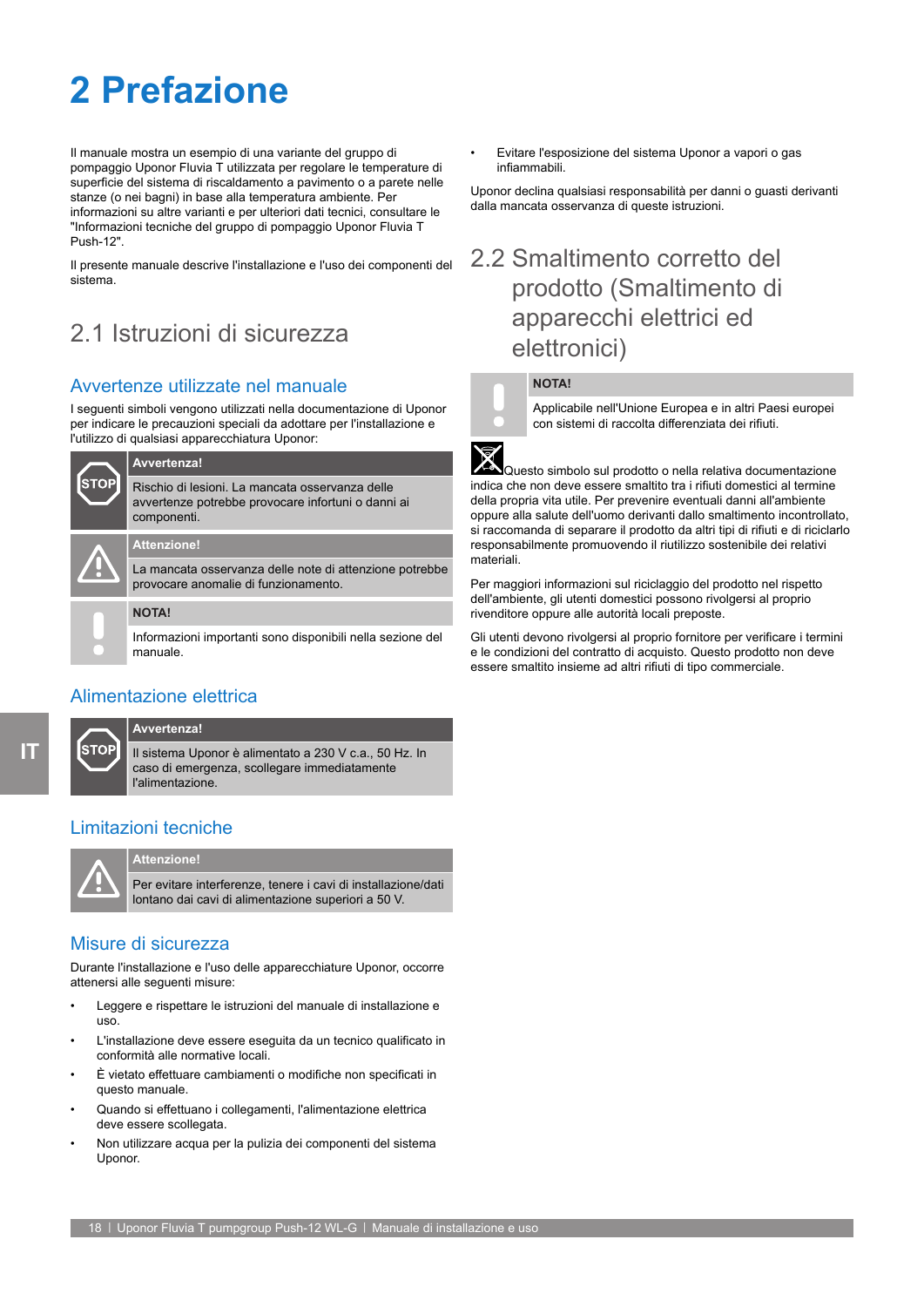## <span id="page-18-0"></span>**1 Auteursrecht en afwijzing van aansprakelijkheid**

Uponor heeft deze installatie- en bedieningshandleiding en alle hierin opgenomen inhoud uitsluitend samengesteld ter informatie. De inhoud van de handleiding (met inbegrip van grafische elementen, logo's, pictogrammen, tekst en afbeeldingen) valt onder het auteursrecht en wordt beschermd door internationale auteursrechten en verdragsbepalingen. U stemt ermee in dat u zich bij het gebruik van de handleiding aan alle internationale auteursrechten zult houden. Wijziging of gebruik van de inhoud van de handleiding voor een ander doel wordt beschouwd als een schending van de auteurs-, handelsmerk- en andere eigendomsrechten van Uponor.

Het uitgangspunt voor deze handleiding is dat de veiligheidsmaatregelen volledig zijn opgevolgd, en verder dat de Uponor Fluvia T pompgroep, inclusief alle onderdelen die deel uitmaken van een dergelijk systeem dat wordt beschreven in de handleiding:

- is geselecteerd, gepland, geïnstalleerd en in bedrijf gesteld door een erkende en bevoegde planner en installateur in overeenstemming met de (op het moment van de installatie) geldende, door Uponor geleverde installatievoorschriften en met alle toepasselijke bouw- en loodgieterijvoorschriften en andere vereisten en richtlijnen;
- niet (tijdelijk of ononderbroken) is blootgesteld aan temperaturen, druk en/of spanningen die de limieten zoals aangegeven op de producten of vermeld in de door Uponor geleverde voorschriften overschrijden;
- op zijn oorspronkelijke installatieplaats blijft en niet wordt gerepareerd, vervangen of gemanipuleerd zonder voorafgaande schriftelijke toestemming van Uponor;
- is aangesloten op een drinkwatertoevoer of geschikte loodgieterij-, verwarmings- en/of koelingsproducten die door Uponor zijn goedgekeurd of voorgeschreven;
- niet is aangesloten op of wordt gebruikt met producten, onderdelen of componenten die niet van Uponor zijn, tenzij deze door Uponor werden goedgekeurd of voorgeschreven; en
- geen sporen van ongeoorloofde manipulatie, verkeerde hantering, onvoldoende onderhoud, verkeerde opslag, nalatigheid of onbedoelde beschadiging vertoont vóór de installatie en inbedrijfstelling.

Hoewel Uponor zich heeft ingespannen om ervoor te zorgen dat de handleiding correct is, verstrekt Uponor geen garanties of waarborgen ten aanzien van de hierin opgenomen inhoud. Uponor behoudt zich het recht voor om de specificaties en functies die hierin worden beschreven, te wijzigen of om de productie van de beschreven Uponor-producten op elk gewenst moment te beëindigen zonder voorafgaande kennisgeving of verplichtingen. De handleiding wordt verstrekt in de feitelijke staat ("as is") zonder enige expliciete dan wel impliciete garanties. De informatie dient onafhankelijk te worden gecontroleerd voordat deze op enige wijze wordt gebruikt.

#### **Uponor wijst in de maximaal toegestane mate alle garanties, expliciet dan wel impliciet, van de hand, met inbegrip van, maar niet beperkt tot de impliciete garanties ten aanzien van verhandelbaarheid, geschiktheid voor een bepaald doel en afwezigheid van inbreuken.**

Deze afwijzing van aansprakelijkheid is van toepassing op, maar niet beperkt tot de correctheid, betrouwbaarheid en juistheid van de handleiding.

**In geen geval is Uponor aansprakelijk voor om het even welke indirecte, speciale, incidentele of gevolgschade of verliezen die het gevolg zijn van het gebruik of de onmogelijkheid tot gebruik van het materiaal of informatie in de handleiding, noch voor enige eis die voortkomt uit fouten, weglatingen of andere onnauwkeurigheden in de handleiding, zelfs indien Uponor op de hoogte werd gebracht van de mogelijkheid van dergelijke schade.**

**Deze disclaimer noch enige bepaling in de snelgids vormt een beperking van de wettelijke rechten van consumenten.**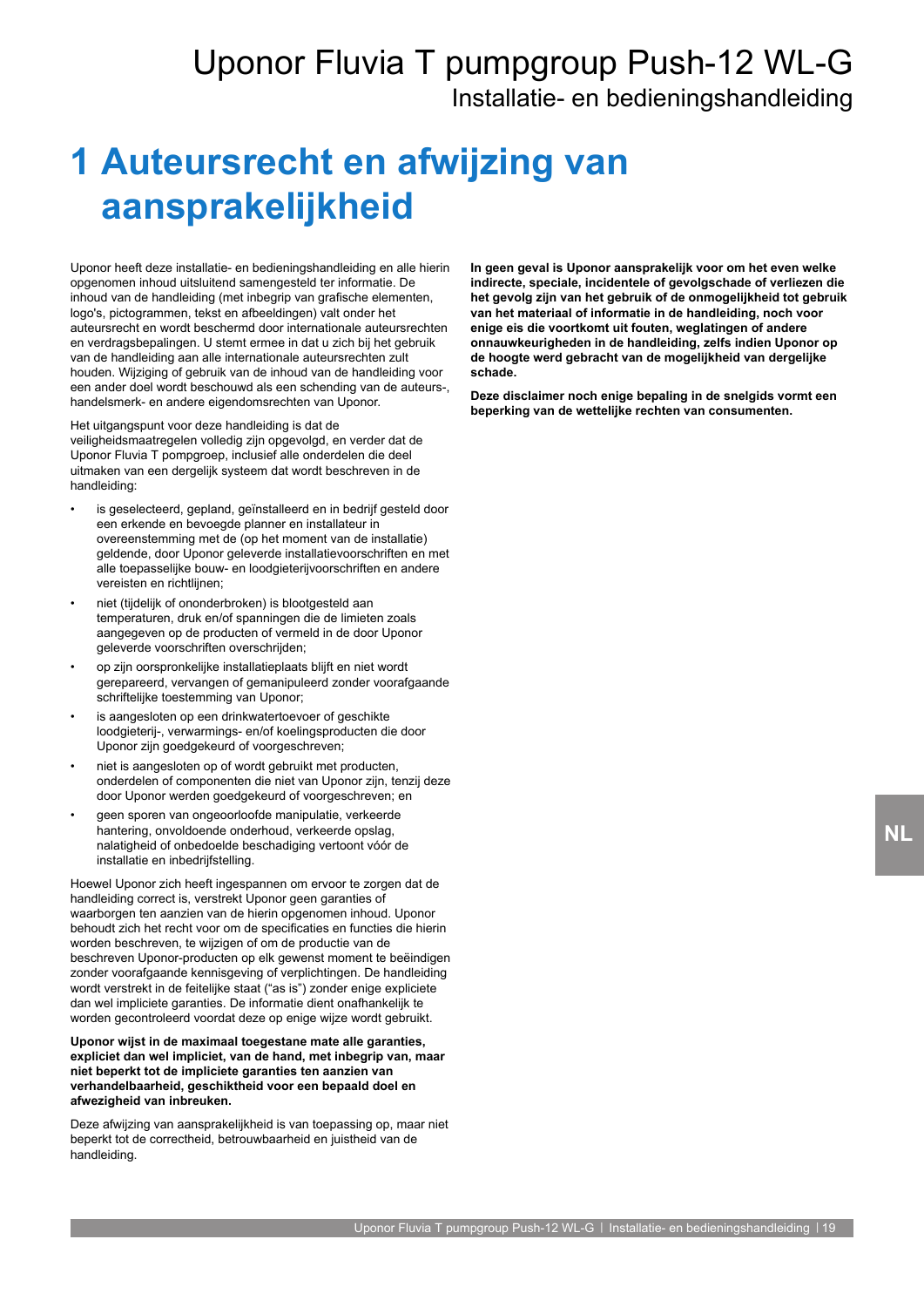## <span id="page-19-0"></span>**2 Voorwoord**

De handleiding toont een voorbeeld van een Uponor Fluvia T pompgroep-variant die wordt gebruikt om de oppervlaktetemperatuur van vloer- en wandverwarmingssystemen in de ruimten (of badkamers) te regelen op basis van de ruimtetemperatuur. Informatie over andere varianten en meer technische informatie is te vinden in "Uponor Fluvia T pompgroep Push-12, Technische informatie".

In deze installatie- en bedieningshandleiding worden de installatie en bediening van de onderdelen van het systeem beschreven.

### 2.1 Veiligheidsvoorschriften

### In deze handleiding gebruikte waarschuwingen

De onderstaande symbolen worden in Uponor-documentatie gebruikt om speciale voorzorgsmaatregelen aan te geven bij het installeren van en werken met Uponor-apparatuur:

| <b>STOP</b>  | <b>Waarschuwing!</b>                                                                                        |
|--------------|-------------------------------------------------------------------------------------------------------------|
|              | Risico van letsel. Het negeren van waarschuwingen kan<br>letsel of schade aan onderdelen tot gevolg hebben. |
| $\mathbf{A}$ | <b>Voorzichtig!</b>                                                                                         |
|              | Het negeren van deze meldingen kan leiden tot<br>storingen.                                                 |
|              | LET OP!                                                                                                     |

Belangrijke informatie voor het gedeelte in de handleiding.

### Voeding



#### **Waarschuwing!**

Het Uponor-systeem werkt op 230VAC/50Hz-voeding. Trek in een noodgeval onmiddellijk de stekker uit het stopcontact.

### Technische beperkingen



#### **Voorzichtig!**

Zorg er, ter voorkoming van interferentie, voor dat installatie-/datakabels uit de buurt blijven van stroomkabels met meer dan 50 V.

### Veiligheidsmaatregelen

Neem de volgende maatregelen in acht bij de installatie en bediening van Uponor-apparatuur:

- Lees de instructies in de installatie- en bedieningshandleiding door en houd u hieraan.
- De installatie moet worden uitgevoerd door een bevoegd persoon en conform de plaatselijk geldende voorschriften.
- Het is niet toegestaan om wijzigingen of aanpassingen aan te brengen die niet in deze handleiding zijn aangegeven.
- Voordat u aan de bedrading gaat werken, dienen alle stroomvoorzieningen volledig te zijn uitgeschakeld.
- Gebruik geen water om Uponor-systeemonderdelen te reinigen.
- Stel de Uponor-systeemonderdelen niet bloot aan brandbare vloeistoffen of gassen.

Uponor aanvaardt geen enkele aansprakelijkheid voor schade of uitval die het gevolg kan zijn van het negeren van deze instructies.

### 2.2 Correct afvoeren van dit product (afval elektrische en elektronische producten)



### **LET OP!**

Van toepassing in de Europese Unie en andere Europese landen met gescheiden inzamelsystemen.



 Deze markering op het product of de bijhorende informatie geeft aan dat het aan het einde van zijn levensduur niet mag worden weggegooid met ander huishoudelijk afval. Om mogelijke schade aan het milieu of de menselijke gezondheid door ongecontroleerd weggooien te voorkomen, dienen deze producten gescheiden te worden gehouden van ander afval en dienen ze op een verantwoordelijk wijze te worden gerecycled om het duurzame hergebruik van grondstoffen te stimuleren.

Huishoudens dienen bij de verkoper waar zij dit product gekocht hebben of bij de lokale overheid naar informatie te vragen over waar en hoe zij dit milieuvriendelijk kunnen recyclen.

Zakelijke gebruikers dienen contact op te nemen met hun leverancier en de voorwaarden in het koopcontract na te kijken. Dit product mag niet worden vermengd met ander commercieel afval.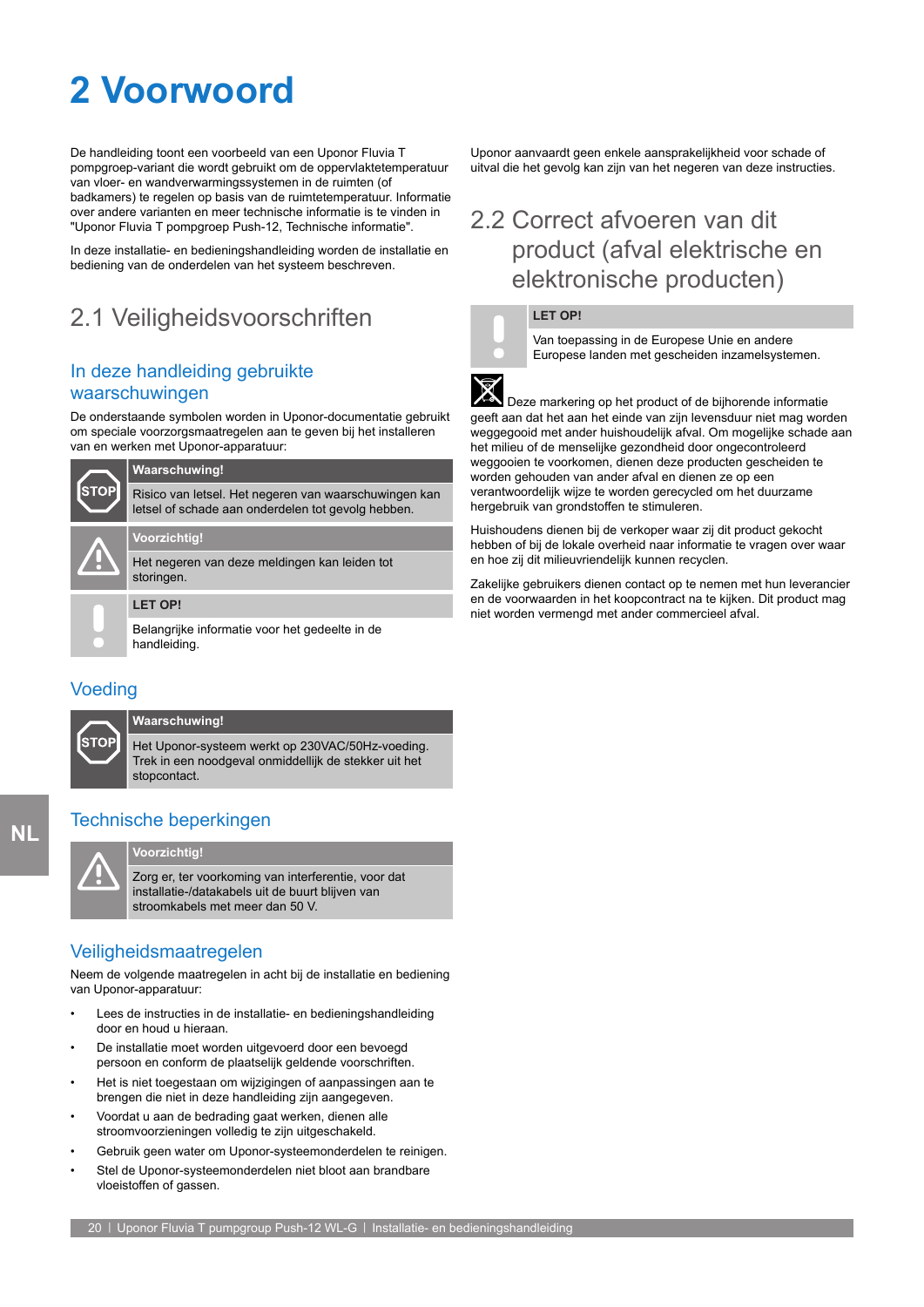## Uponor Fluvia T pumpgroup Push-12 WL-G

Installasjons- og bruksanvisning

## <span id="page-20-0"></span>**1 Opphavsrett og ansvarsfraskrivelse**

Uponor har utarbeidet denne bruksanvisningen for installasjon og drift av systemet og alt innhold kun til informasjon. Innholdet i bruksanvisningen (inkludert grafikk, logoer, ikoner, tekst og bilder) er beskyttet av opphavsrett og globale lover og traktatbestemmelser om opphavsrett. Du godtar å overholde enhver lov om opphavsrett når du bruker bruksanvisningen. Endringer eller bruk av innholdet i bruksanvisningen til andre ting enn det som er tiltenkt, er et brudd på Uponors opphavsrett, varemerke og andre eierrettigheter.

Det forutsettes i bruksanvisningen at sikkerhetshensynene blir overholdt og at pumpegruppen Uponor Fluvia T, inkludert alle komponenter som er del av et slikt system, som bruksanvisningen dekker:

- velges, planlegges, installeres og settes i drift av en lisensiert og kyndig planlegger og montør i henhold til gjeldende installasjonsinstruksjoner fra Uponor (på installasjonstidspunktet) samt i henhold til alle gjeldende lover og regler for konstruksjon og rørlegging og andre krav og retningslinjer
- ikke utsettes for temperaturer, trykk og/eller spenning som overstiger grensene som er merket på produktet eller er oppgitt i instruksjoner fra Uponor (hverken midlertidig eller kontinuerlig),
- forblir på sitt opprinnelige monteringssted og ikke repareres, byttes eller endres uten skriftlig samtykke fra Uponor,
- er koblet til bærbar vanntilførsel eller tilsvarende rørlegging, oppvarming og/eller kjøleprodukter som er godkjent eller angitt av Uponor,
- ikke er koblet til eller brukt med produkter, deler eller komponenter som ikke er levert fra Uponor, med unntak av slike som er godkjent eller angitt av Uponor, og
- ikke viser tegn på endringer, feil bruk, utilstrekkelig vedlikehold, feil lagring, manglende ettersyn eller skader før installasjon og idriftsettelse.

Selv om Uponor anstrenger seg for å sikre at bruksanvisningen er nøyaktig, gir Uponor ingen garantier for informasjonen i denne. Uponor forbeholder seg retten til å endre spesifikasjonene og egenskapene som er beskrevet her, eller avbryte fremstilling av Uponor-produktene som er beskrevet når som helst uten forvarsel eller forpliktelse. Bruksanvisningen leveres "som den er" uten noen form for garanti, verken direkte eller indirekte. Informasjonen bør bekreftes eksternt før den brukes.

**Så langt det er lovlig fraskriver Uponor seg alle garantier, direkte eller indirekte, inkludert, men ikke begrenset til, indirekte garantier om salgbarhet, egnethet til bestemte formål og fravær av krenkelser.**

Denne ansvarsfraskrivelsen gjelder for, men er ikke begrenset til, bruksanvisningens nøyaktighet, pålitelighet og riktighet.

**Uponor skal ikke under noen omstendighet holdes ansvarlig for indirekte, spesielle, tilfeldige eller konsekvensmessige skader eller tap som følge av bruk eller manglende evne til å bruke materialer eller informasjon i bruksanvisningen. Uponor skal heller ikke holdes ansvarlig for feil, utelatelser eller andre mangler i bruksanvisningen, selv om Uponor har blitt gjort oppmerksom på muligheten for slike skader.**

**Denne ansvarsfraskrivelsen og innholdet i bruksanvisningen begrenser ikke kundenes lovbestemte rettigheter.**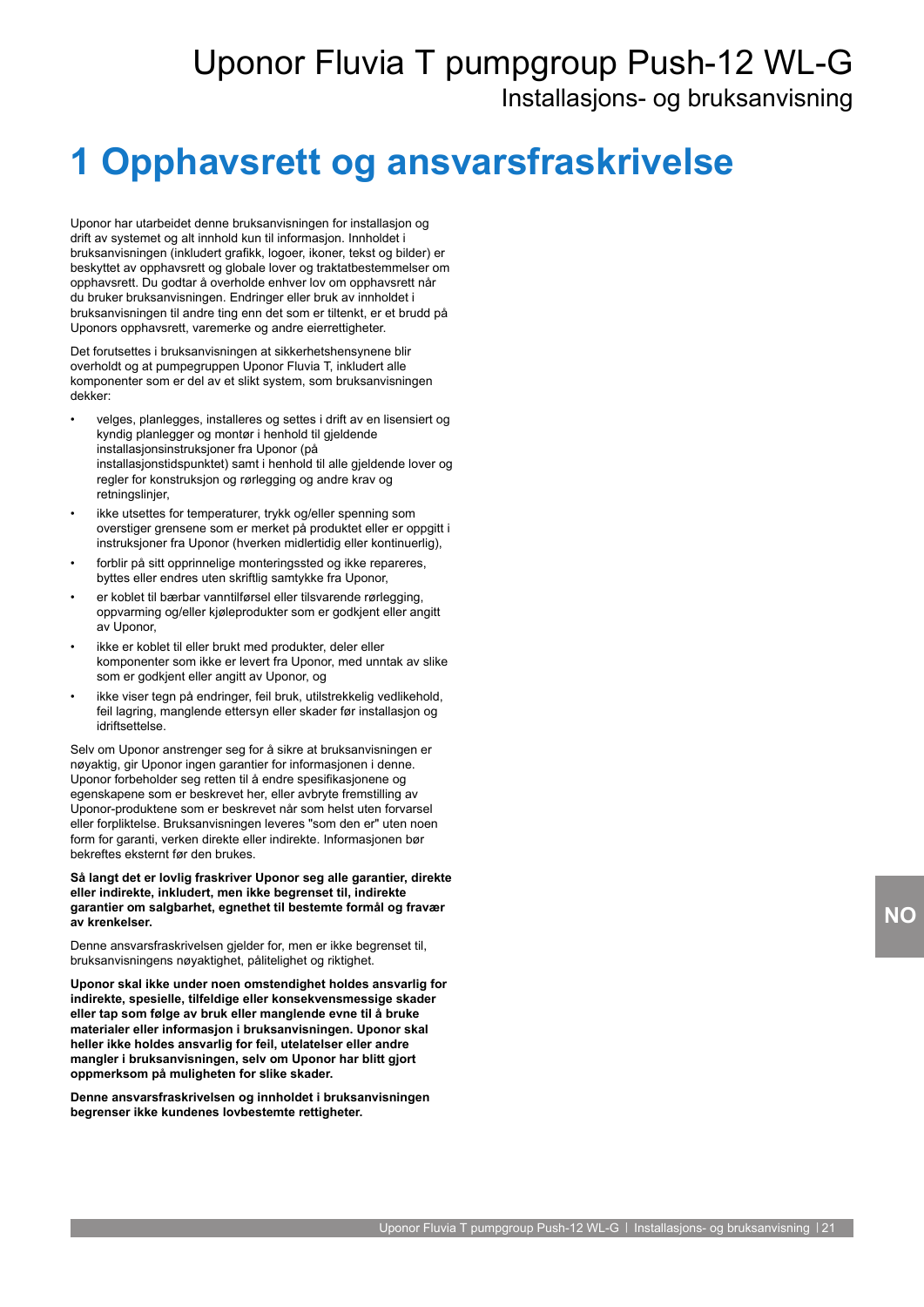## <span id="page-21-0"></span>**2 Forord**

Manualen viser et eksempel på en Uponor Fluvia T pumpegruppevariant som brukes til å regulere overflatetemperaturene til gulv eller veggvarmesystem i rommene (eller badene) på grunnlag av romtemperatur. Informasjon om andre varianter, samt ytterligere tekniske data, finner du i "Uponor Fluvia T pumpgroup Push-12, Technical Information".

Denne installasjons- og bruksanvisningen beskriver hvordan systemkomponenter installeres og brukes.

### 2.1 Sikkerhetsinstrukser

### Advarsler som brukes i denne bruksanvisningen

Følgende symboler brukes i Uponors dokumentasjon for å indikere spesielle forholdsregler for installasjon og bruk av Uponor-utstyr:



### Strøm



#### **Advarsel!**

Uponor-systemet bruker 50 Hz, 230 V vekselstrøm. Hvis det oppstår en nødssituasjon, må strømmen kobles fra umiddelbart.

### Tekniske begrensninger



**NO**

### **Sikkerhetstiltak**

Overhold følgende tiltak når du installerer eller bruker Uponor-utstyr:

- Les og følg instruksjonene i installasjons- og bruksanvisningen.
- Installasjonen må utføres av en kvalifisert person i henhold til lokale forskrifter.
- Det er forbudt å gjøre forandringer eller modifikasjoner som ikke er spesifisert i denne bruksanvisningen.
- All strømtilførsel må slås av før noen form for kobling påbegynnes.
- Ikke bruk vann for å rengjøre Uponor-komponenter.
- Ikke utsett Uponor-komponenter for brannfarlig damp eller gass.

Uponor tar ikke ansvar for skader eller funksjonssvikt som kan oppstå hvis disse instruksjonene ikke følges.

### 2.2 Korrekt avhending av dette produktet (EE-avfall)

#### **MERK!**



Gjelder i EU og andre europeiske land med kildesortering.

Når dette merket vises på produktet eller i veiledninger, indikerer det at produktet ikke må kastes i husholdningsavfall når det ikke lenger er i bruk. For å unngå miljøskader og helseskader som følge av ukontrollert avfallshåndtering må disse skilles fra andre typer avfall og leveres til resirkulering slik at materialet kan brukes på nytt.

Private brukere bør enten kontakte forhandleren hvor produktet ble kjøpt, eller kommunen for å få informasjon om hvor produktene kan leveres til resirkulering.

Bedrifter bør kontakte leverandøren og undersøke betingelsene i kjøpskontrakten. Dette produktet må ikke kastes sammen med annet avfall.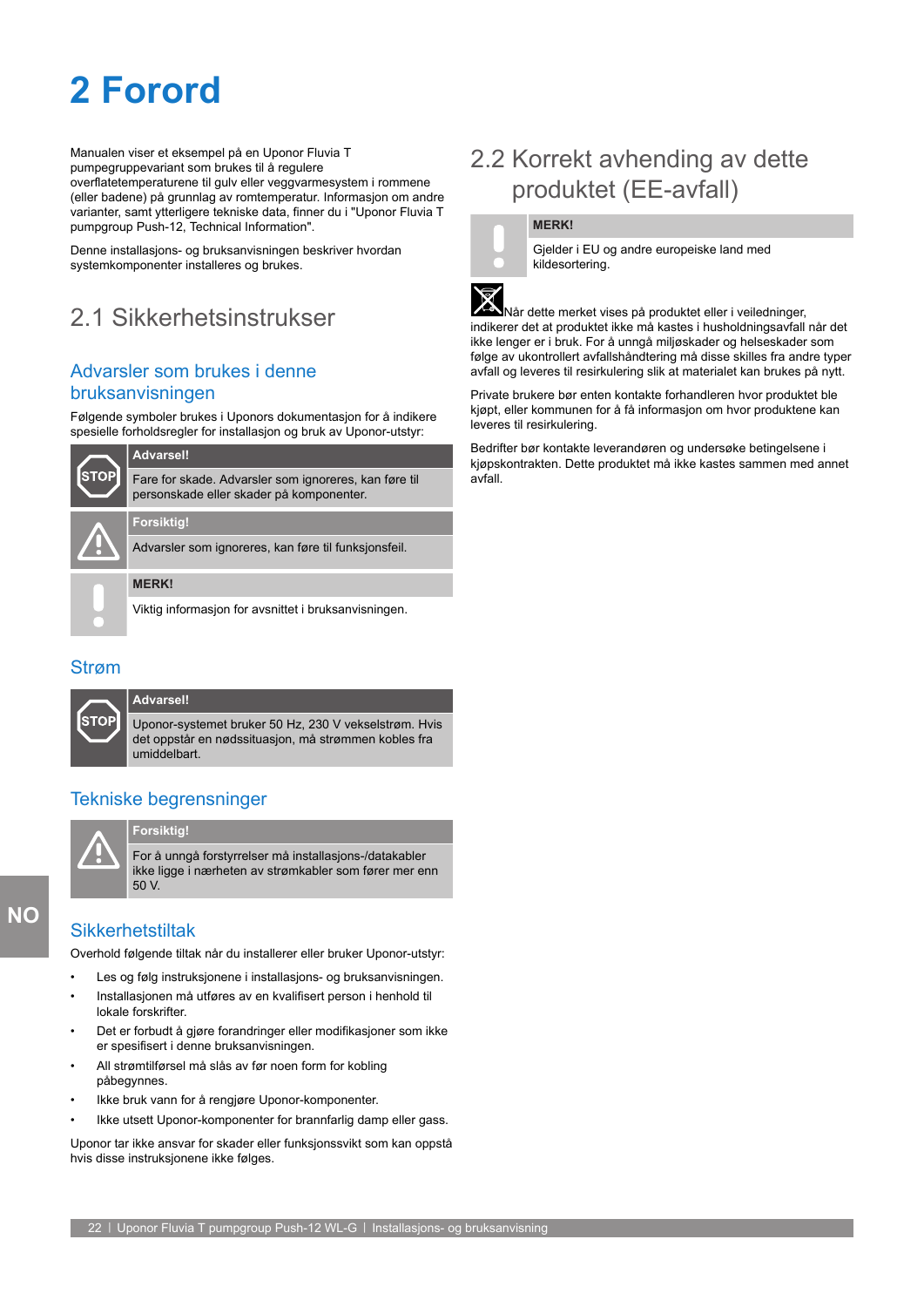### Uponor Fluvia T pumpgroup Push-12 WL-G Instrukcja montażu i obsługi

## <span id="page-22-0"></span>**1 Prawo autorskie i wyłączenie odpowiedzialności**

Firma Uponor opracowała niniejszą instrukcję montażu i obsługi oraz wszystkie jej elementy wyłącznie do celów informacyjnych. Zawartość niniejszej instrukcji (w tym grafika, logotypy, ikony, tekst i zdjęcia) jest chroniona prawem autorskim i odpowiednimi międzynarodowymi umowami oraz traktatami dotyczącymi praw autorskich. Korzystając z instrukcji, użytkownik zobowiązuje się przestrzegać wspomnianych międzynarodowych umów dotyczących praw autorskich. Modyfikowanie zawartości niniejszej instrukcji lub korzystanie z niej do innych celów stanowi naruszenie praw autorskich, znaku handlowego i innych praw własności należących do firmy Uponor.

Założeniem niniejszej instrukcji jest całkowite przestrzeganie zamieszczonych w niej wskazówek bezpieczeństwa, a także zadbanie o to, aby zestaw pompowy Uponor Fluvia T, wraz ze wszystkimi jego podzespołami omówionymi w niniejszej instrukcji:

- został wybrany, zaprojektowany, zainstalowany i oddany do użytku przez licencjonowanego i kompetentnego projektanta i instalatora, zgodnie z obowiązującymi (w momencie instalacji) instrukcjami dotyczącymi instalacji dostarczonymi przez firmę Uponor oraz zgodnie z wszelkimi stosownymi przepisami budowlanymi i instalacyjnymi, innymi wymaganiami i wytycznymi;
- nie był poddawany (chwilowo lub w sposób ciągły) działaniu temperatury, ciśnienia i/lub napięcia wykraczających poza wartości graniczne wyszczególnione na produktach lub w jakichkolwiek instrukcjach dostarczonych przez firmę Uponor;
- pozostawał w pierwotnym miejscu instalacji i nie był poddawany naprawie, wymianie części lub jakimkolwiek innym modyfikacjom bez wcześniejszego uzyskania zgody na piśmie ze strony firmy Uponor;
- był podłączony do instalacji wody pitnej lub kompatybilnej instalacji wodociągowej, grzewczej i/lub produktów chłodzących zatwierdzonych lub określonych przez firmę Uponor;
- nie był stosowany w połączeniu z produktami, częściami i podzespołami producentów innych niż Uponor ani do nich podłączony, za wyjątkiem pozycji zatwierdzonych lub określonych przez firmę Uponor;
- przed instalacją i oddaniem do użytku nie wykazywał śladów modyfikacji, niewłaściwego użytkowania, niewystarczającej konserwacji, nieprawidłowego przechowywania, zaniedbania lub przypadkowych uszkodzeń.

Firma Uponor podjęła wszelkie możliwe kroki w celu zapewnienia rzetelności niniejszej instrukcji, jednakże nie daje gwarancji całkowitej dokładności zawartych w niej informacji. Firma Uponor zastrzega sobie prawo do wprowadzania zmian w charakterystykach i funkcjach opisanych w instrukcji lub do zaprzestania produkcji opisanych produktów Uponor w dowolnym momencie bez wcześniejszego powiadomienia i bez jakichkolwiek zobowiązań. Niniejsza instrukcja jest dostarczana w takim stanie, w jakim jest, bez jakichkolwiek gwarancji bezpośrednio wyrażonych bądź dorozumianych. Przed wykorzystaniem informacji w jakikolwiek sposób należy je zweryfikować, korzystając z niezależnych źródeł.

**Firma Uponor nie zapewnia w dopuszczalnym zakresie żadnych gwarancji bezpośrednio wyrażonych lub dorozumianych, w szczególności gwarancji zgodności z przeznaczeniem, przydatności do określonego celu i nienaruszalności praw autorskich.**

Niniejsze wyłączenie odpowiedzialności dotyczy między innymi dokładności, rzetelności i poprawności treści niniejszej instrukcji.

**Firma Uponor w żadnym wypadku nie ponosi odpowiedzialności za jakiekolwiek straty lub szkody pośrednie, wymierne, uboczne lub następcze, wynikające z wykorzystania lub niemożliwości wykorzystania materiałów lub informacji zawartych w niniejszej instrukcji, a także za jakiekolwiek roszczenia dające się przypisać błędom, pominięciom lub innego rodzaju nieścisłościom w treści instrukcji, nawet jeśli została poinformowana o możliwości wystąpienia takich szkód.**

**Niniejsze wyłączenie odpowiedzialności i wszelkie postanowienia instrukcji nie powodują ograniczenia żadnych uprawnień ustawowych przysługujących konsumentom.**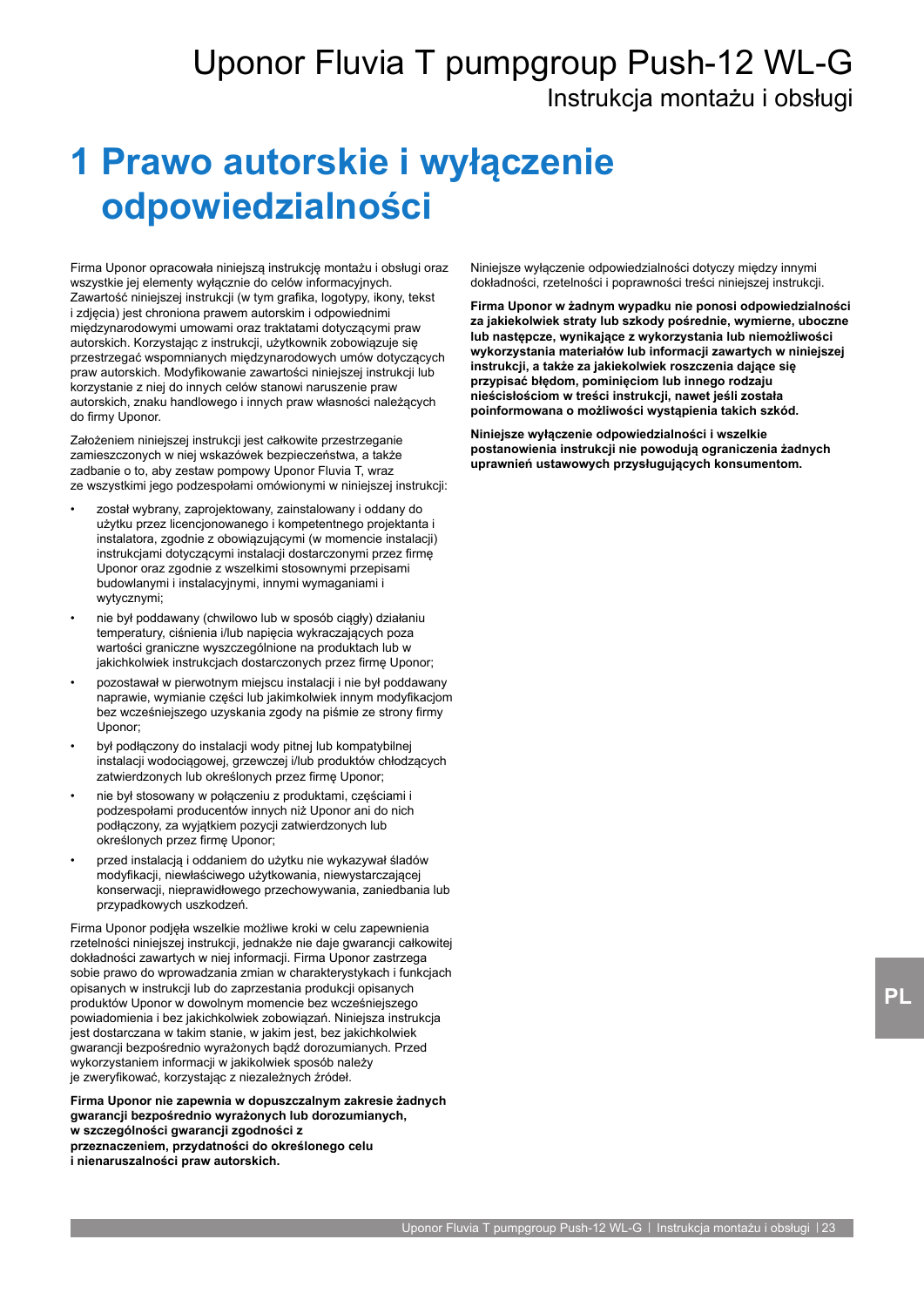## <span id="page-23-0"></span>**2 Wprowadzenie**

Instrukcja pokazuje przykład wariantu zestawu pompowego Uponor Fluvia T stosowanego do regulacji temperatur powierzchniowych przy ogrzewaniu podłogowym lub ściennym w pokojach (lub łazienkach) na podstawie temperatury pokojowej. Informacje o innych wariantach, a także inne dane techniczne można znaleźć w części "Zestaw pompowy Uponor Fluvia T Push-12, Informacje techniczne".

W niniejszej instrukcji montażu i obsługi przedstawiono sposób montażu i obsługi elementów systemu.

### 2.1 Przepisy dotyczące bezpieczeństwa

### Ostrzeżenia stosowane w niniejszej instrukcji

Następujące symbole stosowane w dokumentacji Uponor wskazują na szczególne środki ostrożności niezbędne podczas montażu i obsługi wszelkich urządzeń firmy Uponor:

| Q |
|---|
|   |

#### może doprowadzić do obrażeń ciała lub uszkodzenia podzespołów.

**Ostrzeżenie!**

**Przestroga!**

Nieprzestrzeganie wskazań oznaczonych tym symbolem może prowadzić do wadliwego działania urządzeń.

#### **UWAGA!**

Ważne informacje dotyczące danej sekcji instrukcji.

Ryzyko obrażeń ciała. Nieprzestrzeganie ostrzeżeń

### Zasilanie



### **Ostrzeżenie!**

System Uponor jest zasilany prądem zmiennym o napięciu 230 V i częstotliwości 50 Hz. W razie zagrożenia należy natychmiast wyłączyć zasilanie.

### Ograniczenia techniczne



#### **Przestroga!**

Aby zapobiec zakłóceniom, kable instalacyjne i kable przesyłu danych należy poprowadzić z dala od kabli zasilania, w których napięcie przekracza 50 V.

### Środki bezpieczeństwa

Podczas montażu i obsługi wszelkich urządzeń firmy Uponor należy stosować następujące środki bezpieczeństwa:

- Należy zapoznać się ze wszystkimi instrukcjami zamieszczonymi w podręczniku instalacji i obsługi oraz przestrzegać ich.
- Instalacja musi zostać przeprowadzona przez kompetentną osobę, zgodnie z lokalnymi przepisami.
- Zabrania się wprowadzania zmian i modyfikacji, które nie zostały wyszczególnione w niniejszym podręczniku.
- Przed rozpoczęciem wszelkich prac związanych z instalacją przewodów elektrycznych konieczne jest odłączenie wszystkich źródeł zasilania.
- Do czyszczenia podzespołów firmy Uponor nie wolno używać wody.
- Podzespołów firmy Uponor nie wolno poddawać działaniu palnych oparów lub gazów.

Firma Uponor nie ponosi żadnej odpowiedzialności za szkody lub awarie wynikłe z nieprzestrzegania powyższych wskazówek.

### 2.2 Prawidłowa utylizacja tego produktu (odpady elektryczne i elektroniczne)

#### **UWAGA!**

Dotyczy krajów Unii Europejskiej i innych krajów europejskich, w których stosuje się odrębne systemy gromadzenia odpadów.

 Ten znak umieszczony na produkcie lub w dokumentacji wskazuje, że po zakończeniu eksploatacji produktu nie należy go utylizować wraz z odpadami z gospodarstw domowych. Aby zapobiec wynikającym z niekontrolowanej gospodarki odpadami zniszczeniom w środowisku naturalnym lub zagrożeniom dla zdrowia ludzkiego, produkt należy oddzielić od odpadów innego rodzaju i poddawać go recyklingowi w sposób odpowiedzialny, działając na rzecz zrównoważonego ponownego wykorzystania bazy surowcowej.

W celu uzyskania szczegółowych informacji dotyczących sposobu i miejsca bezpiecznego dla środowiska recyklingu niniejszego produktu użytkownicy domowi powinni skontaktować się ze sprzedawcą detalicznym, u którego zakupili produkt, lub z lokalnymi władzami.

Użytkownicy komercyjni powinni skontaktować się z dostawcą oraz sprawdzić warunki opisane w umowie zakupu. Produktu nie należy mieszać z innymi odpadami komercyjnymi.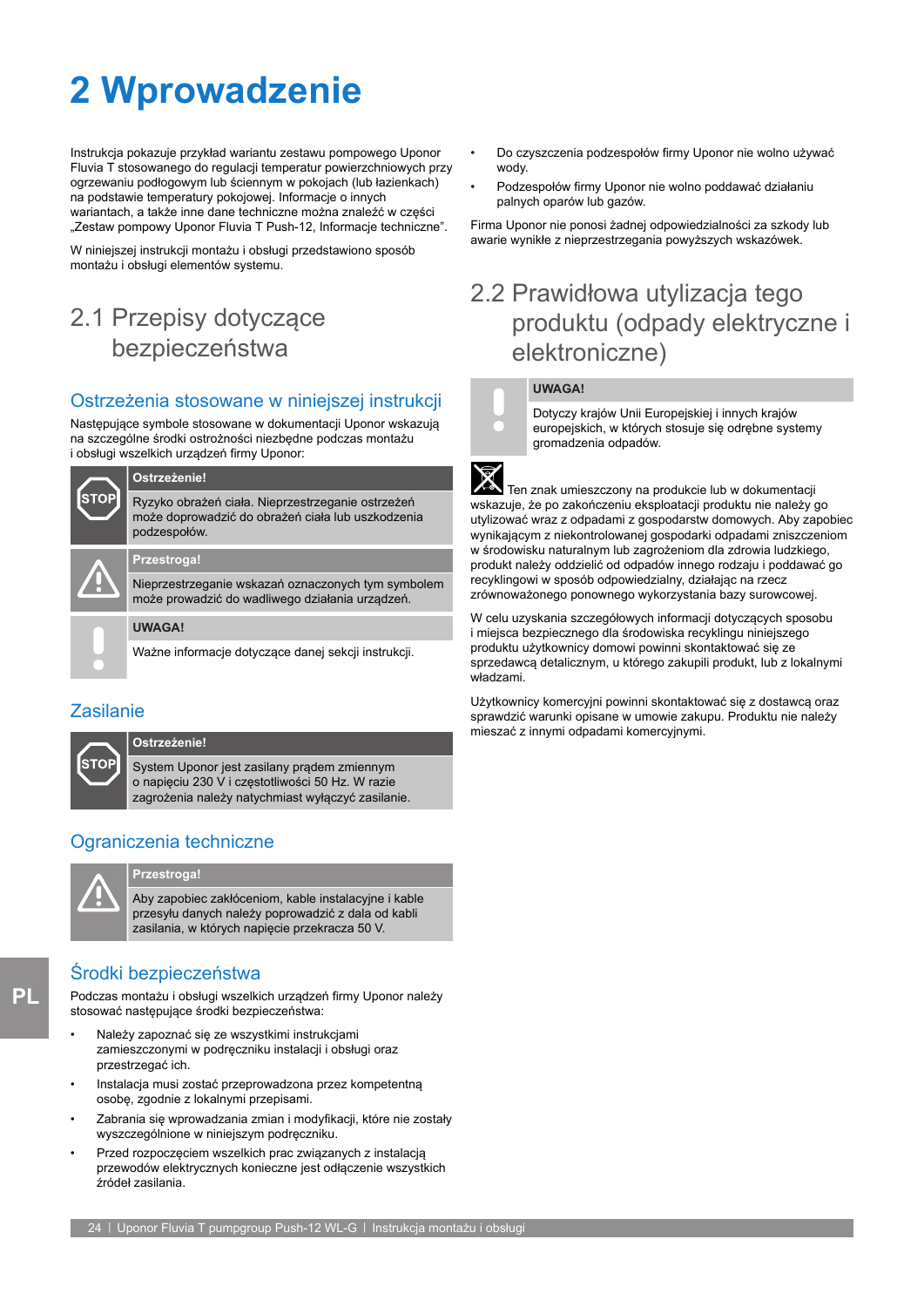## <span id="page-24-0"></span>**1 Авторские права и отказ от ответственности**

Компания Uponor подготовила настоящее руководство по монтажу и эксплуатации, включая все его содержимое, исключительно для информационных целей. Содержимое данного руководства (включая графику, логотипы, значки, текст и изображения) является объектом авторского права и защищено согласно положениям международных законов и договоров в сфере защиты авторских прав. Используя настоящее руководство, пользователь соглашается соблюдать все законы об авторском праве. Изменение или использование любых фрагментов настоящего руководства в иных целях является нарушением авторского права компании Uponor, права на товарный знак и прочих имущественных прав.

Настоящее руководство предполагает соблюдение всех правил техники безопасности, а также выполнение следующих условий для насосно-смесительного блока Uponor Fluvia T и всех его компонентов:

- подбор, проектирование, установка и ввод в эксплуатацию должны осуществляться уполномоченным и компетентным персоналом в соответствии с имеющимися (на момент установки) инструкциями по установке, предоставленными компанией Uponor, а также в соответствии с действующими нормами строительства и инженерных систем, а также других требований и указаний;
- при работе оборудования температура, давление и (или) напряжение (кратковременно или в течение длительного времени) не должны выходить за пределы, указанные на корпусе оборудования или в инструкциях компании Uponor;
- оборудование должно находиться по месту его первоначальной установки, а ремонт, перемещение или изменение конструкции оборудования должны осуществляться только при условии предварительного письменного согласия компании Uponor;
- оборудование должно быть подключено к отопительным, охлаждающим и водопроводным системам, соответствующим требованиям компании Uponor;
- оборудование не должно подключаться или применяться совместно с устройствами, отдельными компонентами или частями, если их использование не было одобрено или рекомендовано компанией Uponor;
- перед установкой и вводом в эксплуатацию оборудование не должно иметь признаков нарушения конструкции, неправильной эксплуатации, ненадлежащего хранения, умышленных или непреднамеренных повреждений.

Компания Uponor стремится обеспечить, но не гарантирует точность приводимой в этом руководстве информации. Uponor оставляет за собой право вносить изменения в технические характеристики и функции, описанные в настоящем документе, или в любое время прекратить производство описанной системы Uponor без предварительного уведомления или обязательств. Данное руководство предоставляется на условиях «как есть» без каких-либо гарантий, явных или подразумеваемых. Перед любым использованием данной информации необходимо проверить ее актуальность.

**Насколько это допускается действующим законодательством, компания Uponor отказывается от любых гарантий, явных или подразумеваемых, в частности, подразумеваемых гарантий товарного состояния,**

**пригодности для определенной цели и соблюдения прав собственности.**

Это заявление относится, помимо прочего, к точности, достоверности и правильности данного руководства.

**Ни при каких обстоятельствах компания Uponor не несет ответственности за любые косвенные, специальные, случайные или воспоследовавшие убытки или ущерб, возникшие в результате использования или невозможности использования материалов или информации, содержащейся в руководстве, или по любой претензии, обусловленной ошибкой, упущением или другими неточностями данного руководства, даже если компания Uponor была предупреждена о возможности такого ущерба.**

**Настоящий отказ от ответственности и любые положения, содержащиеся в данном руководстве, не ограничивают законные права потребителей.**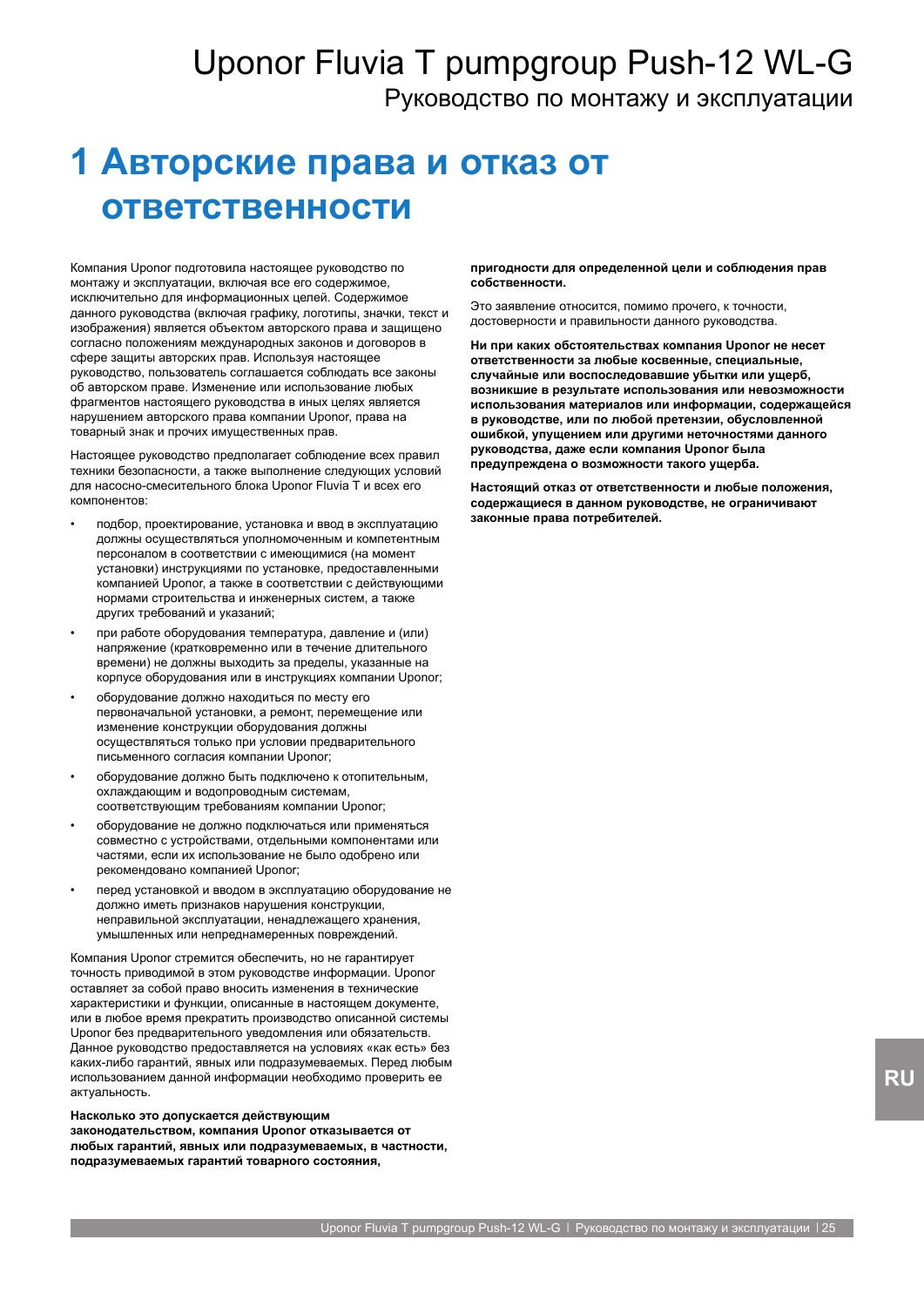## <span id="page-25-0"></span>**2 Предисловие**

В этом руководстве показан один из вариантов использования насосно-смесительного блока Uponor Fluvia T для регулирования температуры поверхности системы напольного или настенного отопления в помещениях (или ванных комнатах) на основе комнатной температуры. Сведения о других вариантах, а также дополнительные технические данные см. в технической брошюре по насосно-смесительным блокам Uponor Fluvia T Push-12.

Это руководство по монтажу и эксплуатации содержит инструкции по установке и использованию компонентов системы.

### 2.1 Инструкции по технике безопасности

### Предупреждающие символы, используемые в данном руководстве

В документации Uponor используются следующие обозначения особых мер предосторожности при установке и эксплуатации оборудования Uponor:



### **Предупреждение!**

Риск травмирования. Несоблюдение предупреждений этой категории может привести к повреждению компонентов или получению травм.



#### **Внимание!**

Несоблюдение предупреждений этой категории может привести к неисправностям.

#### **ПРИМЕЧАНИЕ!**

Важное примечание к соответствующему разделу руководства.

### Электропитание



#### **Предупреждение!**

Система Uponor питается от сети переменного тока с характеристиками 230 В, 50 Гц. В аварийной ситуации немедленно отключите электропитание.

### Технические ограничения



#### **Внимание!**

Во избежание помех не прокладывайте монтажные кабели и кабели передачи данных рядом с силовыми кабелями с напряжением более 50 В.

### Правила техники безопасности

При монтаже и эксплуатации оборудования Uponor должны соблюдаться следующие требования.

- Ознакомьтесь с инструкциями по установке и эксплуатации и строго следуйте им.
- Установка должна производиться только квалифицированным персоналом в соответствии с требованиями местного законодательства.
- Запрещается самостоятельно вносить в конструкцию устройства изменения, не описанные в настоящей инструкции.
- Перед выполнением работ с электропроводкой необходимо отключить электропитание.
- Не используйте воду для чистки деталей устройства.
- Не подвергайте устройство и отдельные его части действию огнеопасных паров или газов.

Компания Uponor не несет ответственности за ущерб или неисправности, возникшие в результате несоблюдения этих инструкций.

### 2.2 Правильная утилизация этого оборудования (утилизация электрического и электронного оборудования)

### **ПРИМЕЧАНИЕ!**

Применимо для Европейского союза и других европейских стран с системами раздельного сбора отходов.



 Такая маркировка на оборудовании или в документации к нему означает недопустимость утилизации оборудования вместе с прочими бытовыми отходами после окончания срока службы. Во избежание ущерба для окружающей среды или здоровья людей в результате неправильной утилизации это оборудование следует утилизировать отдельно от прочих типов отходов и направлять на переработку с соблюдением всех местных правил для обеспечения экологически безопасного повторного использования материалов.

При использовании оборудования в домашних условиях необходимо обратиться за разъяснениями о местах и способах его экологически безопасной переработки либо к продавцу изделия, либо в местный официальный орган.

Компании должны обращаться к своим поставщикам, а также должны сверяться с условиями контракта на приобретение оборудования. Не допускается совместная утилизация этого оборудования с прочими коммерческими отходами.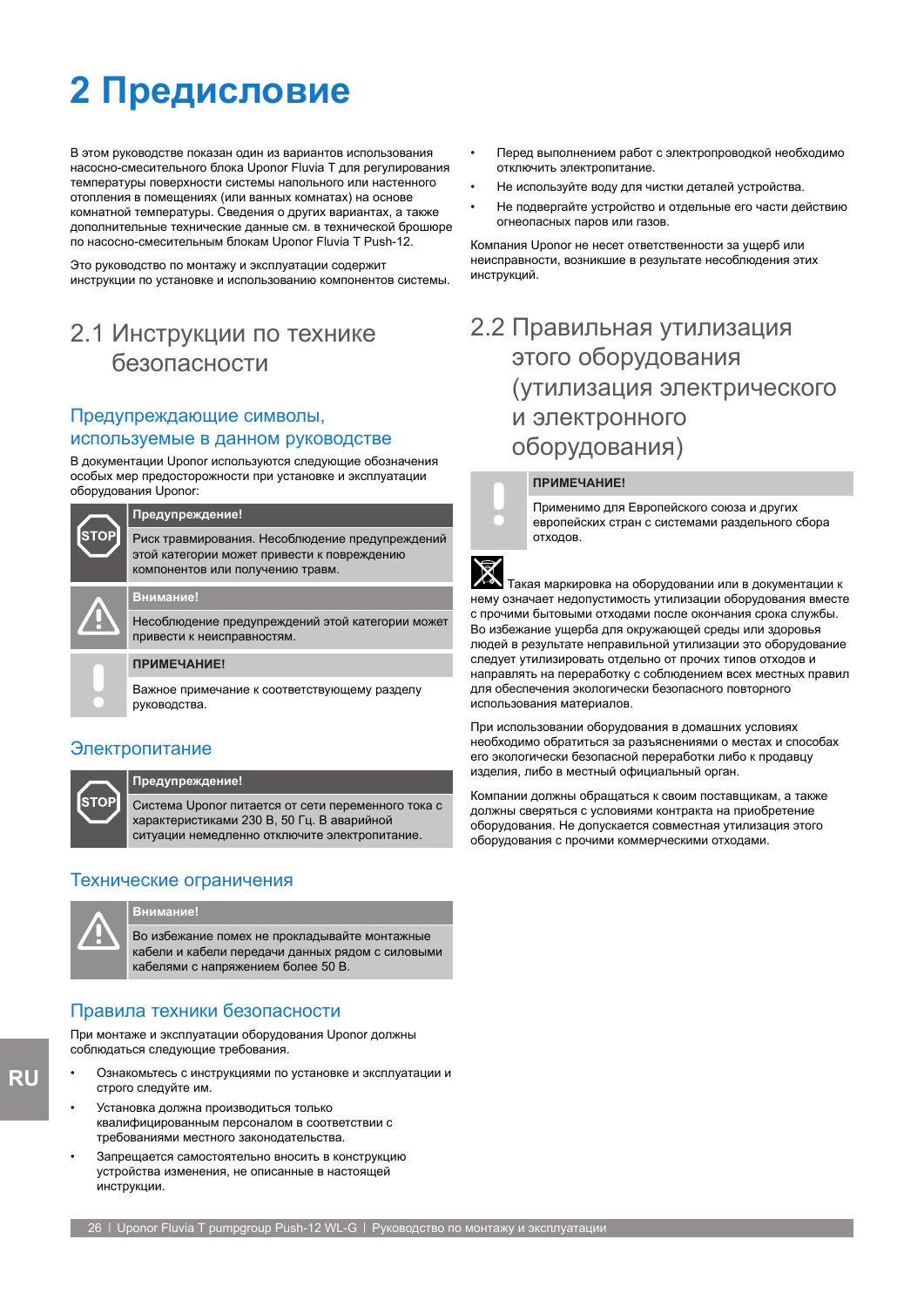## Uponor Fluvia T pumpgroup Push-12 WL-G

Installations- och bruksanvisning

## <span id="page-26-0"></span>**1 Upphovsrätt och friskrivning**

Uponor har utarbetat denna installations- och bruksanvisning och allt innehåll i den uteslutande för informationsändamål. Innehållet i handboken (inklusive diagram, logotyper, ikoner, text och bilder) omfattas av upphovsrätt och skyddas av upphovsrättslagar och fördragsbestämmelser som gäller i hela världen. Genom att använda handboken förbinder du dig att följa alla gällande upphovsrättslagar. Om du förändrar något av innehållet i handboken eller använder den för annat ändamål gör du intrång på Uponors upphovsrätt, varumärke och andra immateriella rättigheter.

Utgångspunkten för handboken är att alla säkerhetsåtgärder har vidtagits till fullo och dessutom att Uponor Fluvia T-pumpgruppen med alla dess komponenter täcks av handboken:

- väljs ut, projekteras, installeras och driftsätts av behöriga och sakkunniga projektörer och installatörer med iakttagande av gällande (vid installationstidpunkten) installationsanvisningar från Uponor och även av alla tillämpliga bygg- och installationsnormer och andra krav och riktlinjer,
- inte (tillfälligt eller varaktigt) utsätts för temperaturer, tryck och/ eller elektriska spänningar som överskrider de gränsvärden som anges på produkterna eller i anvisningar som tillhandahålls av Uponor,
- blir kvar på den plats där det ursprungligen installerades och inte repareras, byts ut eller förändras utan föregående skriftligt medgivande från Uponor,
- ansluts till dricksvattensystem eller kompatibla rörlednings-, värme- och/eller kylsystem som har godkänts eller specificerats av Uponor,
- inte ansluts till eller används tillsammans med produkter, delar eller komponenter som inte har godkänts eller specificerats av Uponor och
- inte uppvisar tecken på åverkan, skadegörelse, otillräckligt underhåll, felaktig förvaring, vårdslöshet eller olycksfall före installation och driftsättning.

Uponor har ansträngt sig för att säkerställa att handboken är korrekt, men Uponor kan inte garantera att all den information som lämnas häri är korrekt. Uponor förbehåller sig rätten att ändra de specifikationer och funktioner som beskrivs i den här handboken och att avbryta tillverkningen av Uponor-produkter utan föregående meddelande eller förpliktelse. Anvisningen tillhandahålls i befintligt skick utan någon form av uttryckliga eller underförstådda garantier. Informationen ska verifieras självständigt innan den används.

**I den utsträckning som lagen medger friskriver sig Uponor från alla uttryckliga och underförstådda garantiåtaganden, inbegripet men ej begränsat till underförstådda utfästelser om allmän lämplighet, lämplighet för visst ändamål och frånvaro av överträdelser.**

Denna friskrivning avser men är inte begränsad till handbokens vederhäftighet, tillförlitlighet och felfrihet.

**Uponor påtar sig under inga förhållanden något skadeståndsansvar för indirekta, speciella eller tillfälliga skador eller för förluster eller följdskador som orsakats av att innehållet eller informationen i handboken utnyttjats eller inte har kunnat utnyttjas, ej heller för anspråk som avser fel, förbiseenden eller andra felaktigheter i handboken, även om Uponor har uppmärksammats på möjligheten till sådana skador.**

**Denna friskrivning och andra bestämmelser i handboken begränsar inte konsumentens lagstadgade rättigheter.**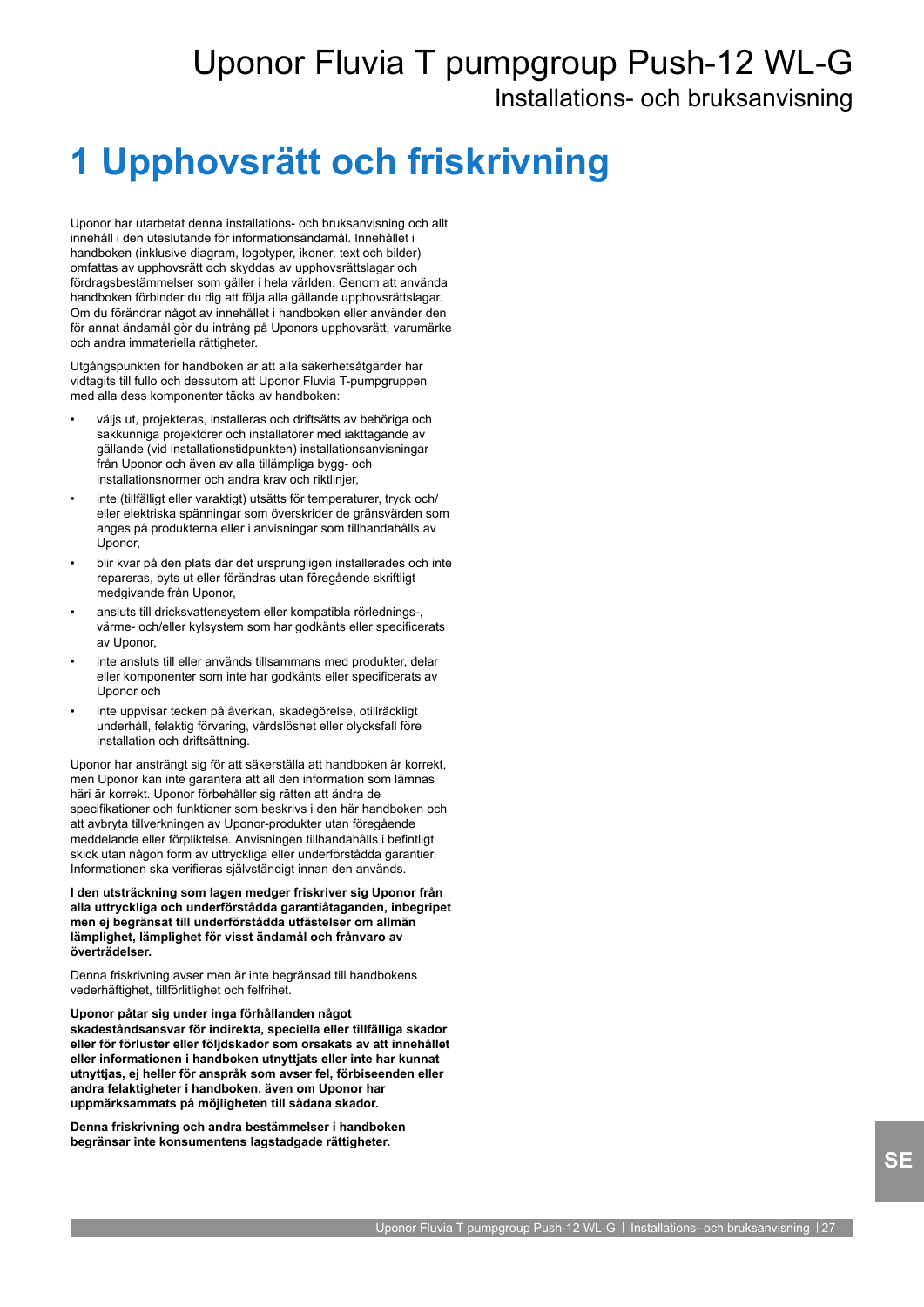## <span id="page-27-0"></span>**2 Förord**

Manualen visar ett exempel på en Uponor Fluvia T-pumpgruppvariant som används för att reglera yttemperaturerna på golv- eller väggvärmesystem i rummen (eller badrummen) baserat på rumstemperatur. Information om andra variationer såväl som ytterligare teknisk information finns i "Uponor Fluvia T pumpgrupp Push-12, Teknisk information".

Installations- och bruksanvisningen beskriver hur systemets komponenter ska installeras och användas.

### 2.1 Säkerhetsföreskrifter

### Varningar som används i handboken

Följande ikoner används i Uponor-dokumentation som en indikation på speciella försiktighetsåtgärder vid installation och användning av Uponor-utrustning:

| <b>STOP</b> | <b>Varning!</b>                                                                   |  |  |  |  |
|-------------|-----------------------------------------------------------------------------------|--|--|--|--|
|             | Risk för skador. Om varningen ignoreras kan personer<br>eller komponenter skadas. |  |  |  |  |
| / <u>!</u>  | Försiktigt!                                                                       |  |  |  |  |
|             | Om försiktighet inte visas kan funktionsfel uppstå.                               |  |  |  |  |
|             | <b>OBS!</b>                                                                       |  |  |  |  |
|             | Viktig information till avsnittet i handboken.                                    |  |  |  |  |

### Nätspänning



### **Varning!**

Uponor-systemet drivs med elström 50 Hz, 230 V AC. Slå omedelbart ifrån spänningen vid nödsituationer.

### Tekniska förutsättningar



#### **Försiktigt!**

Undvik störningar genom att separera installations- och datakablar från nätkablar med högre spänning än 50 V.

### Säkerhetsåtgärder

Genomför följande åtgärder vid installation och användning av all slags Uponor-utrustning:

- Läs och följ anvisningarna i installations- och bruksanvisningen.
- Installationen måste utföras av behörig person i enlighet med gällande bestämmelser.
- Garantin gäller ej om förändringar eller modifieringar görs som inte beskrivs i handboken.
- All strömtillförsel måste vara frånslagen innan ledningsarbeten påbörjas.
- Använd inte vatten för att rengöra komponenter i Uponor Reglersystem
- Utsätt inte komponenter i Uponor Reglersystem för brännbara ångor eller gaser.

Vi påtar oss inget ansvar för skador eller driftstopp som orsakas av att dessa föreskrifter inte följs!

### 2.2 Avfallshantering (elavfall)

### **OBS!**



Tillämpligt i Europeiska unionen och andra europeiska länder med åtskilda återvinningssystem.

 Den här symbolen på produkten eller i dokumentationen betyder att den inte får kastas tillsammans med hushållsavfall vid slutet av sin livstid. För att förhindra eventuella skador på miljö eller människors hälsa från okontrollerad avfallshantering, skall denna produkt separeras från andra typer av avfall och återvinnas för att främja hållbar återvinning av materiella resurser.

Hushållsanvändare bör kontakta den återförsäljare som sålt produkten eller sin kommun för vidare information om var och hur de kan lämna in produkten för miljövänlig återvinning.

Företagsanvändare bör kontakta sin leverantör och kontrollera villkoren i köpekontraktet. Denna produkt får inte blandas med annat kommersiellt avfall.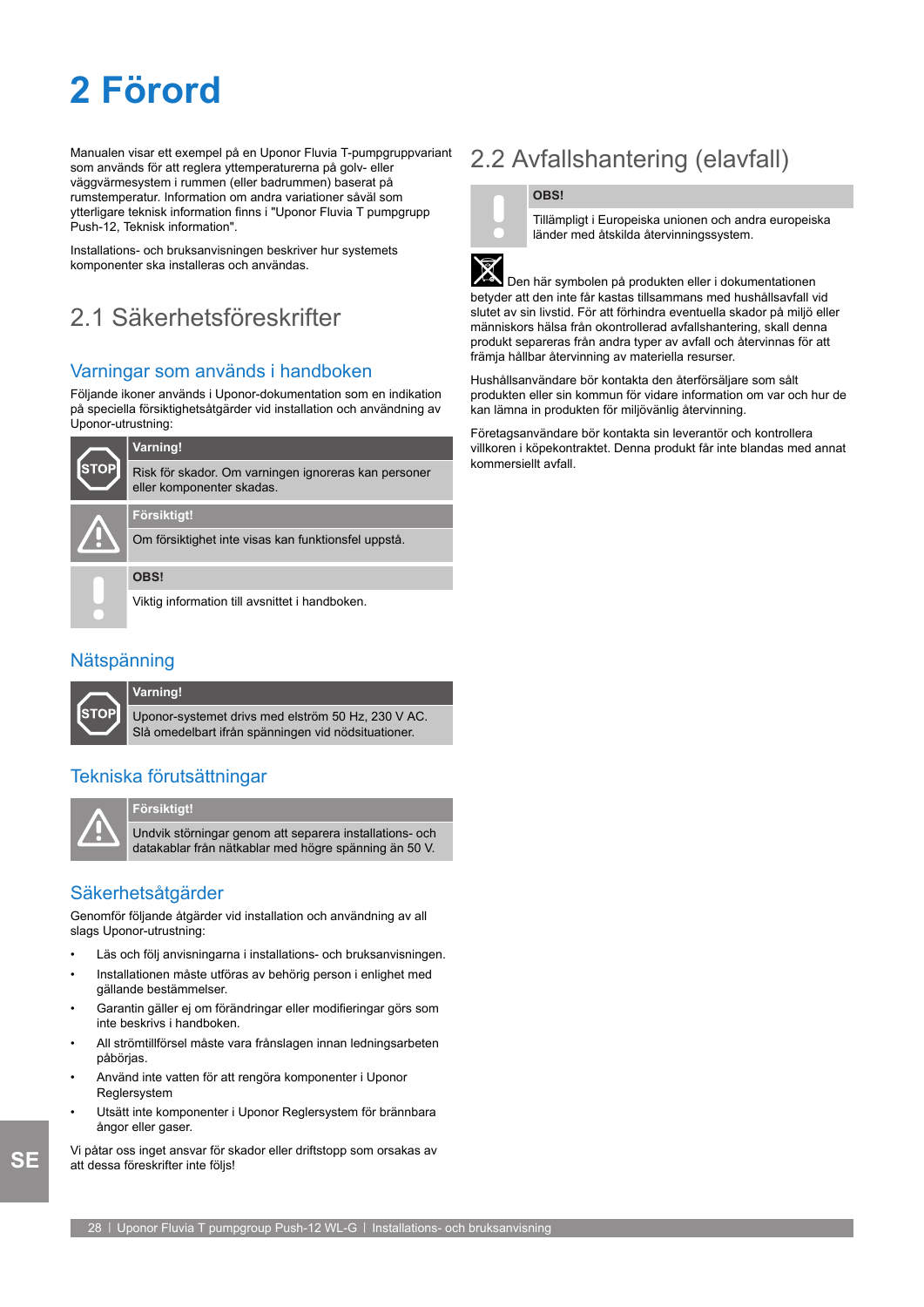<span id="page-28-0"></span>











| Ú                |                    |           | m <sup>2</sup>              | kW      |  |
|------------------|--------------------|-----------|-----------------------------|---------|--|
| Renovis (wall)   |                    | 1 loop    | $= 20 \text{ m}^2$          | 2.0 kW  |  |
| UFH $d = 9.9$ mm | $= 100$ mm         | 2 loops à | 60 m = $2x6$ m <sup>2</sup> | 0.96 kW |  |
| UFH $d = 12$ mm  | $T = 150$ mm       | 2 loops à | 46 m = $2x7$ m <sup>2</sup> | 1.4 kW  |  |
| UFH $d = 14$ mm  | $= 150$ mm         | 2 loops à | 60 m = $2x9$ m <sup>2</sup> | 1.8 kW  |  |
| UFH $d = 16$ mm  | $T = 150$ mm       | 2 loops à | $75 m = 2x11 m2$            | 2.2 kW  |  |
| UFH $d = 17$ mm  | $= 150 \text{ mm}$ | 2 loops à | $90 m = 2x14 m2$            | 2.84 kW |  |
| UFH $d = 20$ mm  | $= 150$ mm         | 2 loops à | $105 m = 2x16 m2$           | 3.2 kW  |  |
|                  |                    |           |                             |         |  |

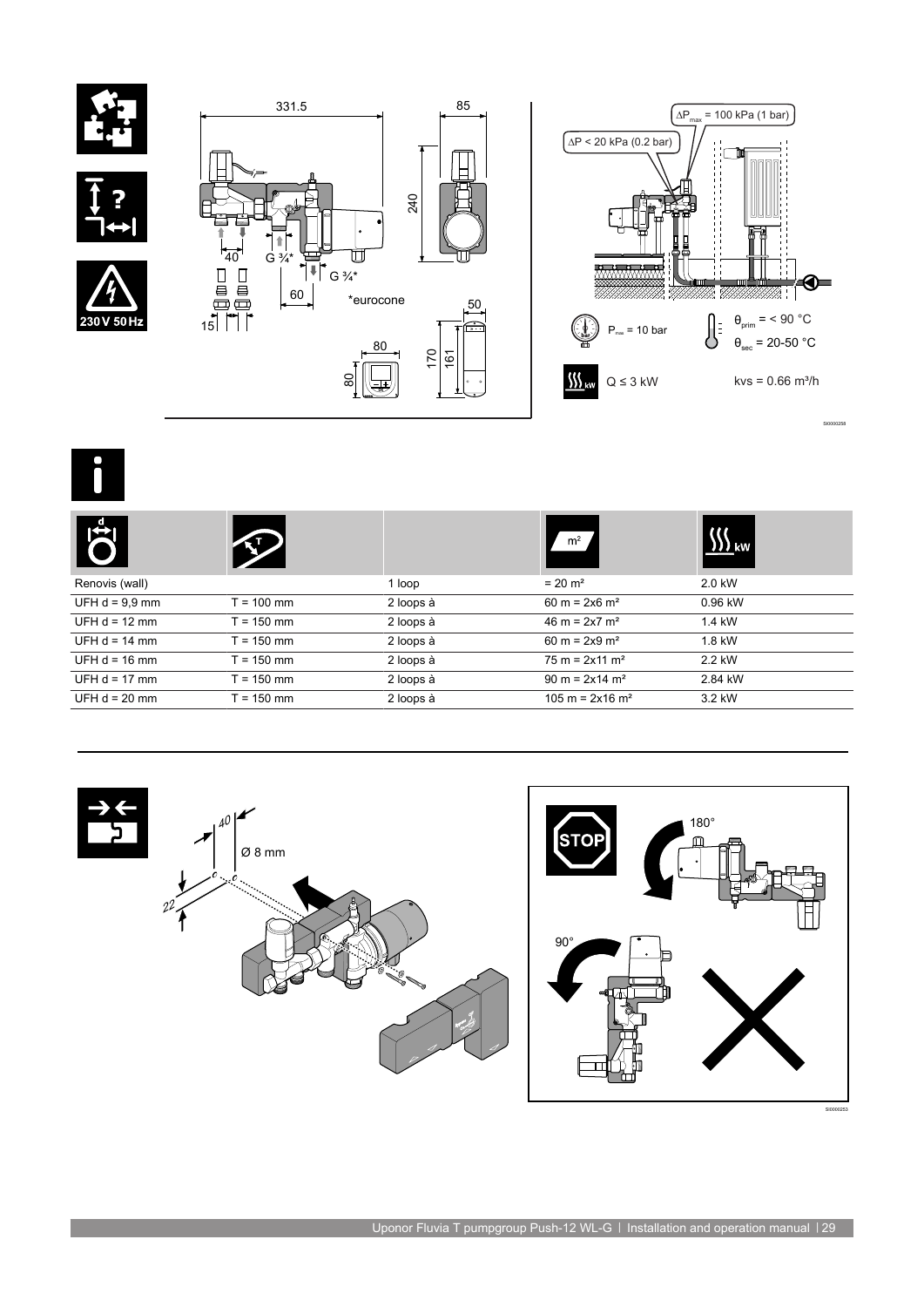





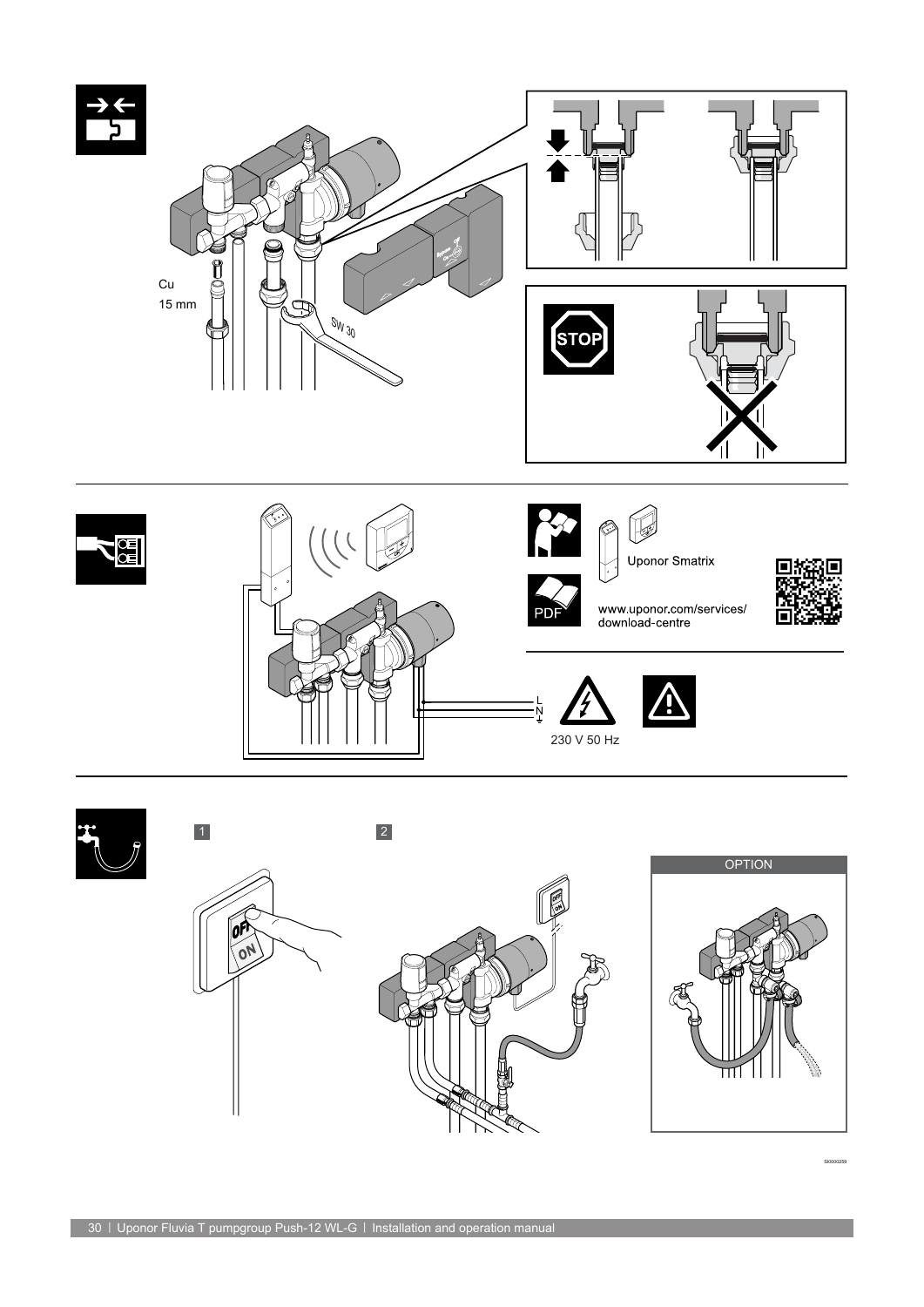







20 Liter







₩ 6 bar ≥ P ≥ 4 bar



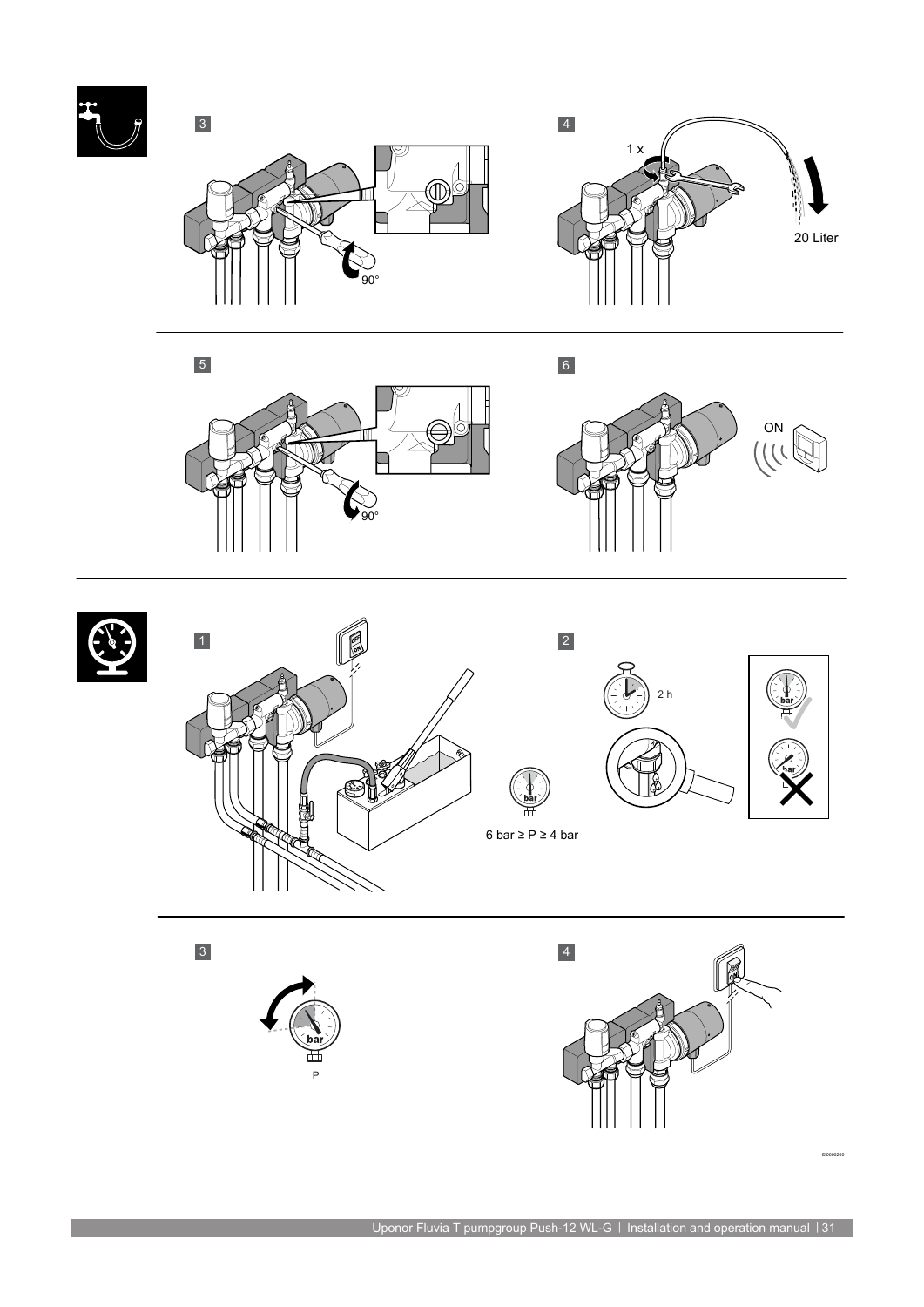



| % flow                 |                  | ''   | $\sim$<br>∠ບ<br>$\sim$ | $\sim$ $\sim$<br>ںے<br>$\sim$ | 20<br>vu      | $\sim$<br>ິ     |
|------------------------|------------------|------|------------------------|-------------------------------|---------------|-----------------|
| <b>Turns</b><br>------ | $\bigcirc$ loseo |      | <br>$\sim$             | Z.U<br>$\sim$                 | $\sim$<br>v.v | Open            |
| k۷.                    | .25              | . 45 | ن ،                    | $- -$<br>l.55                 | . 65ء         | $\cdot$ $\cdot$ |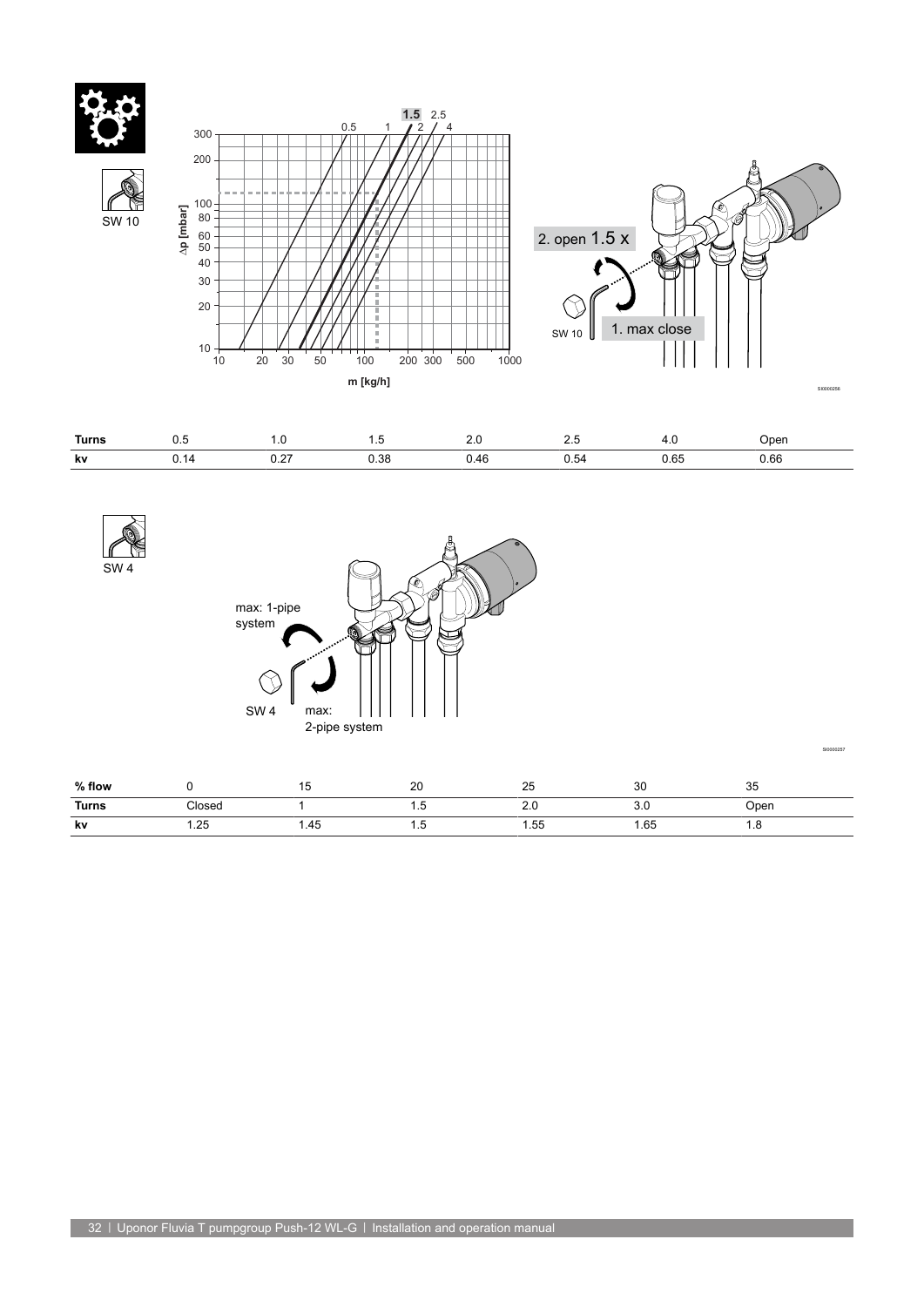the control of the control of the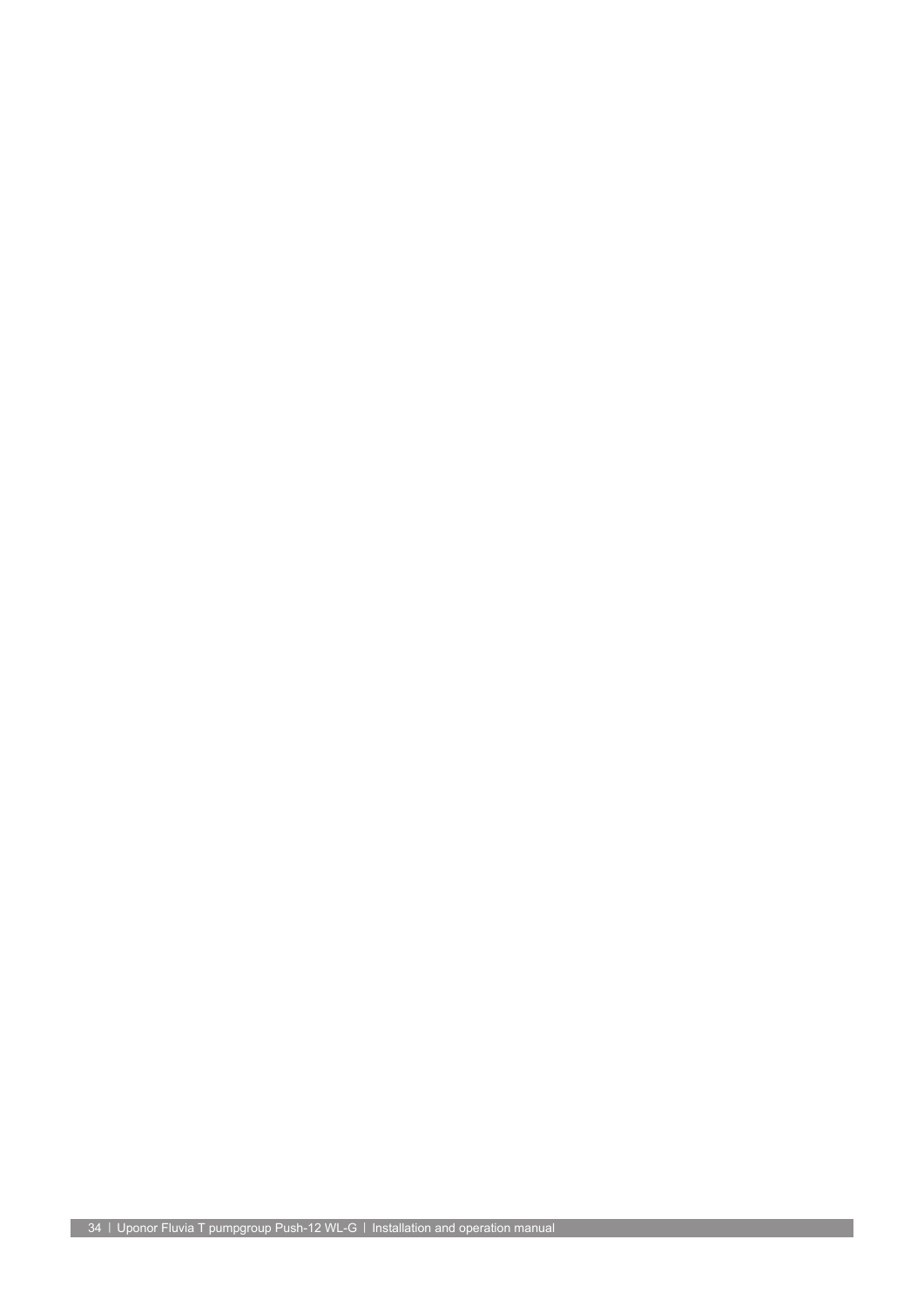the control of the control of the